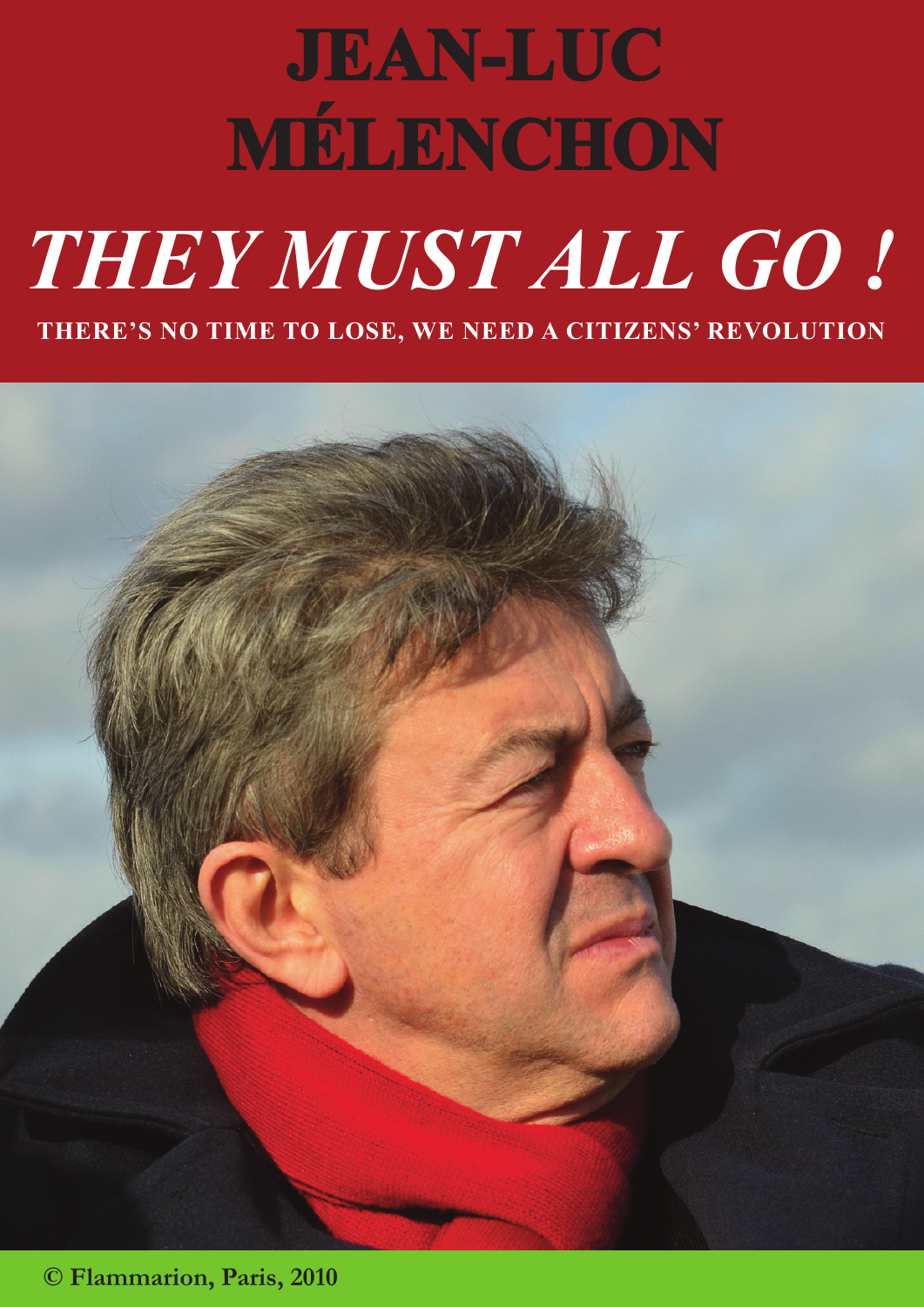### **JEAN-LUC MÉLENCHON**

## **THEY MUST ALL GO!**

# **THERE'S NO TIME TO LOSE, WE NEED A CITIZENS' REVOLUTION**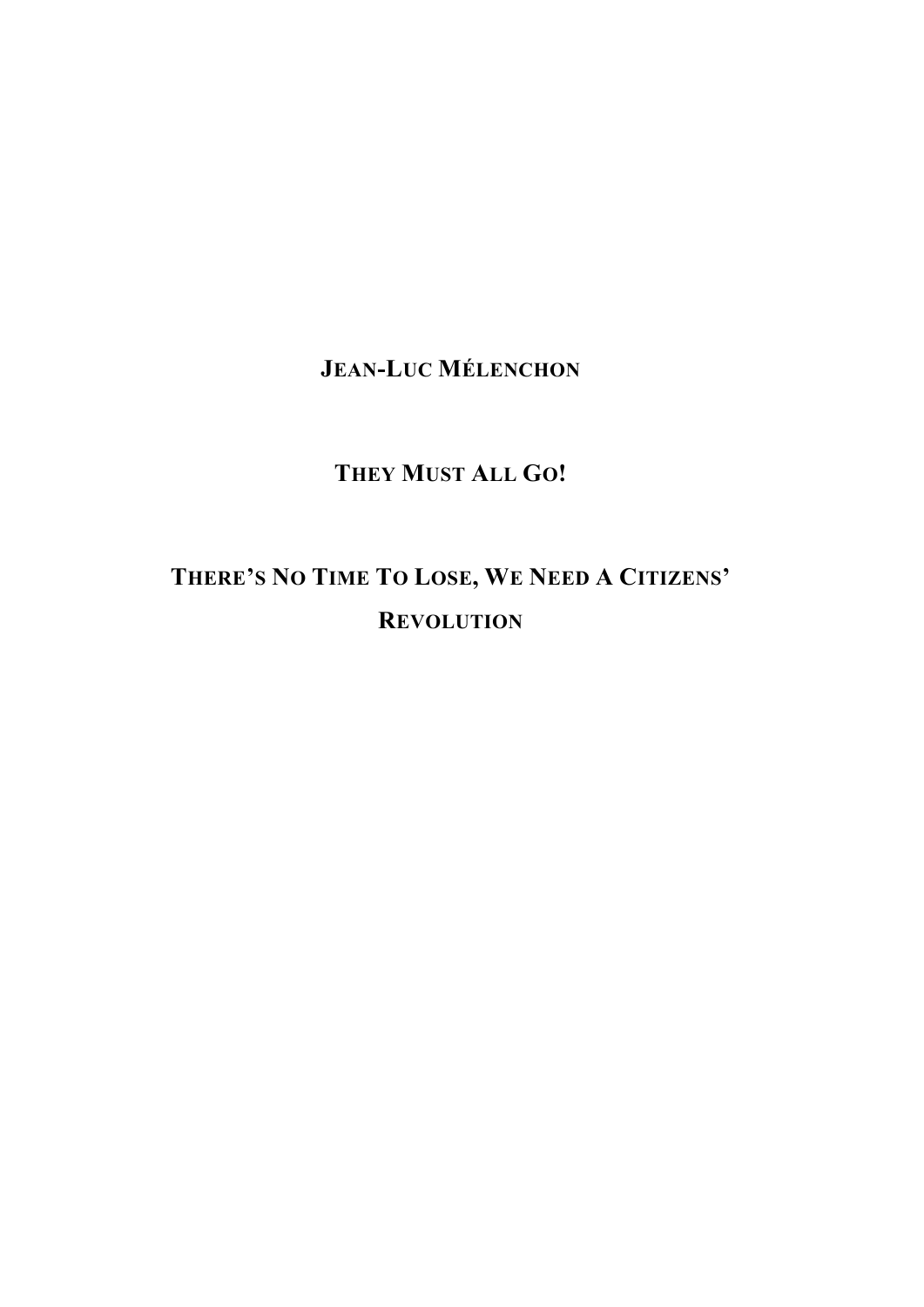*For Églantine*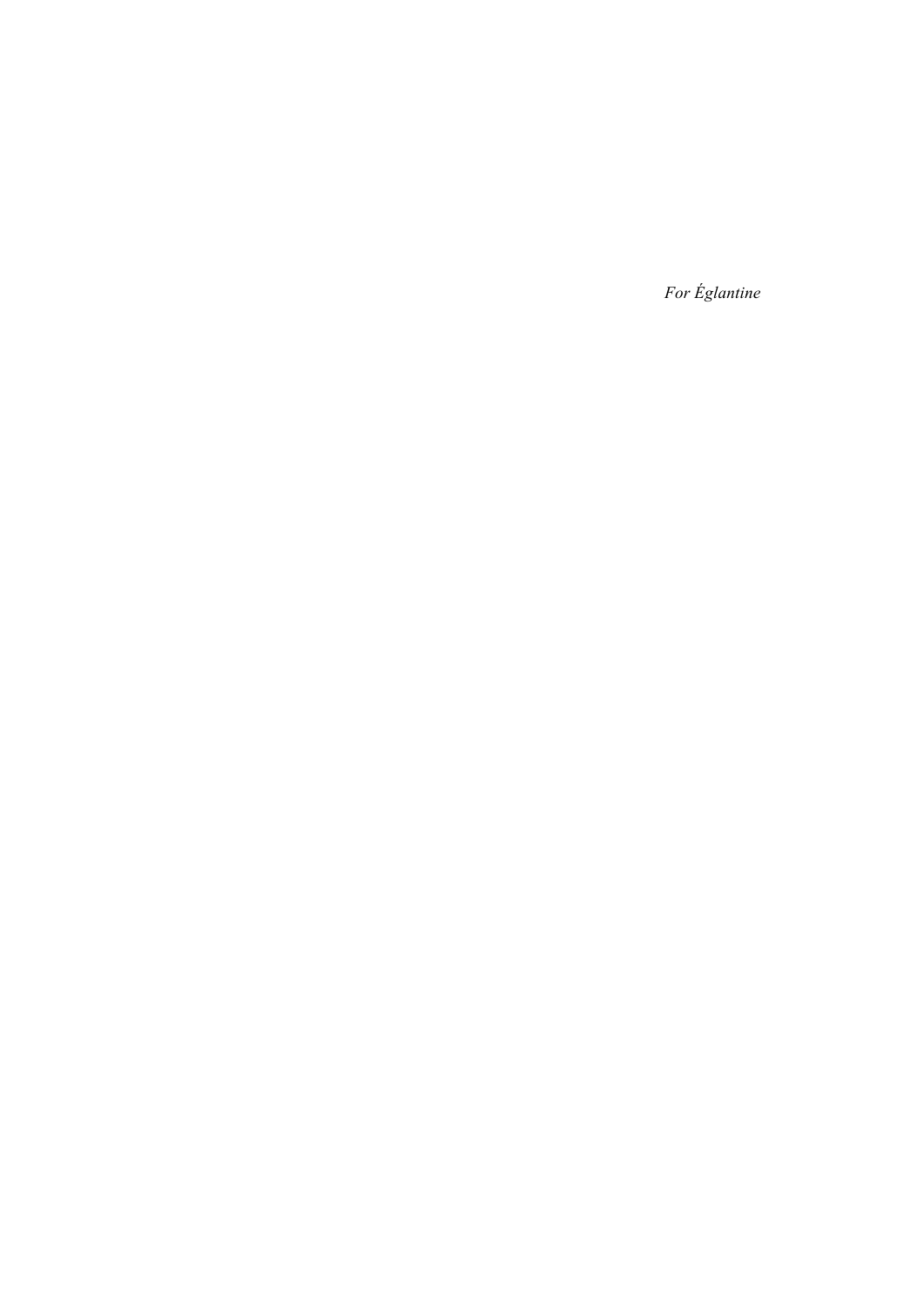"Nature and history in spite of their brutality and their ferocity are a cry of hope."

*Jean Jaurès, Buenos* Aires, 1911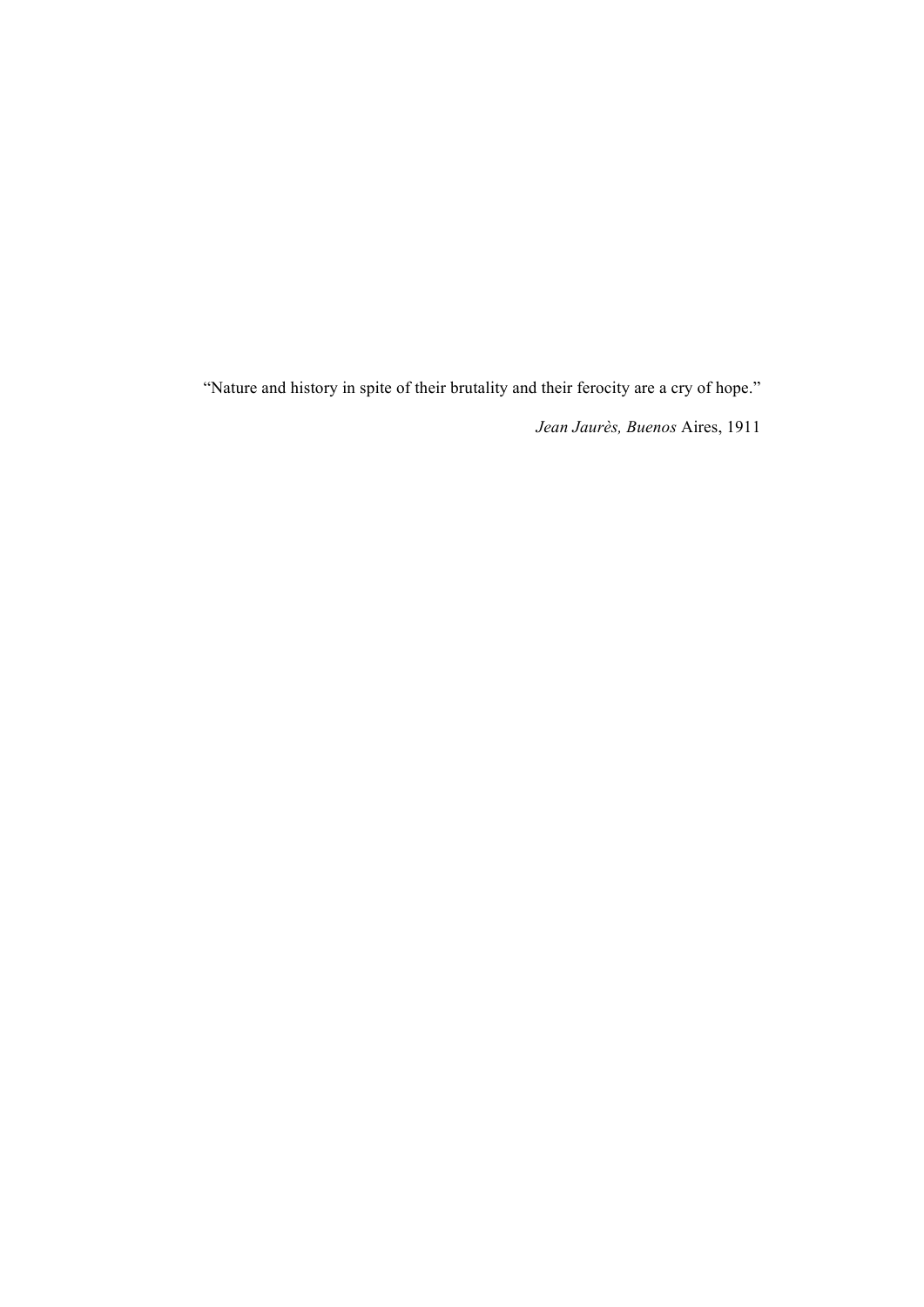Unless otherwise indicated, the footnotes have been translated from the original French version of this work. Translator's notes are identified by the acronym TN. Translated by the left party : Hilary Péré and Romain Nguyen Van Cover photograph : Remy Blang Realization of the cover : Muriel Knezek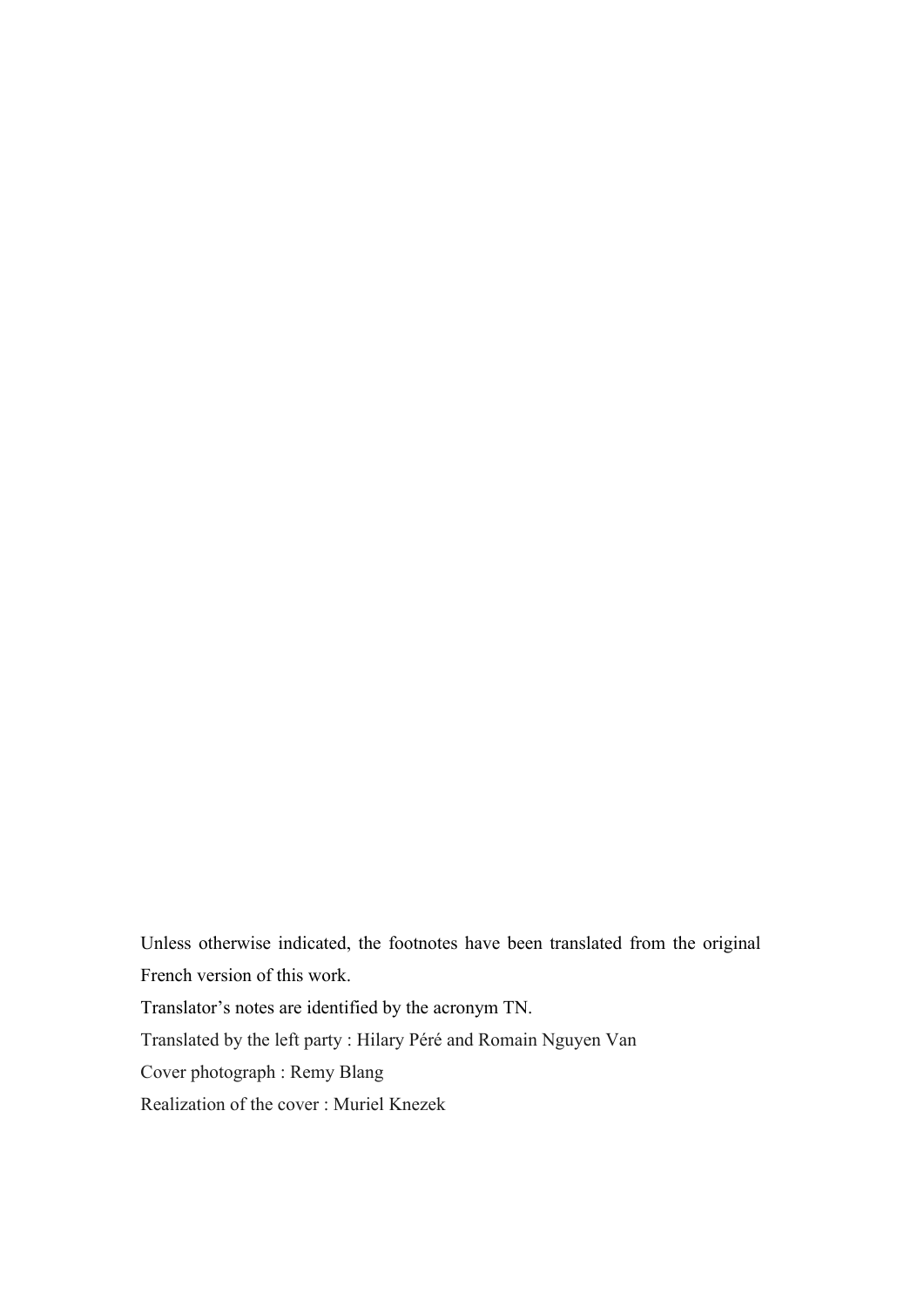#### *TABLE OF CONTENTS*

*"THEY MUST ALL GO!".................................................................................................... 1*

#### *A NEW REPUBLICAN FOUNDATION.................................................................................. 8*

*A Genuine Democratic Revolution - A New Foundation - Why a Constituent Assembly? - The People are Deserting the Ballot Box - The World is Becoming Blurred - A Change of Political Style - Change Begins in the Mind - Rebuilding the School System - The Best of the Best - Dismantle the Education Market - Free the Media - The Invisible People - Elections in the Media Too*

*ANOTHER WAY OF SHARING OUT WEALTH .................................................................. 24*

*The Hidden Hoard - Hand Back the Money - Social Apartheid - The Fear of Poverty - Social Retrieval! - The Money Guzzlers - Indecency: the Accounting Currency - The Nullards Grant Themselves a Reward - Let's Banish the Financiers from Production! - Getting Rid of Bad Examples - Maximum Salary, Maximum Income - Our Night of the 4th of August*

#### *PULL OUT OF THE TREATY OF LISBON .......................................................................... 38*

*A Broken Dream - A Globish Gargoyle - Europe in its Present Form is Not the Solution. It is the Problem - It Works Less Well and Costs More - Organised Pillage - Authoritarian Europe - The New European Totalitarianism - Pull Out of the Treaty of Lisbon - A New Referendum on Europe*

|--|--|

*Green Capitalism Charlatans - A New Collective Consciousness - The Ecological Catastrophe is Already Upon Us - Free Trade Must Stop - Shorter Distribution Channels - Two Modes of Planning - Pulling Out of the Nuclear Industry*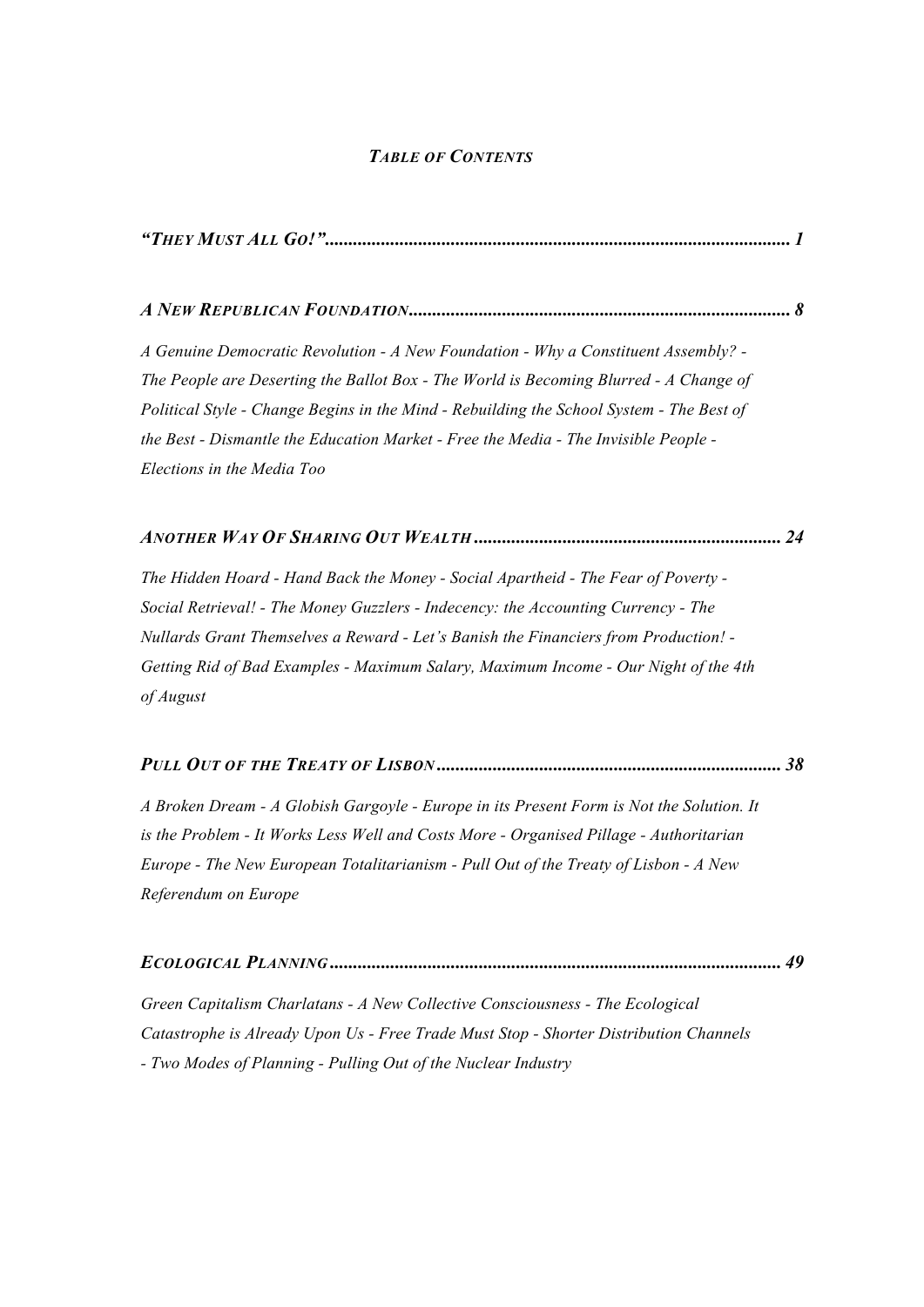#### *BUILDING ANOTHER PEACE........................................................................................... 60*

*Disastrous Self-Centredness - The Clash of Civilisations: a Deadly Poison - The Example of the Russian Bogeyman - Hand in Hand with the Germans. But Which Germans? - Regionalist Fever - The Climatic Factor - The Arrogance of the G8 and G20 Countries - The American Risk - The Refusal of a Grand Transatlantic Market! - Complete Independence - Disarmament*

*IT IS POSSIBLE! .............................................................................................................. 74*

*Audacity to Counter the Straitjacket - We Are Rich! - Creating a Citizens' Revolution in France - Let Us Dare!*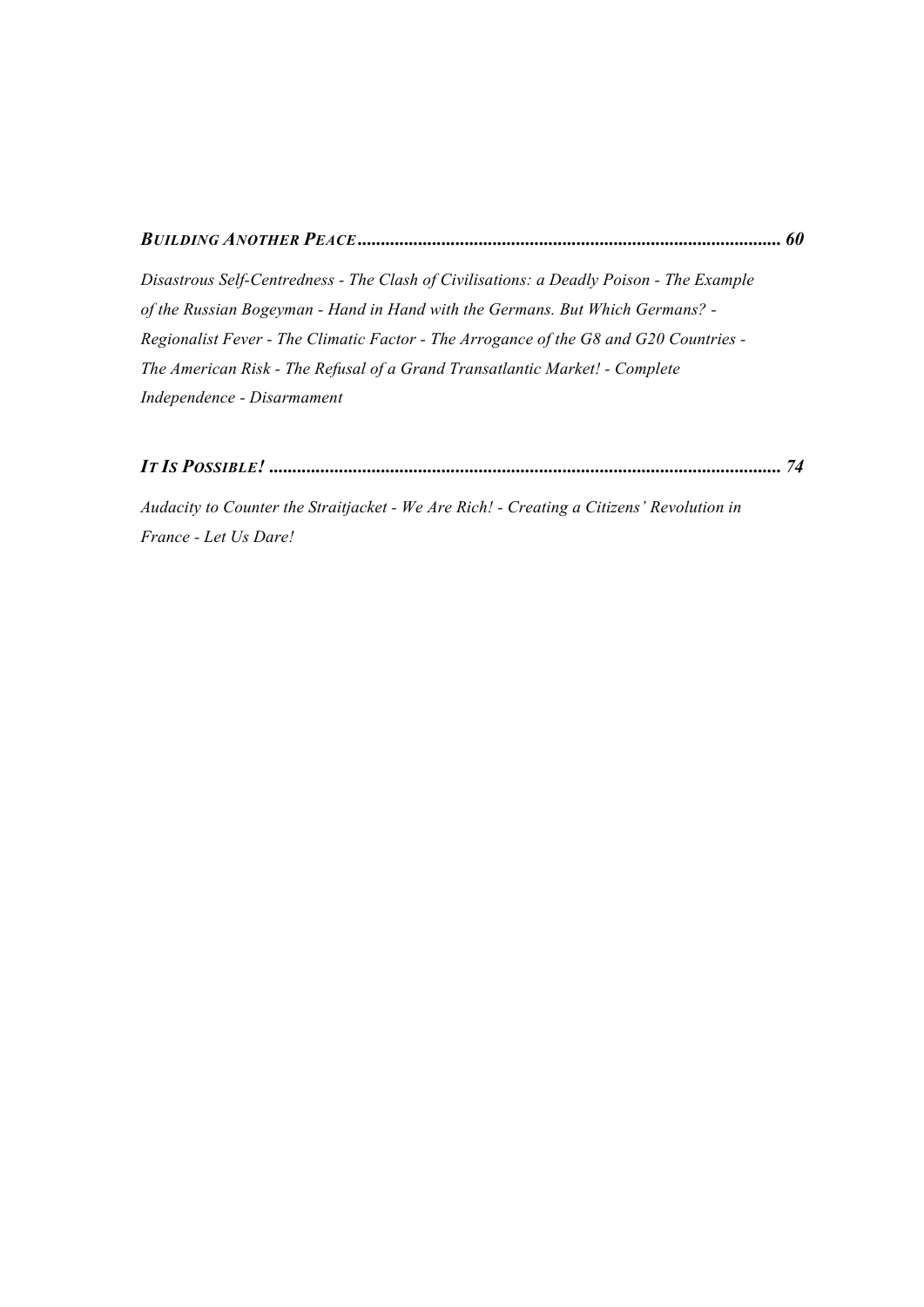#### "THEY Must ALL GO!"

"They must all go!" Soon this will be the slogan of millions of people. They will pull up the powerful by the roots because they've had enough of seeing them pillaging and wrecking our country, wasting the efforts of the workers, dilapidating the know-how, selling off our innovations and condemning the people of the world's fifth economic power to suffer increasing poverty and a reduction of all the social entitlements that have been fought for and acquired over a century and a half of history. They will do this because they feel outraged by the arrogant behaviour of the money lovers, disgusted by the selfish way of life they impose, and furious with the evident ruses behind such slogans as "Work more to earn more"; "Moralise capitalism"; "A Grenelle<sup>1</sup> for the environment"; and so on. I hope that's clear. The beautiful people, the satisfied, their high priests and moralisers who are at the top may well choke with indignation; they may well brandish their pathetic red card: "Populism!", "Outrageous!" No matter. It doesn't bother me. I can live with it.

<sup>&</sup>lt;sup>1</sup> TN: Named after the original Grenelle agreements of May 1968 which were drawn up to resolve the government crisis arising from the students' and workers' revolt and the widespread strikes at the time. Large concessions were made but General De Gaulle called for general elections and they were never signed. The word is now given to consultations with different organisations, unions, etc. on all major societal subjects.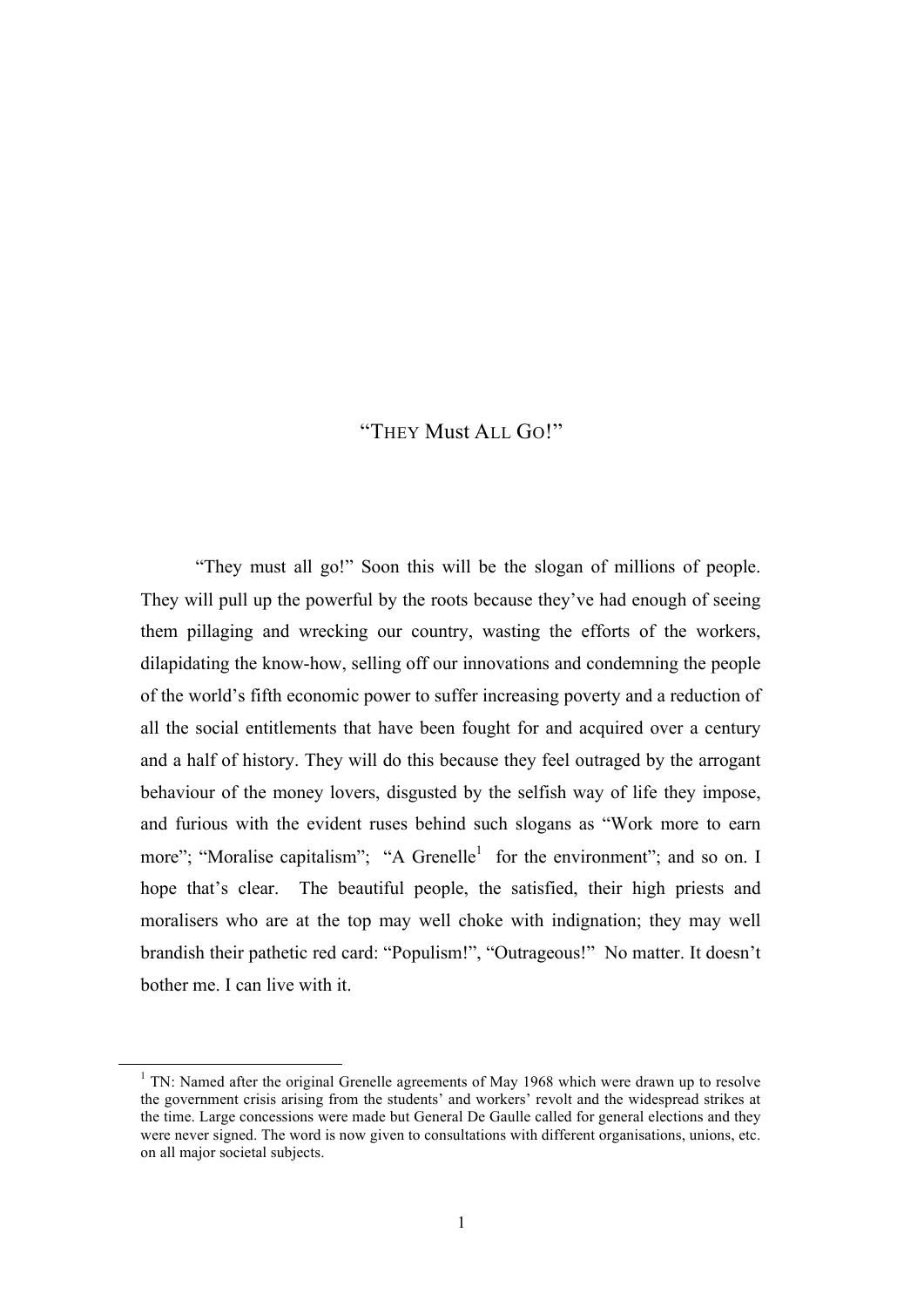Jean-François Copé, President of the UMP at the *Assemblée Nationale*, expressing his fear said, "At the moment, there is a deplorable atmosphere of the night of the 4th of August<sup>2</sup>." Well your Lordship, it's on its way! It is amusing to see how the "*Casse-toi, pov'con*"<sup>3</sup> stickers edited by the Parti de Gauche, are sold out as fast as they can be printed and delivered. From this I conclude that when we move into a more active phase, the momentum surrounding "They must all go" will produce fireworks a thousand times bigger than at the outset. For the injunction will be aimed not only at the president, the king of his circle, and at his ministers - that government board of directors of the Fouquet's clique - but also at all the members of the oligarchy which is benefiting from the present wastefulness. So, "They must all go!" the bosses who are too costly, the wizards of wealth who transform everything human into merchandise, the tax refugees, the financiers whose demands cripple firms. They must all go too those high priests of the socalled "decline of France", who with their sordid refrains inject the poison of resignation. And while I'm about it, "They must all go" too, those anti-heroes of sport, gorged on money, dodging their taxes and quite immune to gratitude. We say to them, "Beat it! Out! Move over!"

The country is brimming over with talent, blocked behind the wall of money. Those who leave will be replaced within 24 hours by others better than they, who have more consideration for other people, are more inventive, less addicted to money, and more loyal to their republican country. Wherever I have been - in factories, offices, senior civil-service administrations, banks or the mainstream media - I have met with an overflowing energy and enthusiasm for a possible change. We need have no fear, nothing will be lacking.

If I speak with such assurance, it is because this same watchword in Spanish, "*Que se vayan to-dos*" has already done its work elsewhere. It is the slogan by which, one after the other, each of the revolutions of South America over the past 10 years have regenerated their countries. It is from this example that

<sup>&</sup>lt;sup>2</sup> The night of 4 August 1789 when the Constituent Assembly signed a decree abolishing the privileges of the *Ancien Régime*. The abolition carried no indemnity.

TN: "Get lost you sad moron" (approximate translation): the reply made by Nicolas Sarkozy to a heckler in a crowd who was calling out to him.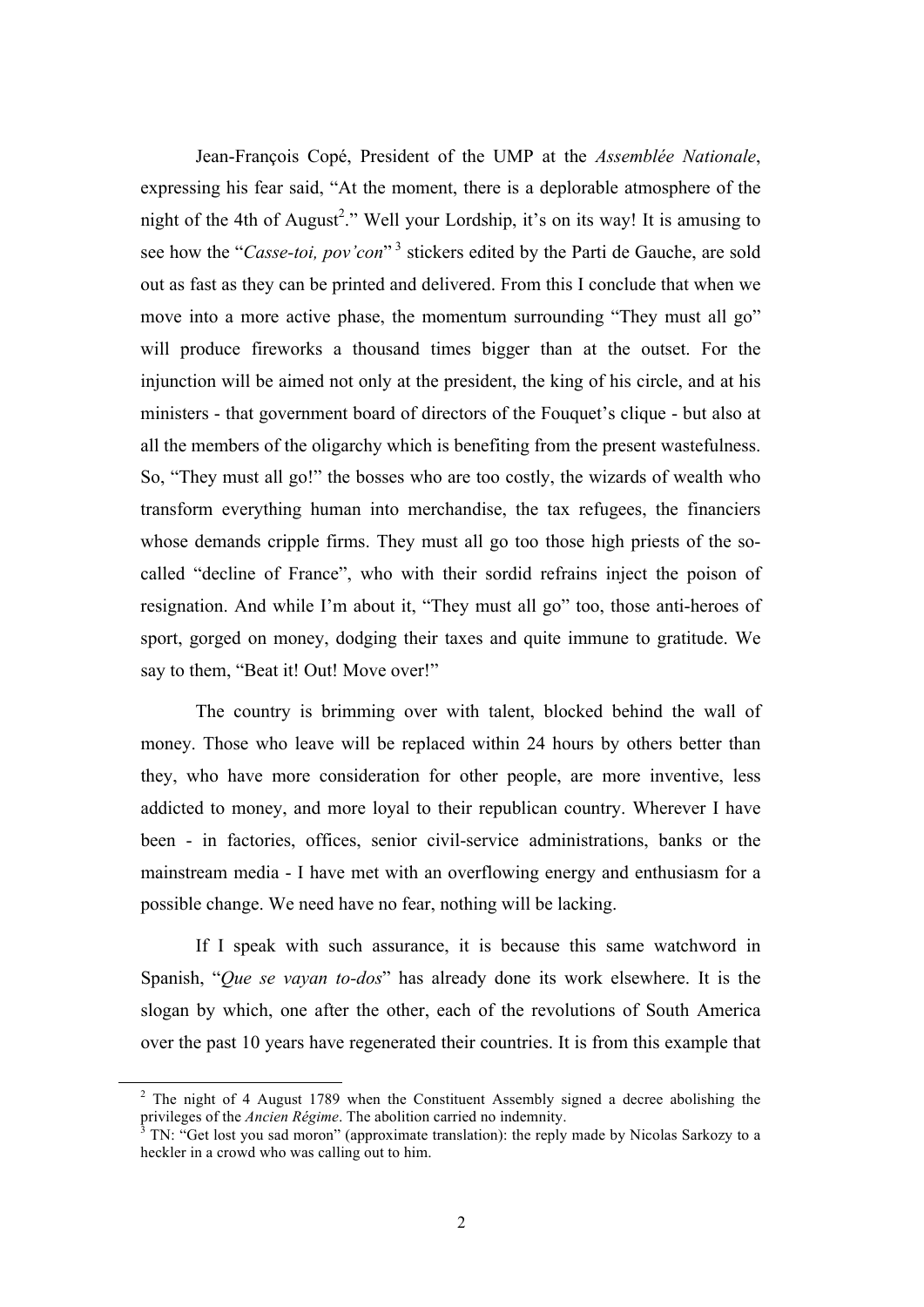I draw my cast-iron optimism. Those people, who are a thousand times less welloff than we, and are neighbours of a paranoid United States of America, have nevertheless turned the tables on the powerful, bare-handed. They have released an irresistible torrent of collective energy and have begun to rebuild their countries which the free market has ransacked. So, it is possible.

Of course, those countries, their revolutions and their leaders are judged with sarcastic scorn by the European media-political caste which considers them as a bunch of folklore natives, dwelling in countries too exotic for us ever to compare ourselves to. But there is one thing that is absolutely identical on both continents, and that is the confident arrogance, bursting with self-satisfaction of the conservative and social democratic nomenclature. People who in Venezuela, Bolivia, Ecuador, and elsewhere, are at present seething with rage. For they did not see it coming. Strong and confident from having been in command forever, sure that they were applying "the only possible policy", afloat on an ocean of massive abstention at the polls, they were first ejected from power, and then dissolved in the citizens' scorn, sometimes in less than a month. Since then, their rage and their malicious scandal-mongering have been let loose in vain, for, repeatedly and massively, votes have confirmed the legitimacy of the new teams in power and of their policies. Normally, this success should interest the whole of the European left, which seems to be in the habit of subscribing to failure everywhere. But that has not been the case. The European social democrats are barking along with their Latino counterparts who are often corrupt to the core, and are sometimes even confirmed murderers.

For my part, I have studied those revolutions as closely as possible. I have found in them the indispensable ingredients for my own country. The goodygoodies make fun of me: "Bolivia is not France", they say. Well, what a surprise! Thanks for reminding me! Yet these same nasty jokers have no scruples about imposing the same free-market recipes in all parts of the world - in Bolivia as in Hungary - wreaking the same havoc everywhere. Of course, for us there is no model. But there are experiences that can inspire, and examples that can be followed.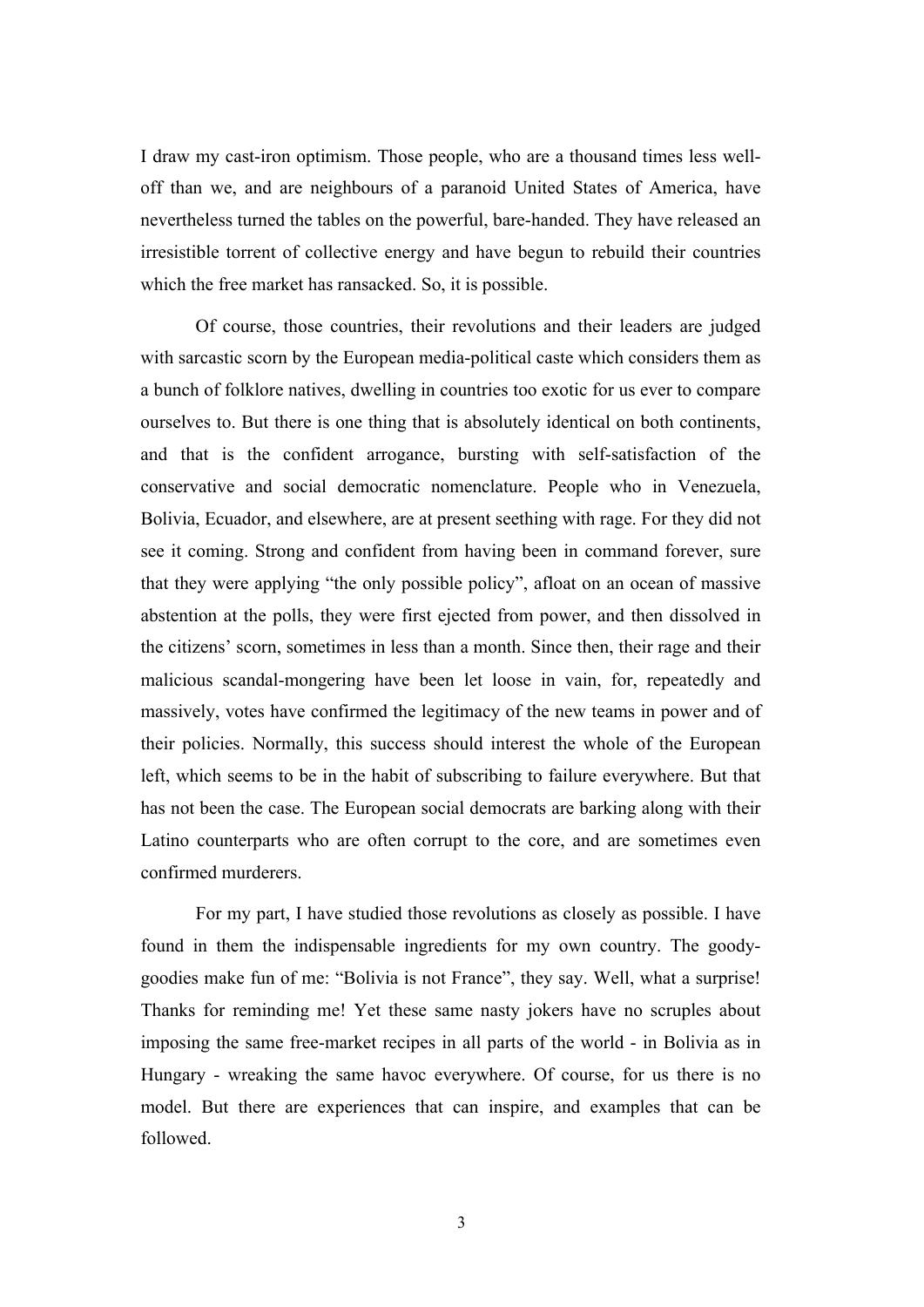What I am calling for is a "citizens'" revolution in France. The word "citizen" indicates both the means and the final aims of such an action. This duality is a decisive factor because of the puerile imagery that surrounds the word "revolution", stupidly associating it with some kind of plot for an armed "*Grand Soir*". A few of us were looking for a term that would correctly describe the emancipation that we want to happen. At one meeting, I had tried out "Revolution via the Ballot Box", which finally is not explicit enough, even though the term does away with some violent myths. Then we went for "Democratic Revolution", one of the terms used in Latin America. Finally that sounded vague. And Martine Aubry had already borrowed the term. Will it catch on or not? Her spin doctors will settle that. As for us, we were wondering how to name what is at the same time what we wish to do, the method, and the final goal. Then the term "Citizens' Revolution" was mentioned, and we realised that the people of Ecuador were actually establishing the latter in their country in a spectacular way<sup>4</sup>. It was a good omen.

The revolution I wish for is first and foremost a citizen's revolution, in that, whilst taking root in the social movement, it will be launched and led by the ballot paper and by elections. It is true that we shall have to vote a lot and often, given all there is to be done. This primacy of the ballot box has been the great contribution of the South American revolutions. Popular involvement is massive, multi-form and constant. And there is much voting, after extraordinarily fierce election campaigns! The old hackneyed refrain which says that left-wing revolutions cannot co-habit with democracy is archaic. Conversely, we can see very well how the conservatives are not on good terms with democracy. In Europe, the French, Dutch and Irish referenda on the Treaty of Lisbon have demonstrated that the decision of citizens is purely and simply cancelled when it does not conform to free-market dogma. And every day, the European Union increases this authoritarian drift.

 <sup>4</sup> Citizens' revolution ("*revolución ciudadana*") was the concept proposed by Rafael Correa for the presidential election of 2006, which he won. This revolution was first and foremost constitutional. By referendum it gave full powers to the "National Constituent Assembly". The government is called the "Government of the Citizens' Revolution".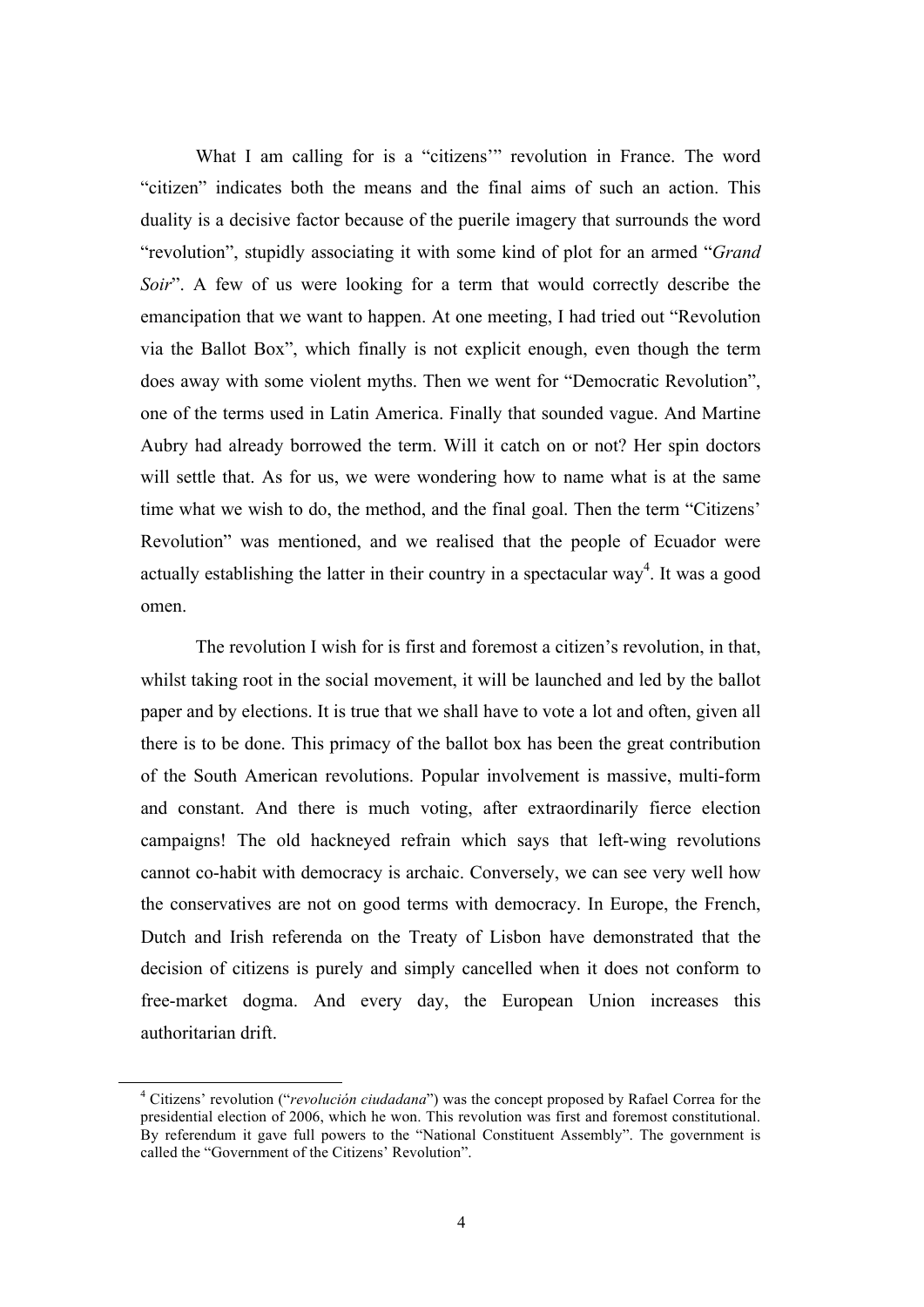In a citizens' revolution, the source of power is in the people. The people's will is the sole norm, to which all must conform. It must be active and obeyed at all times, and not exceptional and treated with scorn, as is the case with the present regime.

The citizens' revolution is neither a cosmetic nor a face lift for the Old World. It is a reversal of power. Power, which will be taken back from the oligarchy, from our presidential monarch and from the rule of money. It will turn them out. It will change the institutions in order to reach these objectives. It will overturn the primacy of finance, abolish the dogma of "free and undistorted competition", reorganise production and the sharing of wealth. It will also decide what we mean by "wealth": all that is human first of all. Thus the citizens' revolution will be a revolution of the different institutions, of social relationships and of the dominant culture.

Next, this will be a "citizens'" revolution because it is a case of doing, not what is good for this or that category of people, but what is good for all, as human beings. It is in this sense that the citizens' revolution is republican. It must define what the common interest is, then impose it by law, and when necessary, enforce it over individual interests each time it is necessary. I am well aware that this notion of common interest gives rise to radical criticism. For some people, the sum of individual interests is enough to define what the common good is. The common interest, according to their interpretation is thus an ideological fancy which leads to totalitarianism. For others, the interests at stake between the rulers and those they rule are necessarily in conflict. Consequently, the common interest can only be an illusion at the service of the rulers, who use the expression in order to put over the idea that their norms are in the common interest.

To its credit, I think that political ecology has settled this debate. For there exists a common interest, objectively established and common to the whole of humanity, which can be expressed in every field. It concerns the protection of the ecosystem on which human life depends. The citizens' revolution is directed by political ecology. Obviously that does not solve the problem of how to decide what is good for all. There is nothing absolute in this domain. Everything should remain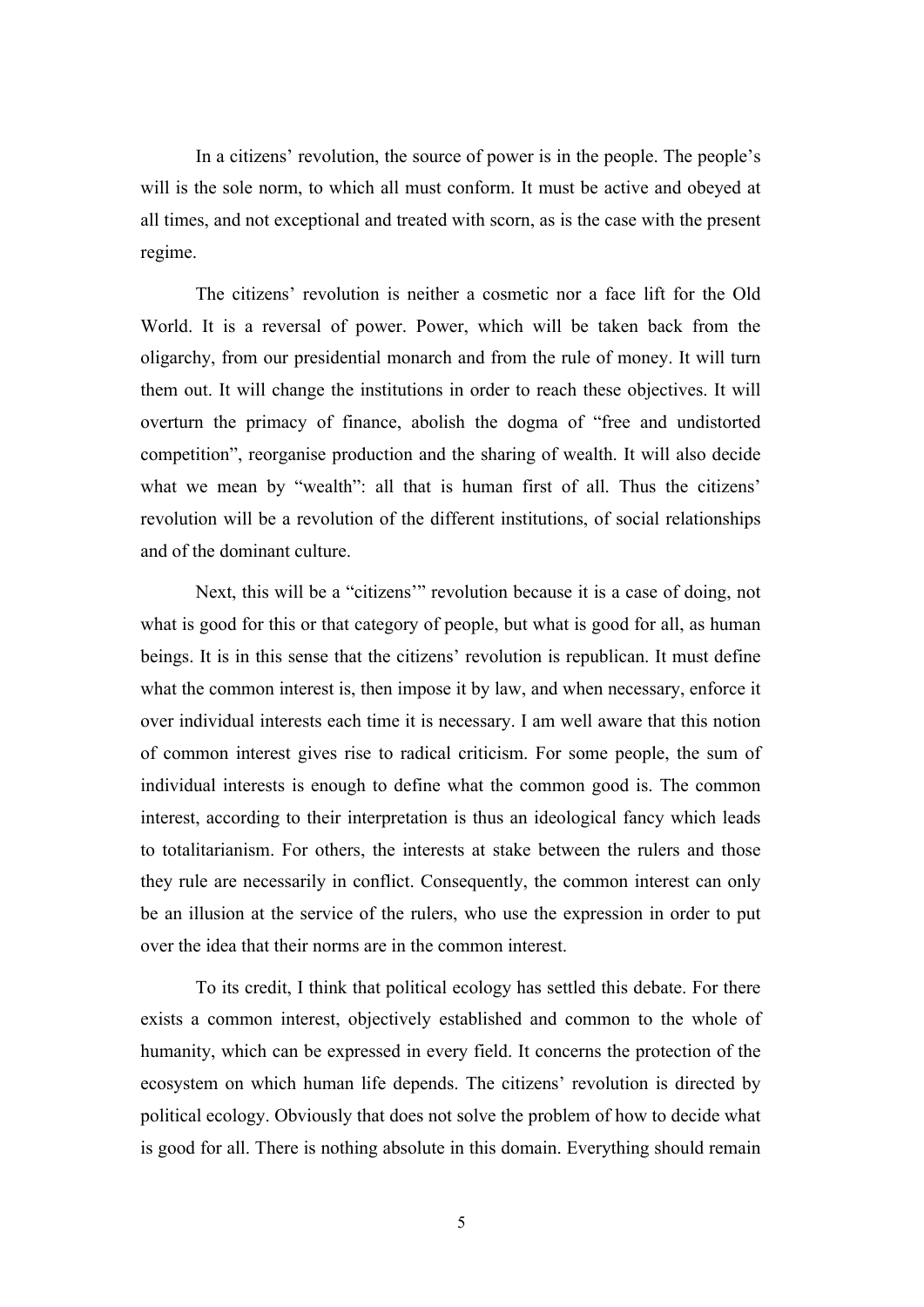relative and reversible. We must leave this question to collective debate. For this debate to be efficacious it must be free, with argumentation as the sole requisite. This citizens' debate should not be just a one-party debate. There must be no dogma, no "religious" injunctions. In consequence the citizens' revolution is a radically secular affair. Fore-warned is fore-armed, is it not?

This book is neither a manifesto nor a programme. Both of these are available. They have been drawn up by the Parti de Gauche activists with whom I am committed<sup>5</sup>. Furthermore, there is an on-going public debate with all those who wish to be involved in the preparation of a Front de Gauche government platform. I am writing these lines to a different end: that of sharing my optimism and enthusiasm with others. And of spreading the will to act rather than to quibble. I see so many long faces, so much resignation, so much bitterness and chewing over of prejudice. We need to turn the page. The shipwreck of this new age of capitalism and its radical blindness in the face of the mortal devastation of our ecosystem leaves us no choice. We have before us a wonderful invitation to act and to imagine ways of getting human civilisation out of the present deadlock. Faced with the extent of the damage, we not only have a free hand, but are under an obligation to act in an entirely different way. At the start of this century, is it not tremendously stimulating to know that we are being called upon to invent new rules for living in society?

This book is voluntarily short. It does not treat all the subjects that matter. It is an outline of the way to set the citizens' movement in action, if the vote should so decide. I am voluntarily taking my wishes for reality. It lends them the force of contagion. This method seems to me quite stimulating. It is radicalism as I understand it: very concrete and governmental. The fact of having a governmental policy does not mean that you have to reduce your objectives, as some people keep on repeating. On the other hand I don't deny that I am often exasperated when I see what I call, for want of a better term, "the Other Left", whose sole political project is restricted to a mere compilation of union claims. And finally, what a lot of rubbish those political marketing slogans such as "My project is yours" are. The

 $5$  www.lepartidegauche.fr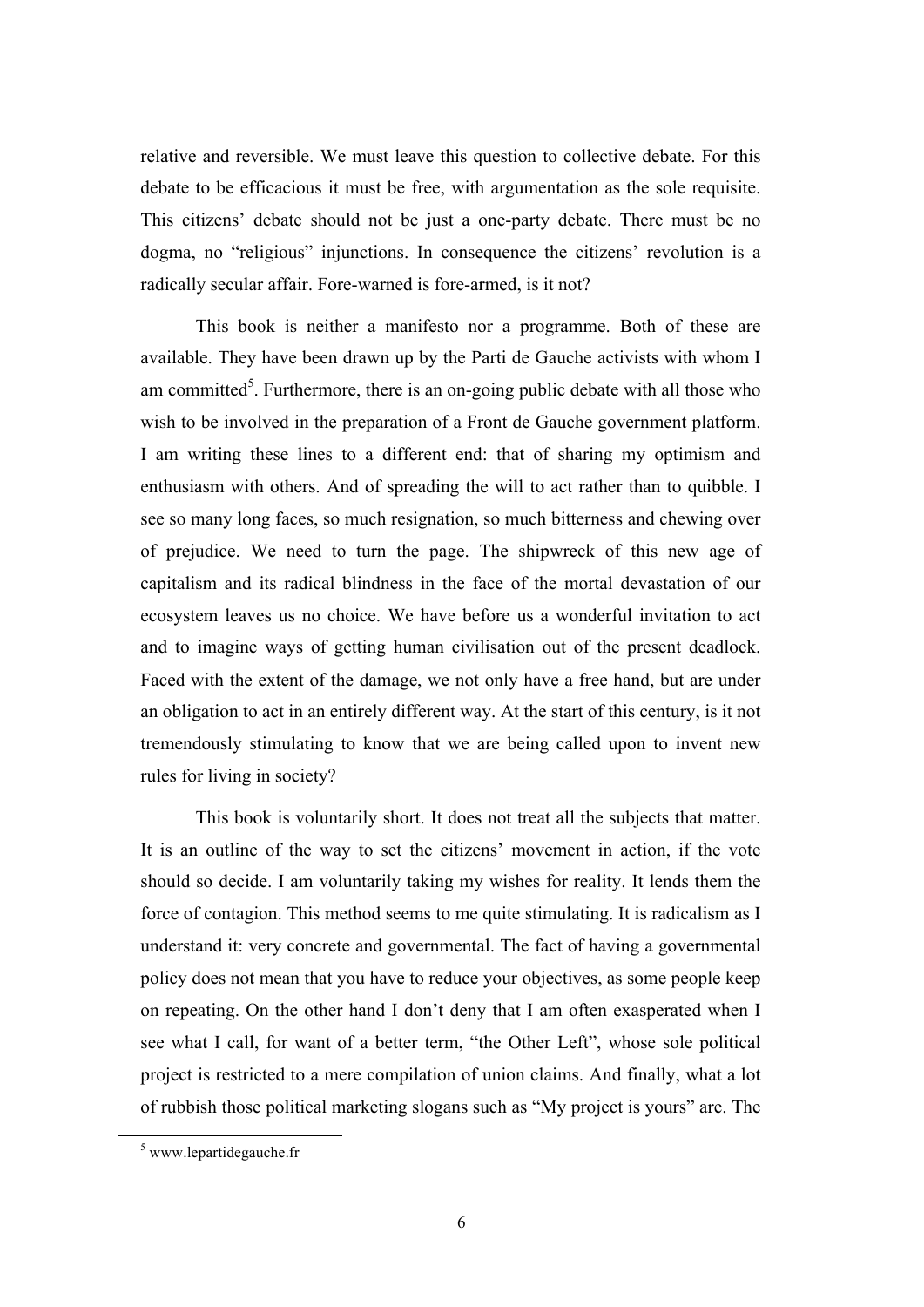activists of the left have accumulated precious knowledge and experience. It is their duty to put all this at the disposal of everyone in the form of operational political proposals. Those who really want to overturn society must know how to do so and to what end. This outline is there for that purpose. To make debate possible. And to give inspiration.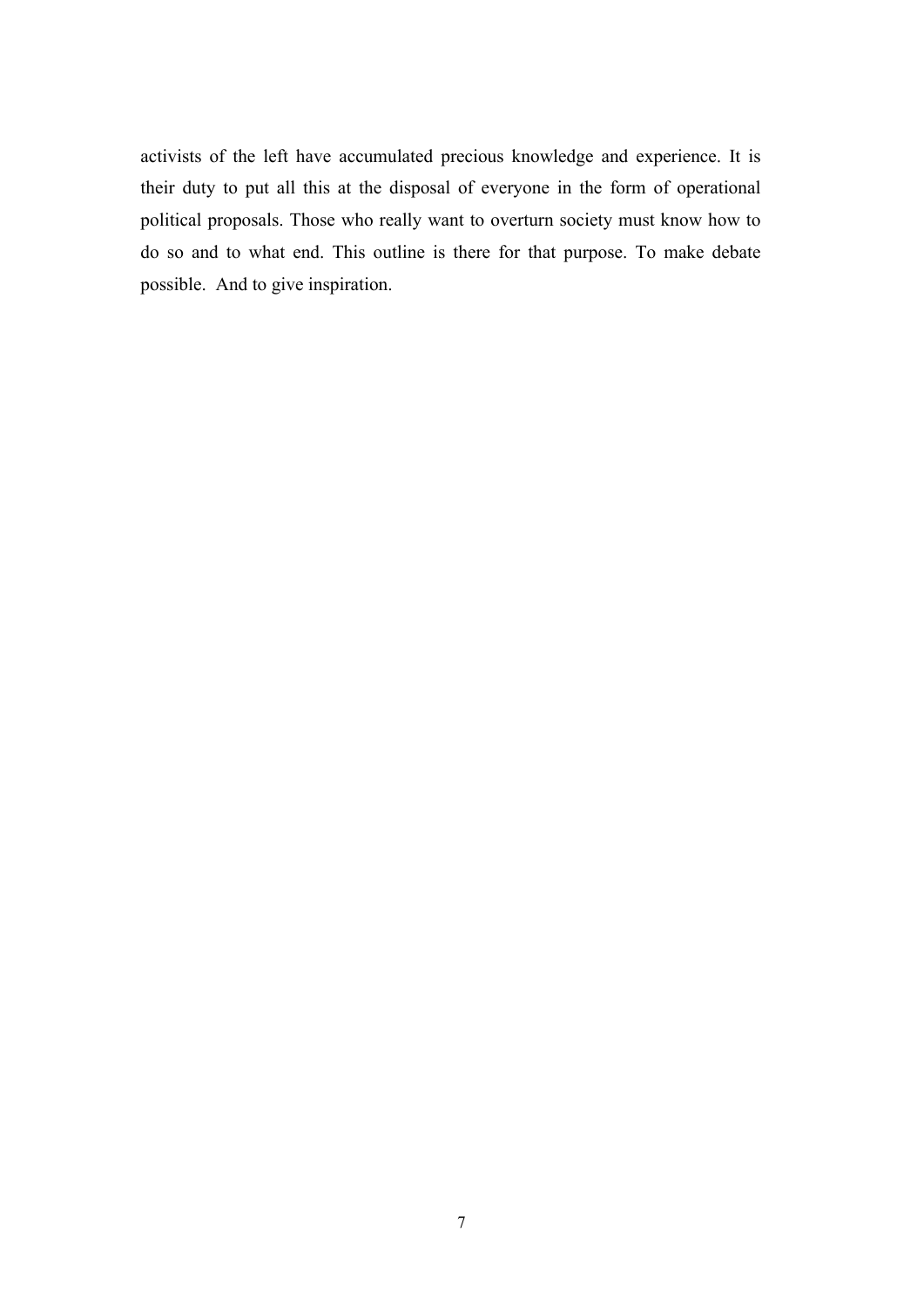A NEW REPUBLICAN FOUNDATION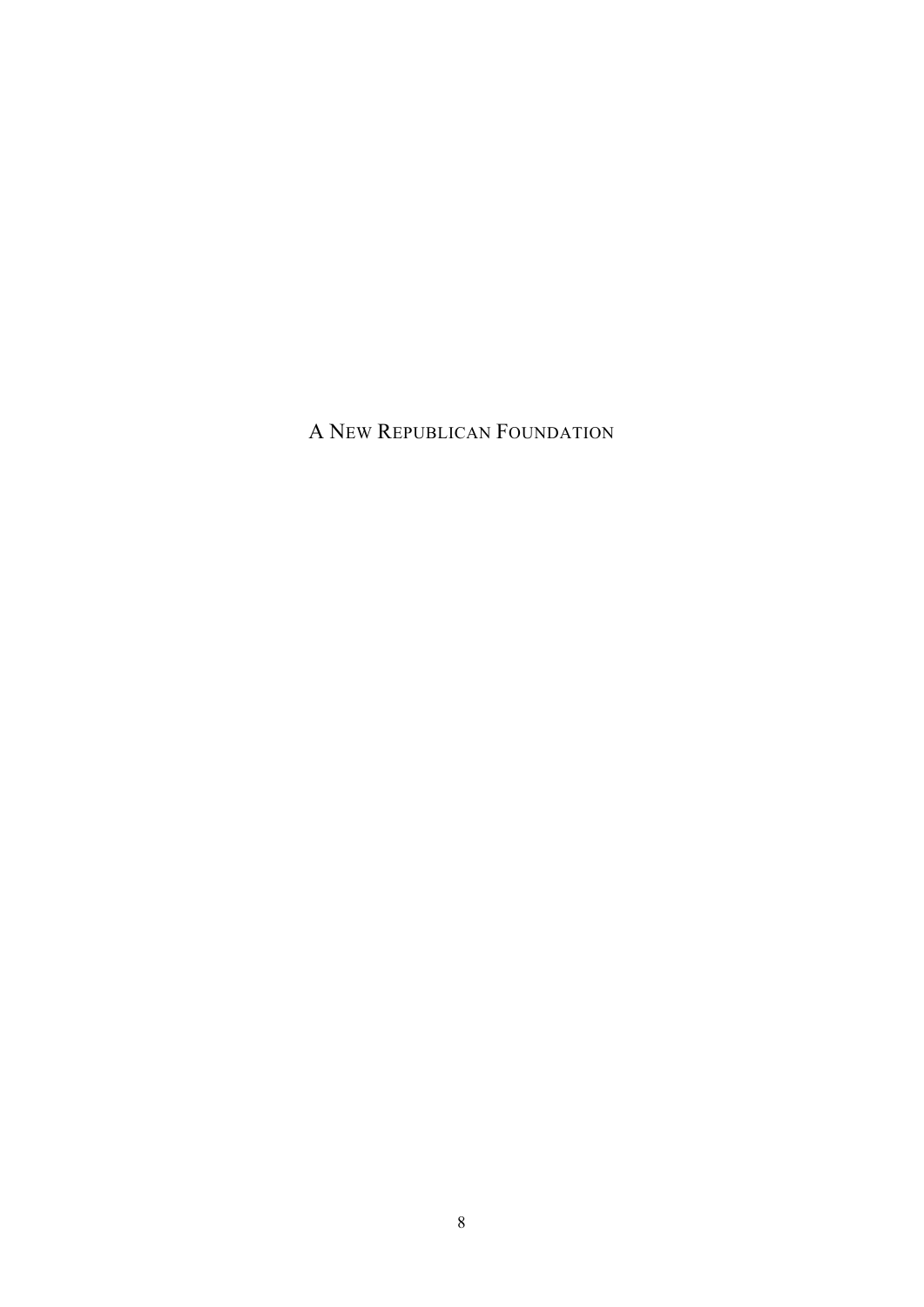#### *A Genuine Democratic Revolution*

So, what is proposed here is not just an old-fashioned  $UMP-PS<sup>1</sup>$  style alternation. Those who are hoping that after Sarkozy France will be satisfied with a simple change of presidential style have got another think coming. That is not what the country wants. Best be prepared for this without flinching. A citizens' revolution is not only a governmental political programme, it is also the action by which the people recover the reins of government in all sectors of society. All sectors, without exception. Nor is it a question of declaring, as used to be the case that "the mines are for the miners and the land is for those who work on it". You don't destroy the dictatorship of the shareholders just to establish corporate government. The citizens' revolution proposes, the "primacy", as it were, of the common interest in every domain. Method is as important as action. Popular involvement is the key word. The driving force is the social movement. The citizens are its heroes. A citizen is a strange creature. A mutant. To become one you have to discard all prejudice and self-interest in order to propose what is good for all. That is what will be asked of everyone. Each person, whatever his or her social condition, will be called upon to get involved in everything, everywhere, and at all times.

<sup>&</sup>lt;sup>1</sup> TN: The UMP (Union for a Popular Movement) is a centre-right political party in France, being one of the two major contemporary political parties in the country along with the centre-left PS (Socialist Party).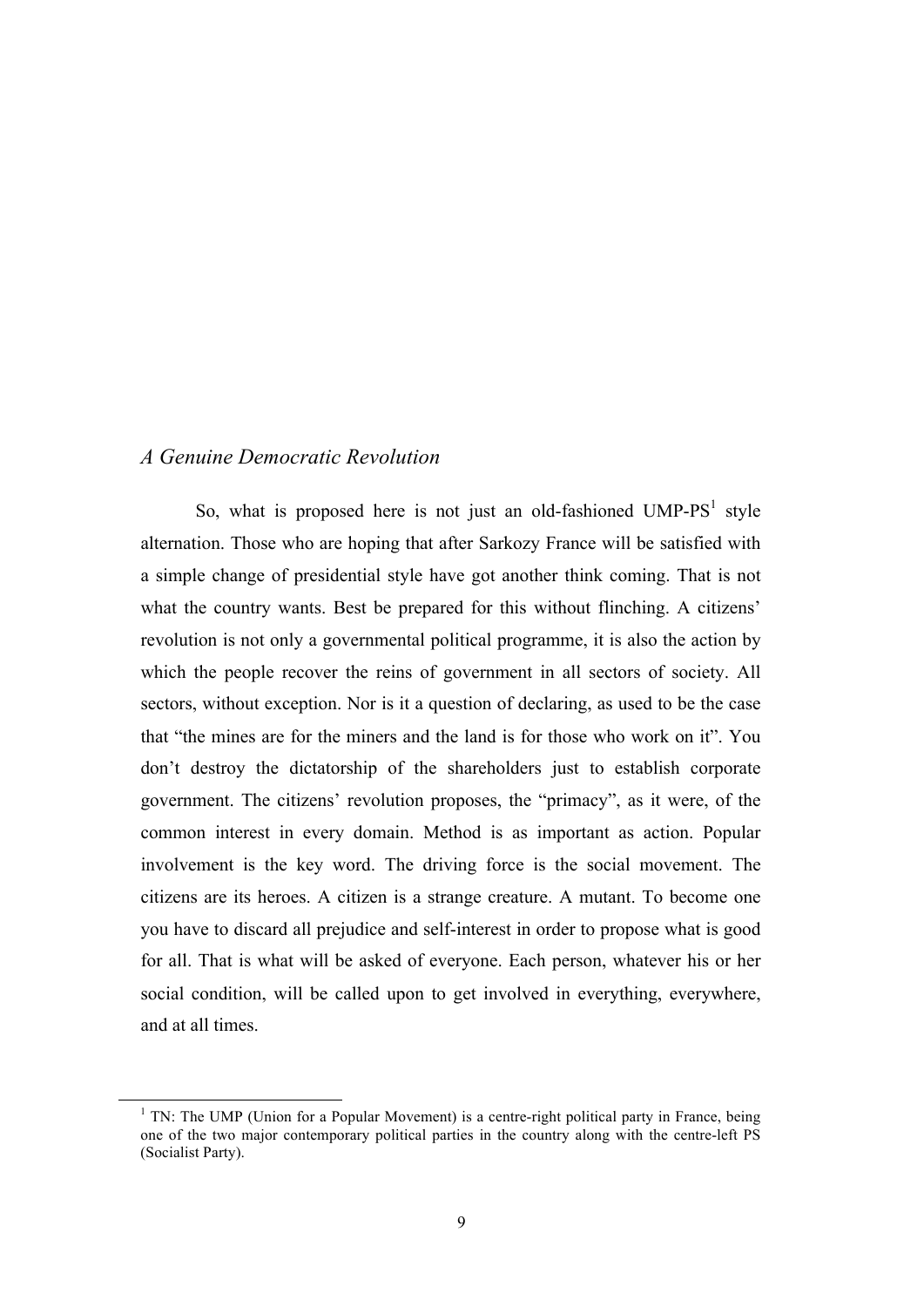Of course, the approach of the citizens' revolution will differ depending on the sector concerned. You do not go about drawing up a plan with railway personnel and rail passengers in order to achieve the objective of "zero lorries" crossing the country by road, in the same way as you go about overturning the mass media system. The method you use for setting up a public financial service is not the same as that for re-building the health system. There are many more examples. Whatever the domain, the aim is to identify the common interest and to set up procedures to bring this about. All those who make proposals, introduce actions and carry out controls, will follow this requirement. They will do so as citizens. This revolution is first and foremost a political revolution.

#### *A New Foundation*

In this sense, the citizens' revolution represents a comprehensive overhaul of our country. At this very moment I hesitate to write "a new foundation" for the country. In fact, I think we really need to go back to square one, as it were. My reasoning on this subject is quite concrete: what the country needs is a constituent assembly. I can already see people raising their hands in horror. A constituent assembly! It's outrageous! As I remember it, those prudes were not so shocked when the constitution was modified recently. In fact it has been modified 24 times since the original coup de force by which it was established in 1958 - even though its supporters presented it as a model of stability - and 10 times since the year 2000! An average of once a year! And all that to such an extent that some of the latest modifications have not yet been transposed into law and thus cannot be enforced. One example concerns the right to retire at the age of 60. If the dispositions relating to the organisation of a referendum on popular initiative provided for in the last modification to the constitution<sup>2</sup> had been set out in fundamental law, we would have been able to collect the signatures to organise a referendum on the subject.

 $2^2$  The last revision to the constitution was that of 21 July 2008.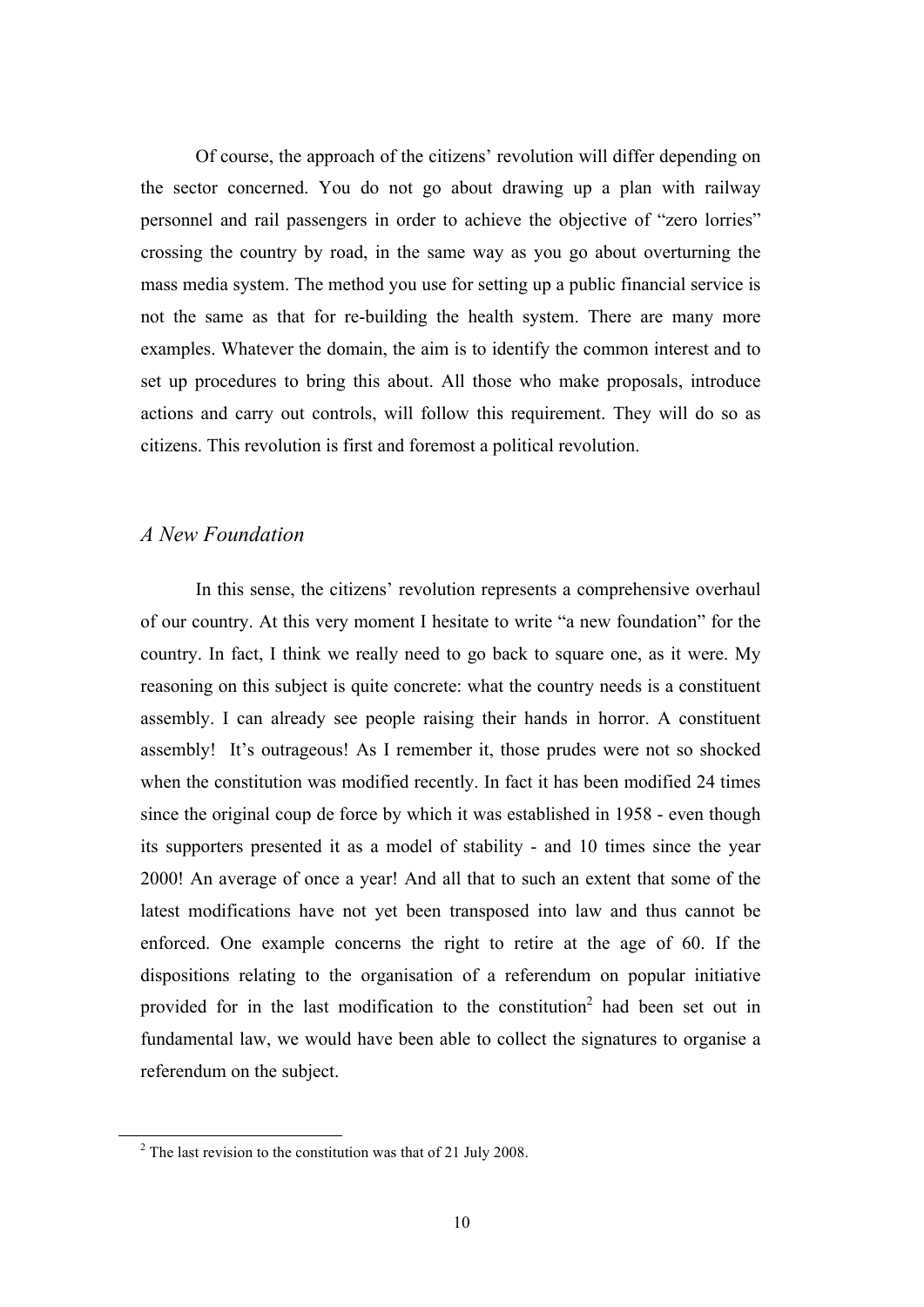So, instead of reforming the present constitution by bits and pieces, as has been done in the past, and which insidiously and dramatically alters the balance of power, we need to change things completely. Above all, the convening of a constituent assembly would mean that every French person would be called upon to become involved personally in the collective re-writing of the pact that unites them as a people and as a nation. We are talking about a new republican foundation for the country itself.

#### *Why a Constituent Assembly?*

There's no use saying that there are more urgent things to do. I took good note that in all the countries of South America where there has been a new democratic upsurge, they began by convening a constituent assembly. It could have been said that there were more urgent things to do in those countries, which were submerged by poverty and wrecked by neo-conservative policies. But, when I was there, they explained to me that it was necessary to have a constituent assembly in order to legitimise power again, in response to the challenge presented by the sheer amplitude of abstention, notably among the poor. Now, you cannot bring about a fundamental democratic change in a country if the people are nowhere to be found. The constituent assembly was for them a powerful exercise in the re-appropriation by the people of political democracy. In Venezuela for example, you had to have seen the articles of the new constitution which were visible all over the place - even printed on packets of pasta - to understand how, at grass roots level, millions of poor people became involved in hundreds of debates, as the drafting of the text proceeded. People who subsequently turned out massively to elect the constituent members. This is how a dear friend, Max Arvelaiz, the young man in charge of President Chavez's diplomatic office described the situation to me: "The poor and the common people thought that leaders were all the same, and that in any case elections and institutions were not for them. As long as they have not changed their minds, our democracy will remain a sham. And what about our programme? How can it be made to last? How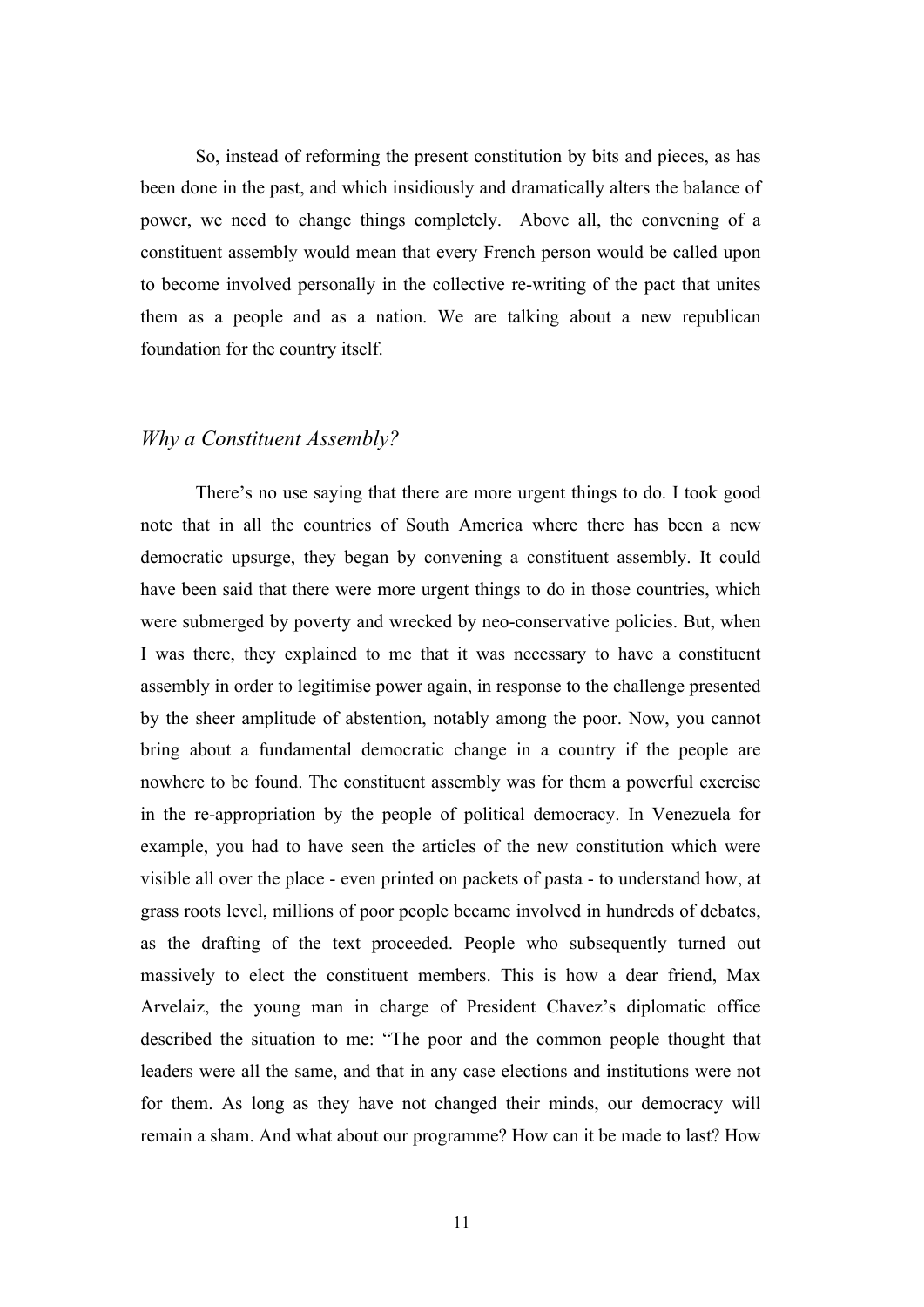can we resist in the face of a counter attack from the reactionary powers and their media?" Since then, the Chavists have won eleven elections out of twelve. And the people took to the streets *en masse* to rescue their president from the clutches of the putschists who were preparing to shoot him<sup>3</sup>. My reasoning follows the same line.

The constituent assembly in France will personify the rebirth of our people, whereby it will give our republican nation a new foundation. Because for the moment, in the face of the abuse, betrayals and different trafficking of Sarkozy's crew and the social abuse it inflicts on our people, the voting booths are emptying fast! To such an extent that abstention has taken the form of a cold, civic insurrection. "They must all go!" they say under their breath. I say it out loud.

#### *The People are Deserting the Ballot Box*

It is indeed the case that at each election new records of abstention are recorded. So the next day we weep, and then we forget. Much more exciting subjects take over. An example of this was the fabricated controversy on the opening of brothels which was brought up just before the second round of the regional elections, following the abstention peak of the first round when one out of two voters had stayed home. That was 15% more than the time before! But the show must go on they say. There has been a devastating void at each election since Nicolas Sarkozy was elected in 2007. The municipal elections of 2008 were submerged by abstention: 8 million people said, "Who cares?" A historic record for these elections. And yet we were repeatedly given the same old serenade: "proximity elections", "homespun elected representatives". The municipal elections were supposed to attract an overwhelming number of voters. But this paternalistic blah- blah was lost with all on board, in an ocean of sullen disavowal. Then the show moved on. With no more success. A new record was set: 20

<sup>&</sup>lt;sup>3</sup> On 11 April 2002, a group of military putschists, supported by the United States illegally detained President Hugo Chavez. This event is related in a documentary film *The Revolution Will Not Be Televised* by Kim Bartley and Donnacha O'Briain.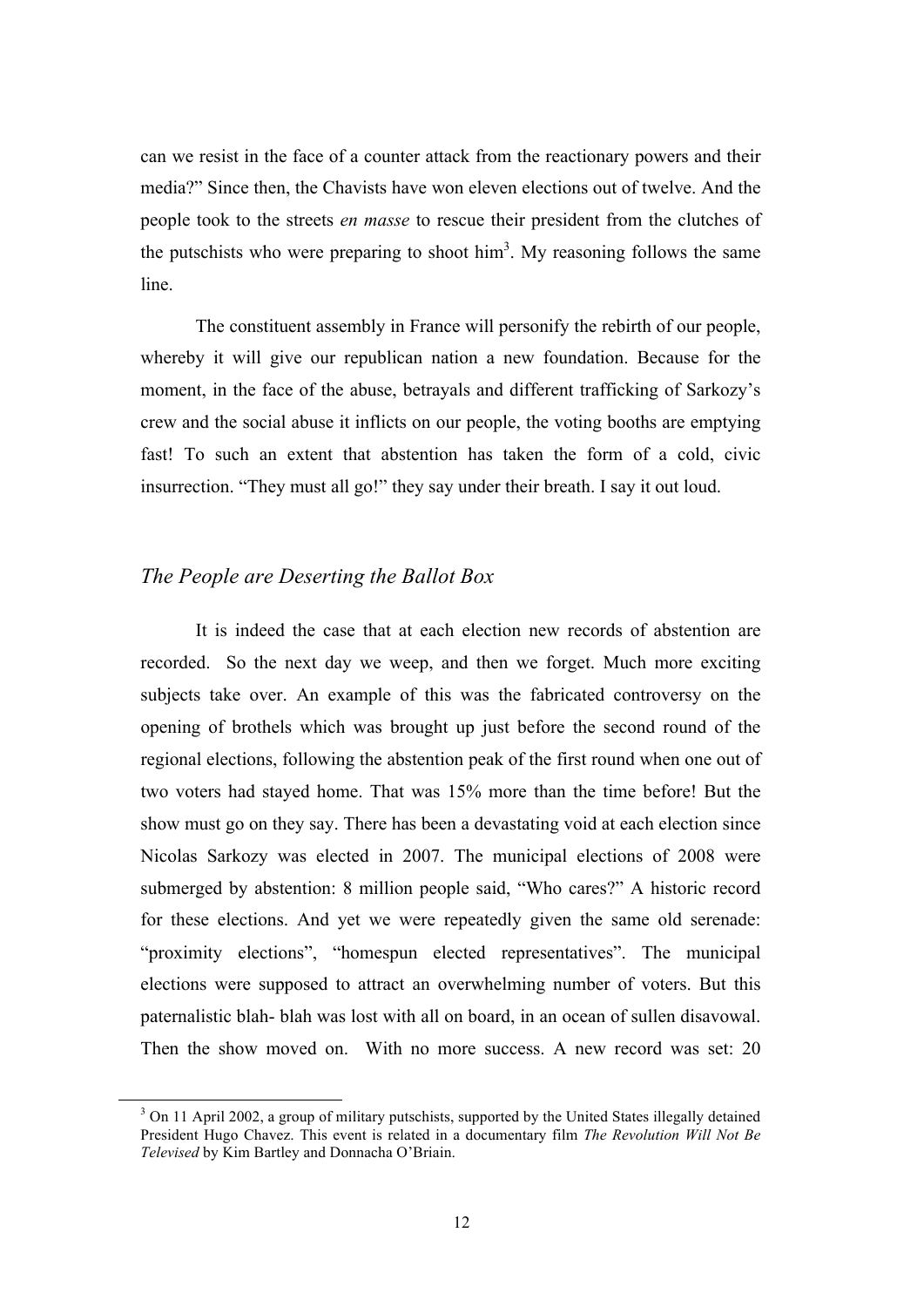million votes disappeared as compared with the presidential elections. The void was filled with a new outflow of regretful commentaries. People were soon tired of the bragging of the president's friends who claimed to have won the battle of the survivors. What came next? The regional elections of 2010. More trouble! The lists of the presidential majority lost three quarters of the Sarkozy vote. In other words, 14 million fewer votes were cast. I shall stop there: there is no end to this phenomenon. We know what the result is: nobody believes in anything anymore. This is especially true among young people. No decision seems legitimate. No authority is really respected. With such a state of mind, what is destroyed is not only the moral and political principle of public spiritedness; the country itself is breaking up. Now France and its republic are one. Such is its identity. If we give up on our citizenship we cease being the people of this nation and become the mere occupants of a land, of a territory.

In this context, the coincidence between the Woerth–Bettencourt  $\operatorname{affair}^4$ and the butchering of the right to retirement was a timely reminder of the sarcastic scorn of the presidential entourage. At present, the country is beside itself, both literally and metaphorically.

#### *The World is Becoming Blurred*

How can they continue to govern in such conditions? By pushing the days along one at a time, that's how. By making reality as confused as possible. Under Sarkozy there is permanent diversion. His multiple gesticulations dissolve all landmarks. Right and left, top and bottom, back and front, everything is mixed up! Socialists in the government. Right and left seem to have ceased to exist. Then top and bottom disappear too, when those who exercise power use gutter language ostentatiously, and flaunt their vulgar, upstart glitz! Back and front disappear also in sordid subterfuge. Well! Well! What have we here? The European Constitution! We thought it was behind us after the "no" to the referendum! Well, that's being

 <sup>4</sup> TN: There was a suspected financial link between Liliane Bettencourt, the owner of L'Oreal, and the minister Eric Woerth. The latter resigned over the scandal in which his wife was also involved.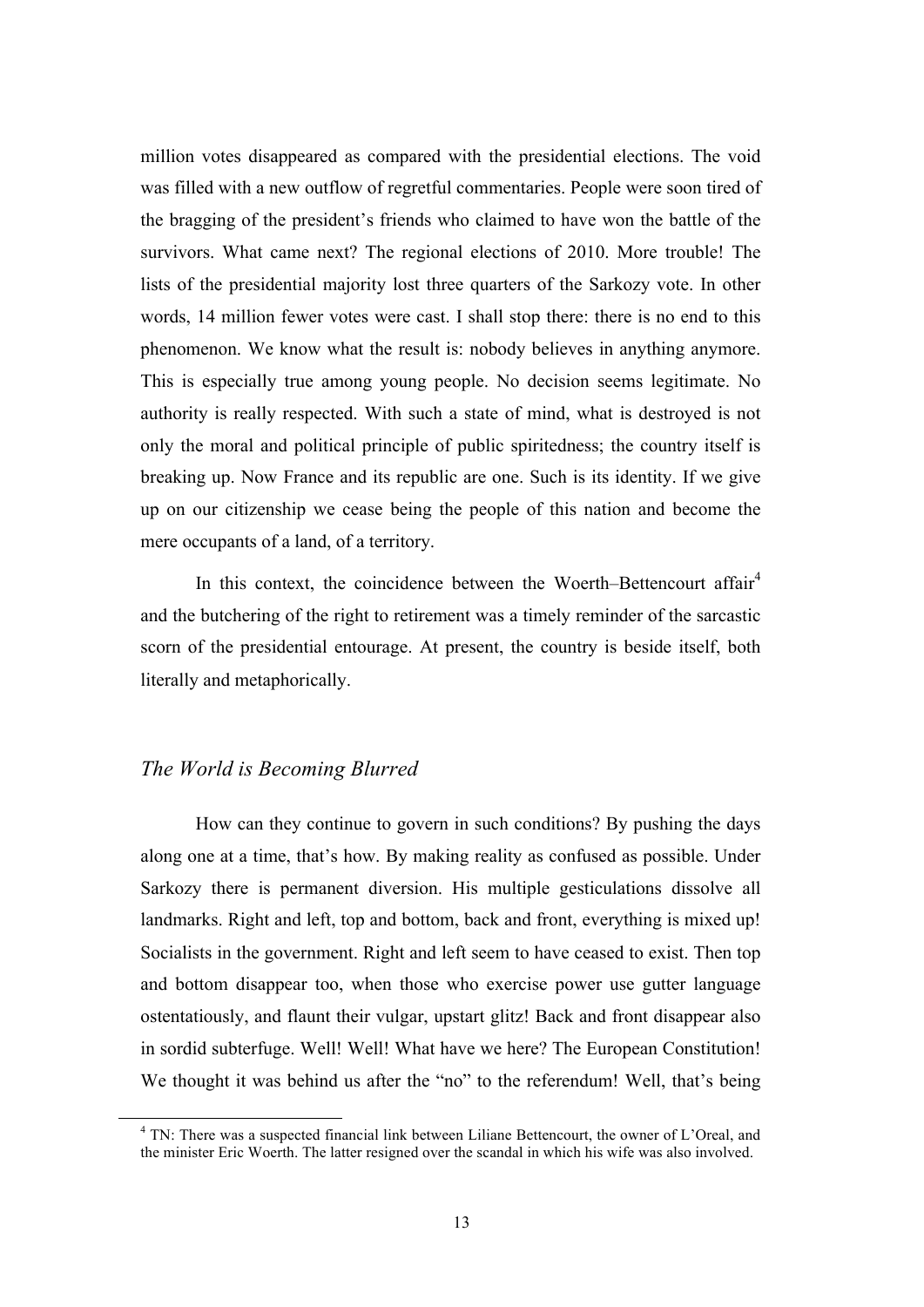too naïve, here it is again. Right before you! It's just like the author of the original text, Giscard d'Estaing, said, all they did was make it illegible. They did it deliberately, by cutting and pasting! No one can do better than this lot when it comes to killing the meaning of words so as to stop people thinking. For "Reform" read being fleeced; for "Equity": arousing jealousy; for "Secularism": recognising and subsidising all religions; and for "Republic": repression and law enforcement; and so on. Nothing means anything anymore, unless it means the opposite or something else again. In such a context, everything which embodies any form of authority in our society is swept down the drain of disgust. Indifference or defiance vies with rejection, and sometimes with hate. Opinion polls show a deep contempt for elected representatives, journalists, magistrates, and the police. What consent remains for the rules of the game when all those who uphold them are rejected? So the temptation to use force spreads quickly. Henceforth, punishment for insulting behaviour rains down on more than 30,000 people each year. People are arrested by their thousands. Almost 5% of the population old enough to be imprisoned is held in custody each year! Not to mention the grotesque complaints that are lodged for "insulting behaviour towards the Head of State", against people who use his own expression "*Casse-toi pov'con*"<sup>5</sup>, as did a facetious demonstrator during a presidential procession. In short, there is a barely-concealed attempt to criminalise social protest, and even media opposition. These harmful measures should not be taken lightly. They are diversionary actions which put the accent on law-and-order, and are building up, day by day, one after the other, gradually permeating peoples' minds. At the present time the Roma population is being hounded, people are being harassed because of their visible difference. This is a scenario which makes the blood run cold, of even the most insensitive. And yet, the well-to-do have their minds at ease, the *blasé* are resigned to everything. Life goes on. Things have always been this way. You are born, you die. There have always been the rich and the poor. There is nothing new under the sun my dear sir. Whilst popular wrath rises from the depths, a gentle purring puts all political

 <sup>5</sup> Hervé Eon, a Parti de Gauche activist received a court sentence for having brandished a placard with the words "*Casse-toi pov'con*" as the presidential car drove by. TN: The phrase may be roughly translated as "Get lost you sad moron".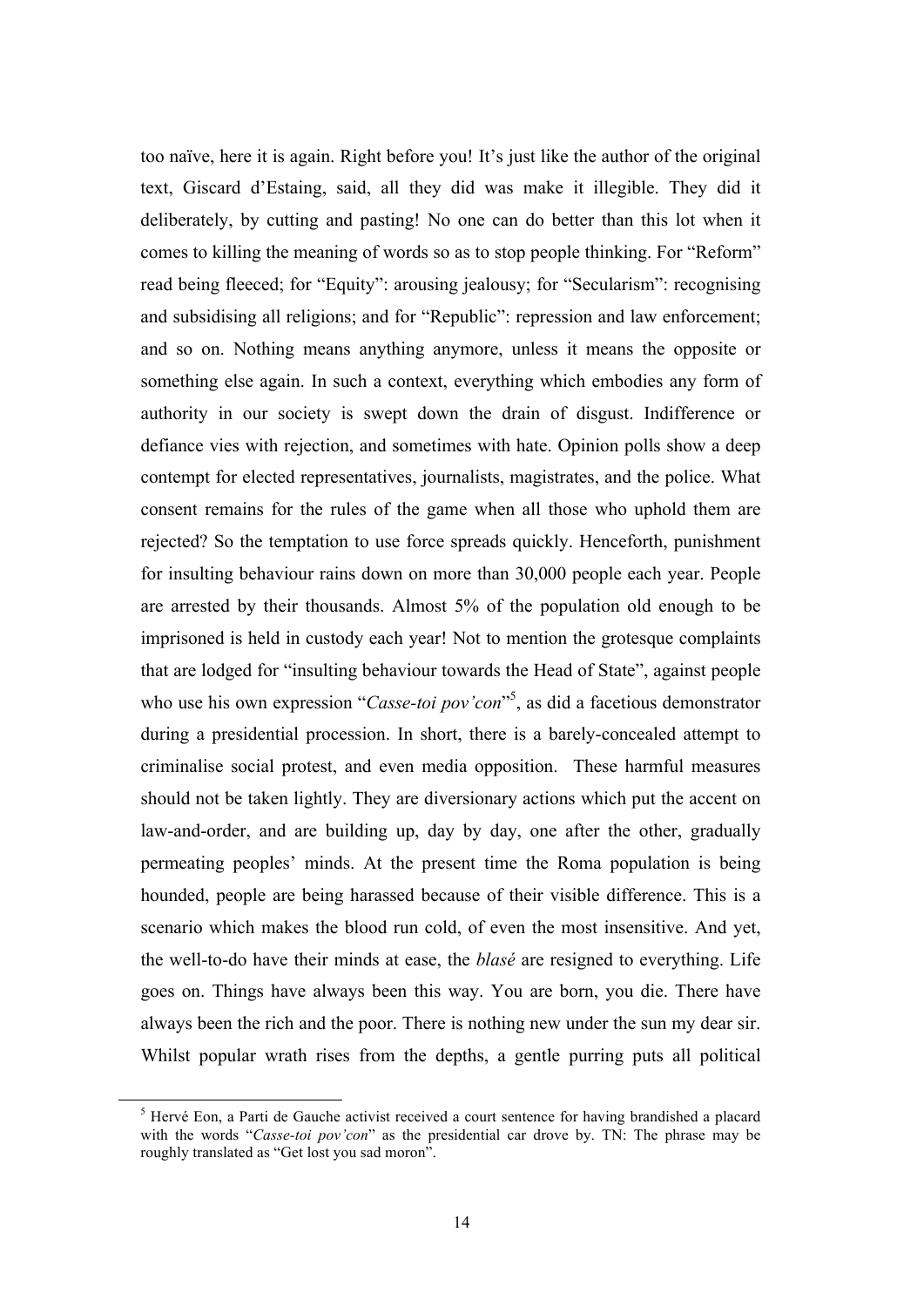debating to sleep. But these same old soporific tunes work only if we don't contradict them.

#### *A Change of Political Style*

I am well aware that my way of speaking, loud and blunt, transgresses the smooth, fixed order of society. It is a line of action as much as a state of mind. This book is meant to follow the same pattern. But we can't hide the fact that much harm has already been done, and we need to deploy a considerable effort if we are to work up peoples' enthusiasm again. The citizens' revolution cannot progress successfully unless we find a way to reply to the henceforth deeplyanchored suspicion of institutional political action. We must be aware of this suspicion and answer it.

For example, the constituent members of the revolution would not be eligible for re-election in the following assembly, just as in  $1789<sup>6</sup>$ . Nor would the out-going members of the previous assemblies. That goes without saying, for it is necessary to renew and revitalise the national representation - on the left as well as on the right. But above all, it is at the top that things need changing. Today our monarch fills us with indignation. But it is better to blame the system which enabled his accession to power than to attack him personally. We need to turn the page on "presidentialism". A nation of civic-minded people wants nothing to do with this paternalistic archaism. If we are to have a decent adult political existence, we have to get rid of the egotistic fantasies of would-be presidents. We need to attain civic dignity. This requires a good, stable, parliamentary regime.

 $6$  A decree of 14 September 1789 forbade the members of the National Constituent Assembly to stand for office at the following elections.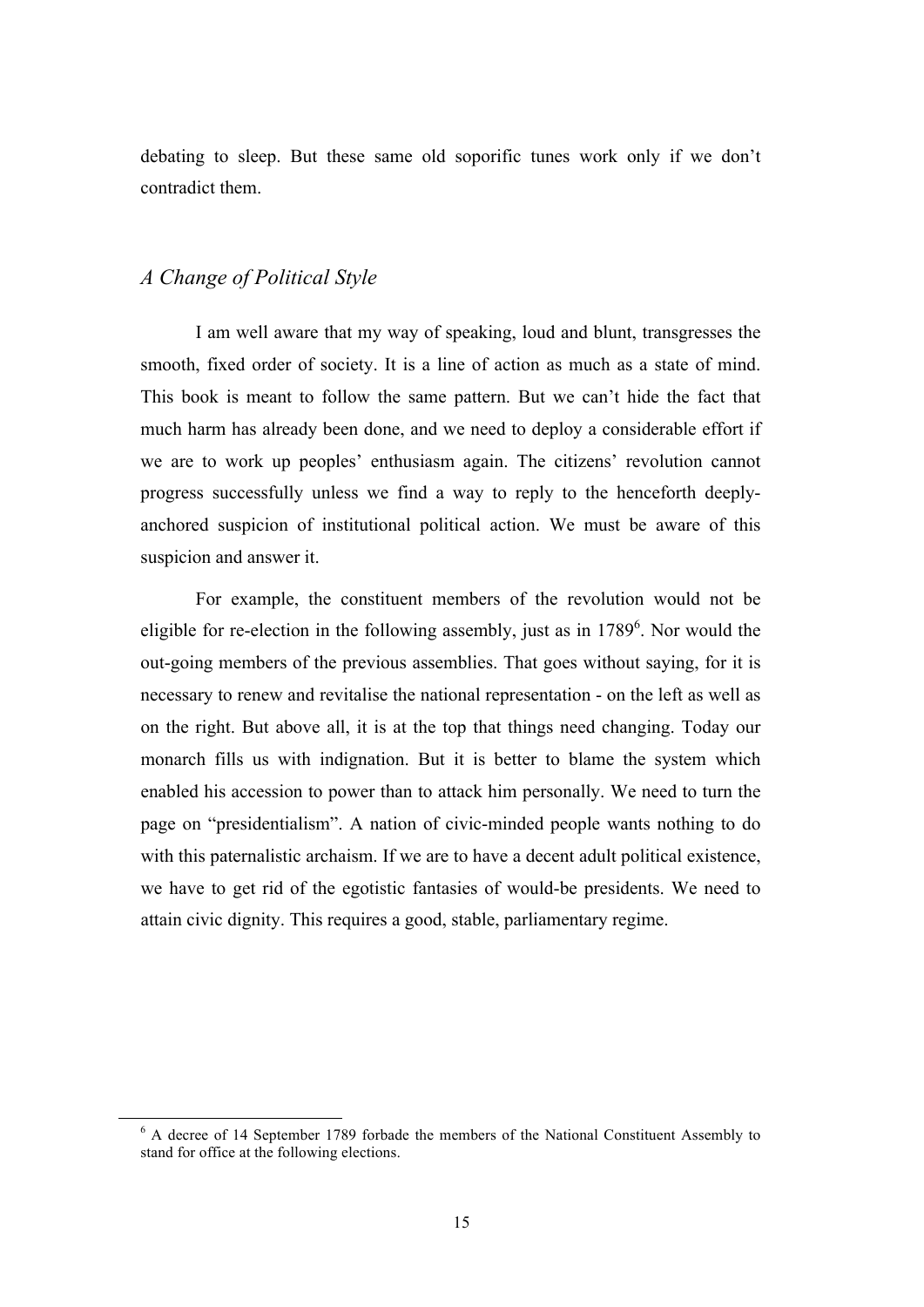#### *Change Begins in the Mind*

I place the constituent assembly at the top of the list of tasks we need to accomplish in order to get the citizens' revolution under way. For all that, this does not mean that all the changes we are aiming at depend on the new institutional framework that will have been built. The new foundation of our country must be that of society itself, in all sectors: the firm, the neighbourhood, the township, the county, the school. Everywhere citizenship must be in control. This is not just an abstract process. For citizenship to progress it must form an intrinsic part of the citizen himself – or herself. Condorcet<sup>7</sup> was the first to epitomize this notion: "A republic is not possible without republicans". So yes, everything begins in the hearts and minds.

The first means of this emancipation is the way in which the citizens' revolution itself is carried out, and its capacity to lead and to educate. Then there are the cultural and artistic works of those who decide to throw their creativity into our combat. A poem, a song, a painting, a play, a sketch are often more effective than any number of meetings. On this level we cannot and must not anticipate anything at all. Individuals and groups will be given complete freedom of imagination in this domain. But society itself possesses the tools whose function it is to prepare everyone to play a civic role. Two of these roles are very controversial: education, and the media. These should be at the base of civic consciousness.

#### *Rebuilding the School System*

Have no fear; I do not intend to describe here the school system I wish for. It would take a whole book for that. Besides I have already written such a book<sup>8</sup>, when I was Minister of Professional Education. There remains my profession of faith. I firmly believe that the acquisition of a professional qualification should be

<sup>&</sup>lt;sup>7</sup> Nicolas de Condorcet (1743–1794): mathematician and politician. Author of a report on public education (20 April 1792) which advocated free education for all.

<sup>8</sup> *L'Ecole Globale*, L'Harmattan, 2001.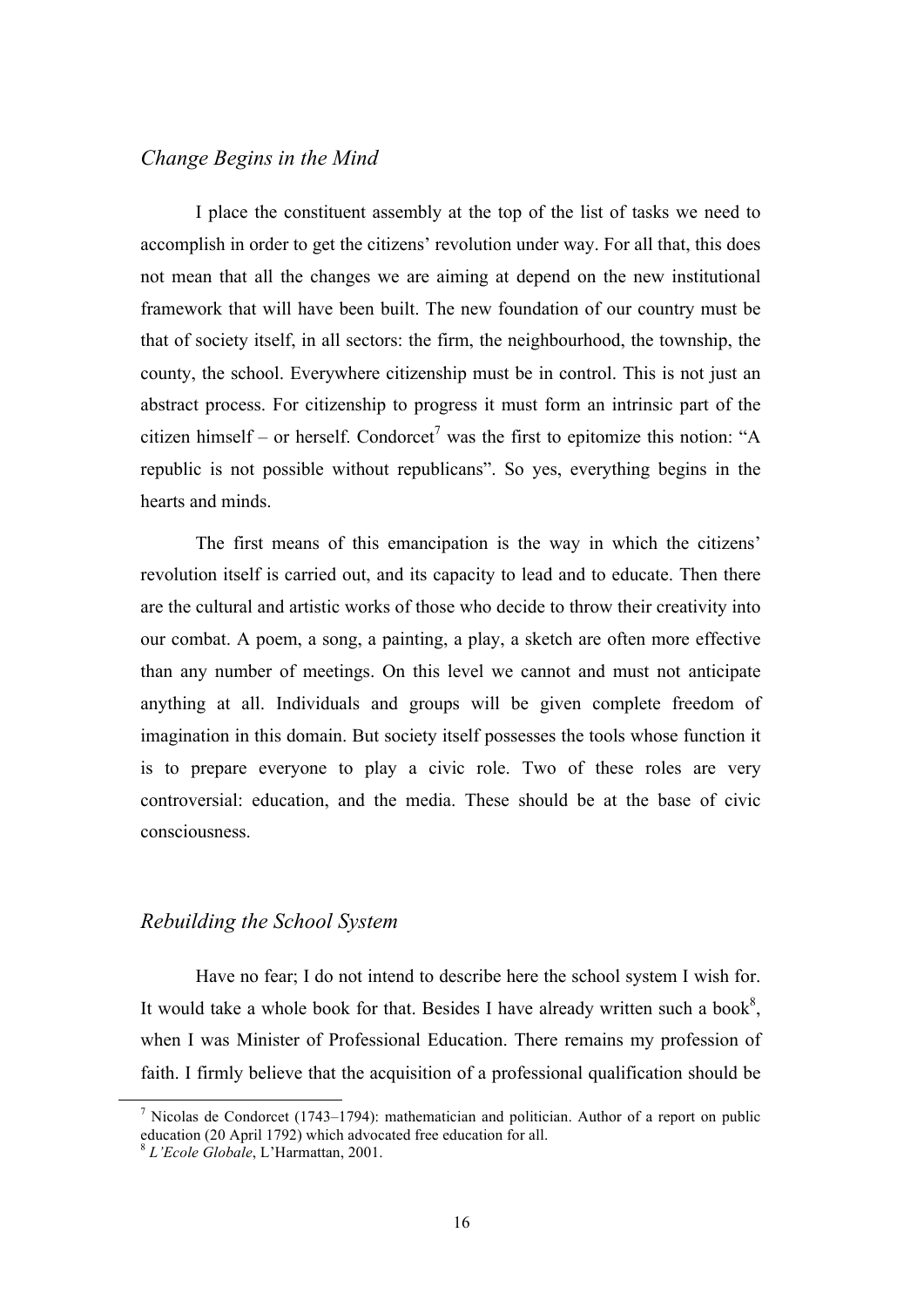the correct guide-line for a humanist school-curriculum. But I'd better stop there. One can soon find oneself jabbering on that subject. In any case, it is a hot potato, and I imagine it will form the object of tough debate. Here, for once, instead of stating what governmental political action can bring to the schools, I want to evoke what schools should contribute to civic life. What do we ask of education? That it prepare young people who are entrusted to its care to become citizens. Such is the founding role of republican schools. I can only repeat the intellectual definition of the word citizen: to be capable of stipulating not what is good for oneself, but what is good for all. To do that one has to be able to remain at a certain impartial distance, leaving aside one's personal interests and one's prejudices. That is something that can be learned. We know how to go about it. It is not a question of civic instruction. It is a case of individual sensitivity. That is why the school of the republic must be a secular school. For its vocation is to free the mind, not to fill it with dogmatic locking mechanisms. In such a school, it is a question not only of teaching, but of educating: an important nuance. It is about acquiring knowledge and discernment thanks to learning. That goes without saying. But it is also a question of awakening and educating taste and sensitivity, so that everyone can feel and speak the language of reality, from music to mathematics. Here, we are talking about culture, about art, about all that should nourish us throughout our existence in order to reach personal fulfilment. By which I mean we should become people who are capable of understanding by empathy, as much as by reasoning, the potential of our fellow creatures.

#### *The Best of the Best*

That is why we must aim at excellence. Our objective must be to be the most highly educated nation in the world. This is something that is easy to plan for and to measure. In order to do all this we need a gauge to test human progress on the subject. There exists a prototype of this type of indicator of human development, devised by the UNDP (United Nations Development Programme), in order to classify countries based on criteria other than their differences in wealth.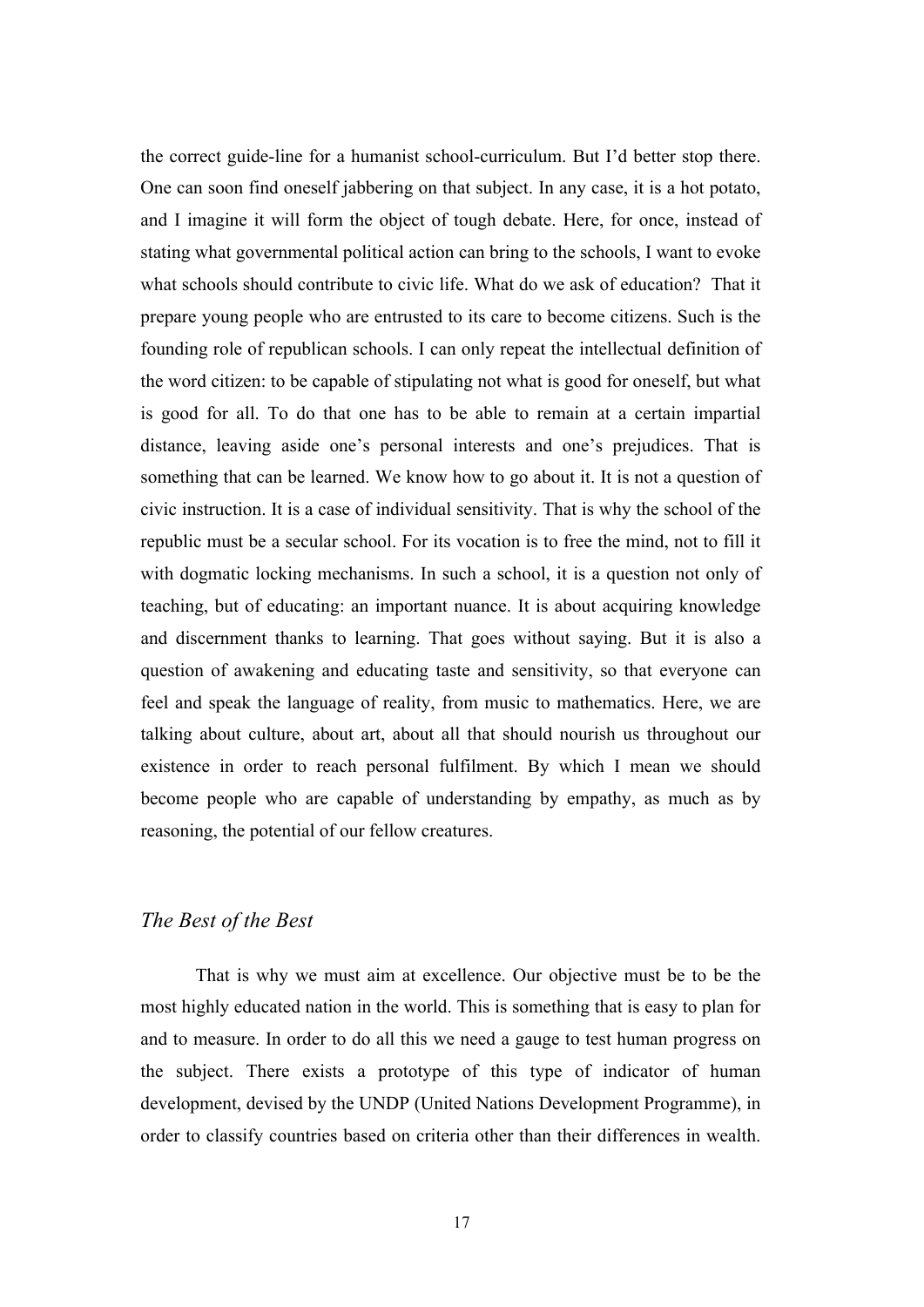The fact is we have no other choice. France has no other natural resource more abundant and productive than its people. Grey matter is our only raw material. Fortunately we are not setting out from nothing. Whatever the prophets of doom may think, our education system is one of the best in the world. For example, France is the third industrialised country for the number of qualified people in science, as a ratio to the working population - well ahead of the United States, Germany and Japan. Education has to be the top priority for the country in terms of the common interest. Right from childhood and throughout life, we must educate ourselves and become better people, for ourselves and for others. The citizens' revolution is political humanism.

#### *Dismantle the Education Market*

Obviously, we must re-examine the devastation that has been wrought by current policies. I accuse the right-wing government teams in place since 2002 of deliberately and methodically breaking up our republican education system and of directing people towards the private sector. By which I do not mean denominational schools only. These are but one aspect of the problem with which we are confronted. I am thinking of the capitalist sector of initial and continuing education. The aim of the free-marketeers is to constitute an education market. If we look at the initial education sector, this is worth \$1,800bn per year worldwide. Free-market organisations such as the OECD are pushing relentlessly towards turning education into a merchant value. Several basic conditions have already been met for this in France. One, for instance, is the abolition of the school catchment areas. This has released a mass of potential clients as consumers of education services. There is a general move towards making the schools autonomous. This is being done in order to introduce keen competition among commercial education suppliers. It is also the case in the universities. When the whole process has been completed therefore, each of these merchants of education, in competition with each other, will sell their mixture of more or less reputable diplomas. The clientele of what remains of the public sector will have become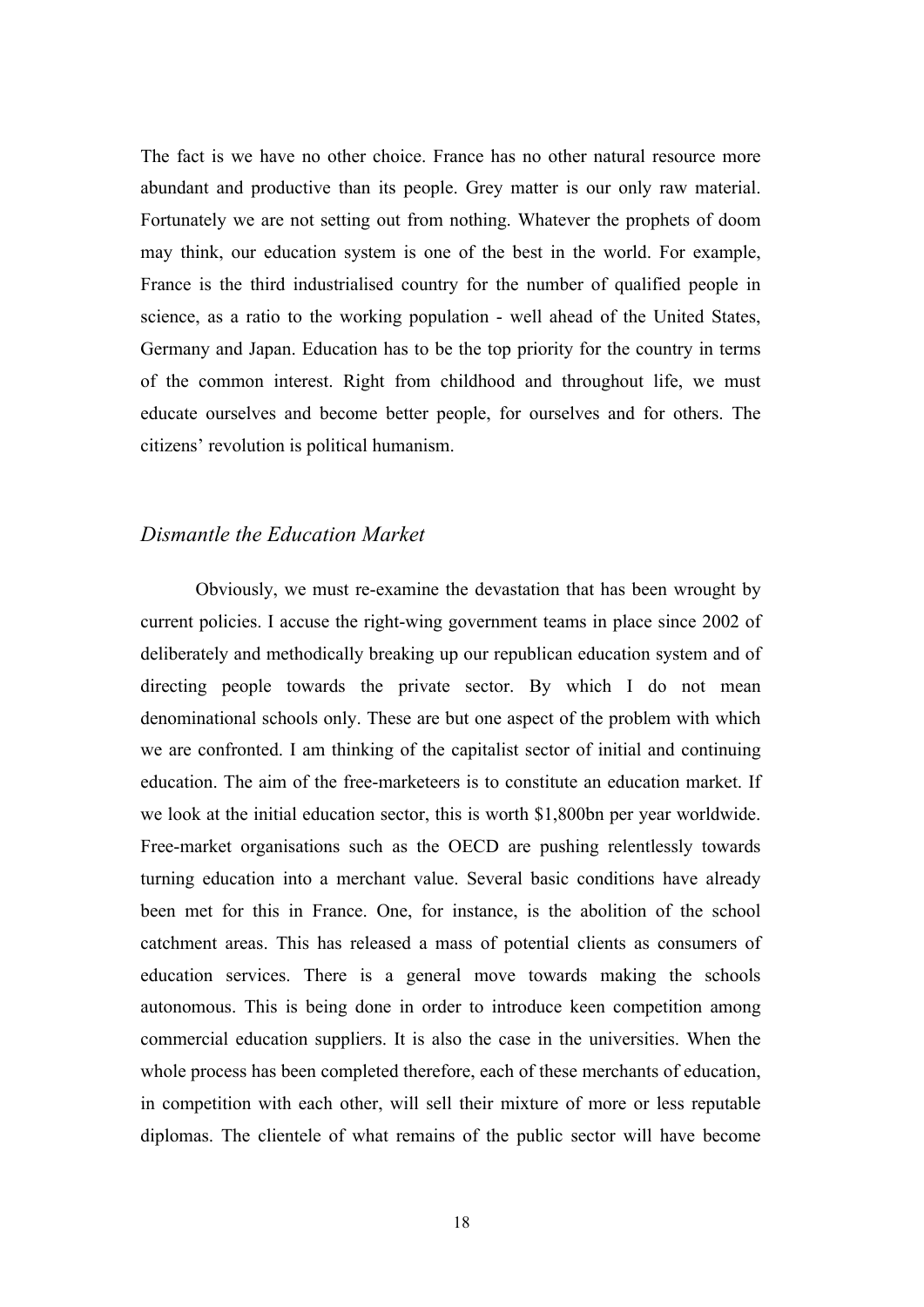thoroughly disgusted. This project brings with it a string of dangers for our country. No young person will be able to study other than *à la carte* and according to the state of his or her bank account. The whole social and political model which represents the republican ideal is being undermined. The programme of the citizens' revolution is first and foremost to thoroughly overturn this competitive logic. By this I mean that we would cancel straight away all the measures that have been taken which were aimed at transforming education into a merchant value. Obviously that implies that public funds be strictly reserved for state schools. But also that all measures that introduce competition into schools be abolished. Inevitably such a policy will displease those who are benefiting from it. It goes against some powerful financial interests and some fat situational revenues, even within the state education sector. Among the academic establishment and senior officials, some of those who survive all political alternation see themselves in business as managing directors of education centres. The battle looks like being tough. Here is where the citizens' revolution can be fully enforced. But we shall not let ourselves be intimidated as the left did when faced with the henchmen of the Catholic Church over the Savary law<sup>9</sup>. On the contrary, we shall accept confrontation, we shall nourish it and the citizens' votes will settle the issue.

#### *Free the Media*

As the starting point I put forward the idea that the citizen must use his, or her, brain in the service of the common good. That's all very well. But how? First of all by getting an education. But the schools can't do everything. You have to do things for yourself. That is why it is necessary to stay informed day by day. Is that possible today? It is quite unbearable to see how the media treat the right to be informed: lots of noise but no depth. You have to do some screening. But how can the millions of decent ordinary people who get 90% of their information from the television news do this? On the main evening news viewers are treated to a high

<sup>&</sup>lt;sup>9</sup> TN: A proposed law concerning private education and secularity. It was withdrawn in August 1984 following large demonstrations by Roman Catholic activists.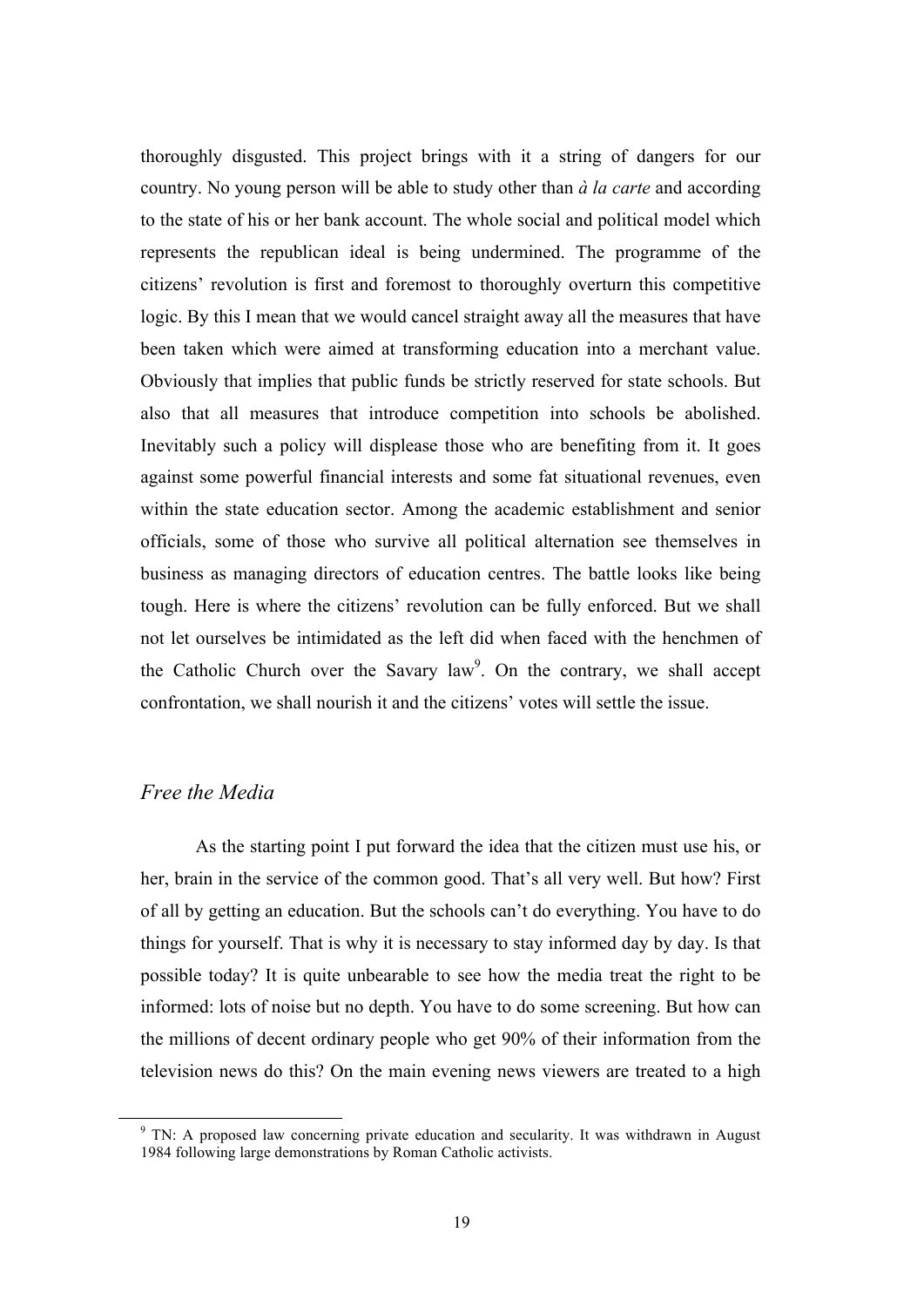dose of stress. The predominant values of the media shown are blood, suspicion of others and self-deprecation. Form is at the service of content. Short shots! No time for reasoning. Emotion over reasoning. Impulse over emotion: sex and violence. These products are end-of-aisle displays, put there to rivet people's attention. All that makes it impossible to produce any coherent thought. But as Patrick Le  $\text{Lav}^{10}$ said, the most important thing is "to make human brain time available for commercials". In fact, the media system is not content with just reporting reality to the public; it presents a selection of reformulated and rehashed facts which modifies the minds which "receive" it. "But journalists have a conscience and a professional code of ethics", people tell me. Of course they do. But so what! Don't they also live in society? As with all other professions, journalists have their own particular ideological conditioning, both social and material. The pressure of their social condition is very strong. There is, at the bottom of the ladder, a reserve army of young people with short-term contracts and trainees, employed as casual labour. In such social conditions, who is going to seek out their boss and criticise the way the media treats a piece of news? Not many journalists are free enough to be able to free themselves. They need to eat like everyone else! Standardisation becomes embedded in people's minds. Pens and cameras conform and self-censure. This is more due to fear for the future than to that of a telephone call from the media owners.

Finally there are the material conditions of the work itself. Especially in television. When you have five subjects to treat in one day, how can you treat them correctly? What does the journalist do therefore to minimise the risk of misinterpretation? He, or she, conforms to the dominant ideology! In what way? By following all existing prejudice! It is the very negation of the profession. Is it possible to resist when you are working in the heart of the main media system? To say you can is rubbish. For proof of this, let's look at the Bettencourt affair. It started out on the outer edge of the media system and stayed there. For a certain time. What is dangerous is when the system points all its guns in one direction,

<sup>&</sup>lt;sup>10</sup> TN: Patrick Le Lay, President of TV channel TF1.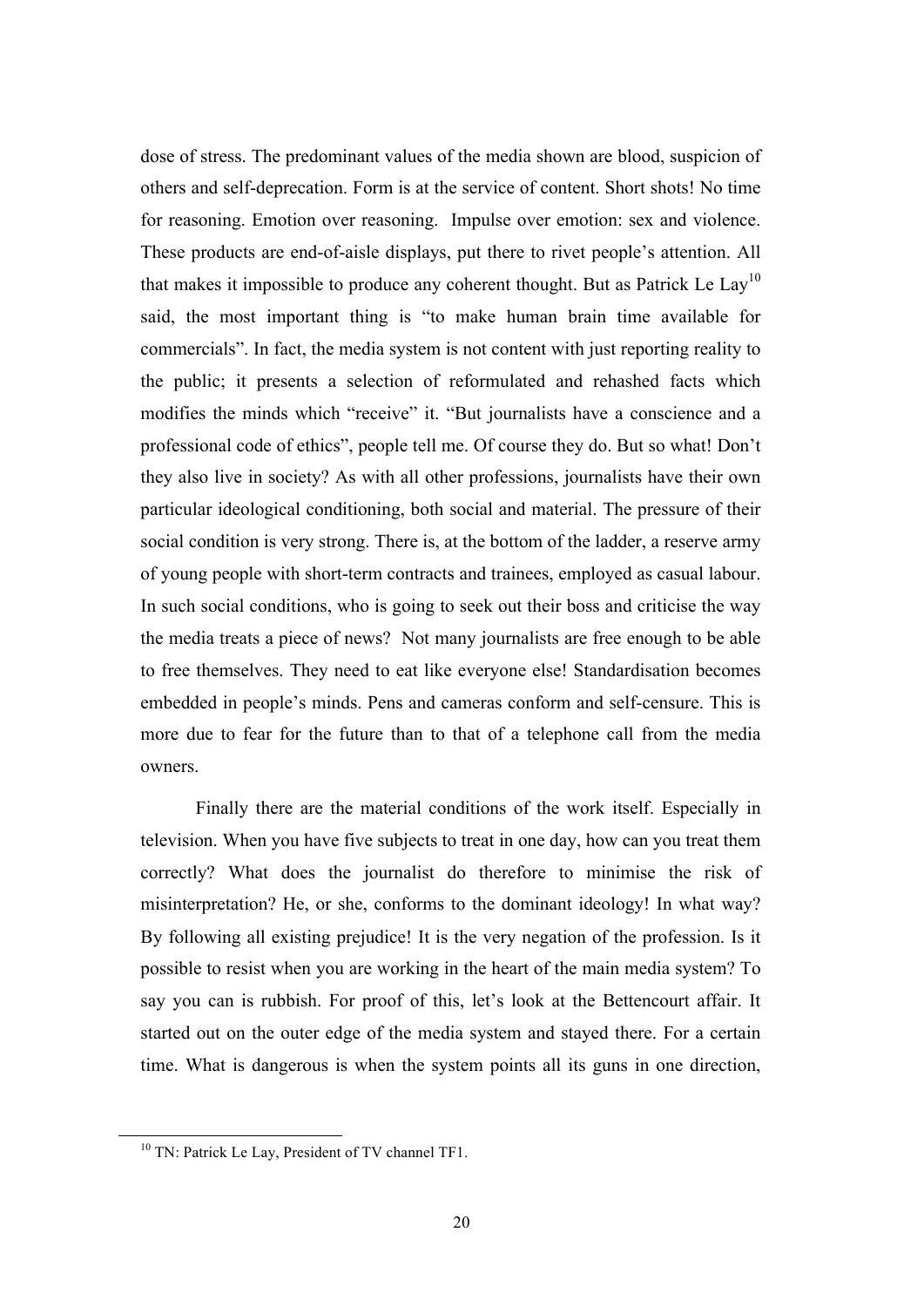assigning the different roles according to its puerile logic! That Lagardère's<sup>11</sup> newspapers and magazines say no ill of the system is to be expected. But if they all repeat the same thing on controversial subjects, the manipulation has no odour and is only detected when people have become seriously intoxicated. The very existence of free thought is called into question by these media feeding-bottles.

#### *The Invisible People*

In fact, the most serious manipulation is not to be found in the presentation of political events in the news programmes. It is something more underhand, which insidiously impregnates people's minds without their realising it. Quite simply it is the representation of the world which is imparted by what is shown; and equally by what is not shown. In other words it is the "As seen on TV" phenomenon, but also its opposite: "Not seen on TV". And if you haven't seen it, then it doesn't exist. Or is not important. Daily doctoring! Guess who is invisible on the telly? The majority of our people. The working class represent 2% of the people we see on the screen, whereas they make up 23% of the population. If you add all other employees, that makes only 18% of people shown. Yet workers and employees make up 53% of the population, that is to say the sociological majority of the country. Women's lot is not much better. Apart from being given the roles of bimbos and decorative commercial roles, they are mainly on the side-lines. On the other hand those who hold professional jobs represent 60% of the people seen on the screen, though they make up only 15% of the population. Television thus presents a society that is totally imaginary: a deceptively middle-class, maledominated world, from which workers and employees have disappeared. When the French national audio-visual council (CSA) published a report which revealed these facts, I was struck by something very interesting. The commentaries on the report focused on an entirely different aspect: they regretted the disappearance of "diversity" from the screen. Since "diversity" is something which exists in all

<sup>&</sup>lt;sup>11</sup> TN: Jean-Luc Lagardère. The Lagardère group is present in 40 different countries in many sectors: press, television, advertising, publishing, sport and the aero-space industry.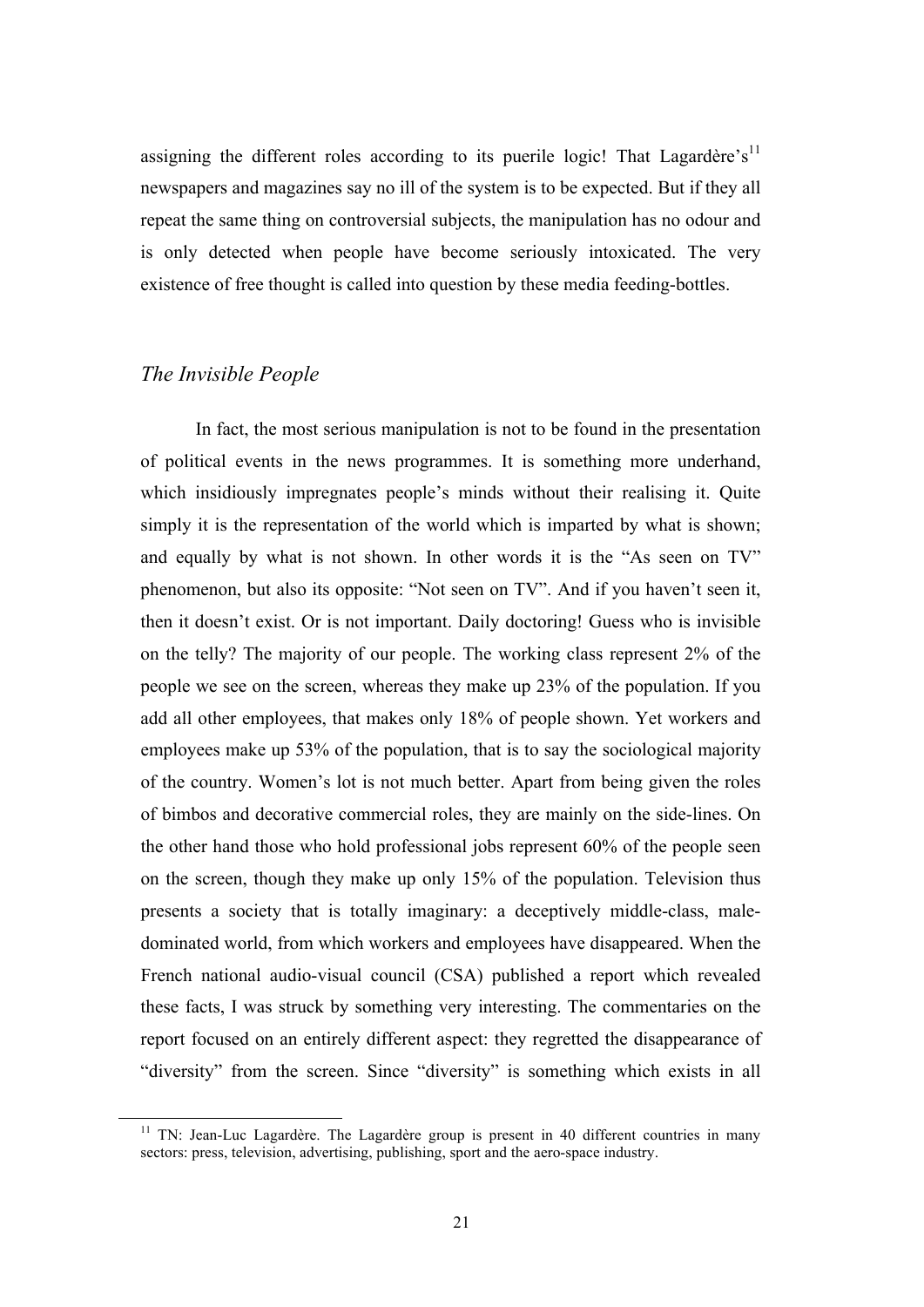sectors of society, this is a subject which can be treated, without mentioning the bothersome subject of social inequality. Whew! But sooner or later all that will come to light. Discriminations have the bad habit of being superimposed and cross-checked.

Contempt for real people, lack of concern for their vital participation in the life of the country, is mental apartheid. This, for us, is a serious political barrier. For the very people we would encourage to come to the fore are being convinced that they are not even worthy of being seen.

#### *Elections in the Media Too*

It is evident that what is shown formats our consciousness. We have the right and even the duty to make this our business. To do so is not a threat to freedom. Generally, I think we have the right to choose whether or not we finance so-called "reality television", television games that deaden the mind, or the increasing presence on the screen of abject violence, and so many other degrading things which debase those who participate by watching them. What we have to do is give a chance to those who propose something different. I am not claiming that this should be imposed, or that we bring in a system of surveillance by some kind of censorship committee. What I propose is that we leave it to the citizens in this domain. At the moment, we are waiting to see who our monarch will nominate as president of *France Télévisions*. After which, we shall cover the successful applicant with ineffectual sarcasm. I suggest that there is another way to choose the president. Those in the profession could draw up a list of required qualifications and aptitudes. Then, after having interviewed each candidate, they could let everyone who pays their television licence vote for the candidate of their choice. If the radio and television flagship could recharge its batteries by drawing its energy from the people, then we should have no trouble in extending this method. Voting, public participation. Everywhere! That is what we need. The newspapers supervised by the subscribers - they know them better than the latest editorial recruits; the editorial staff under the control of their committee. And so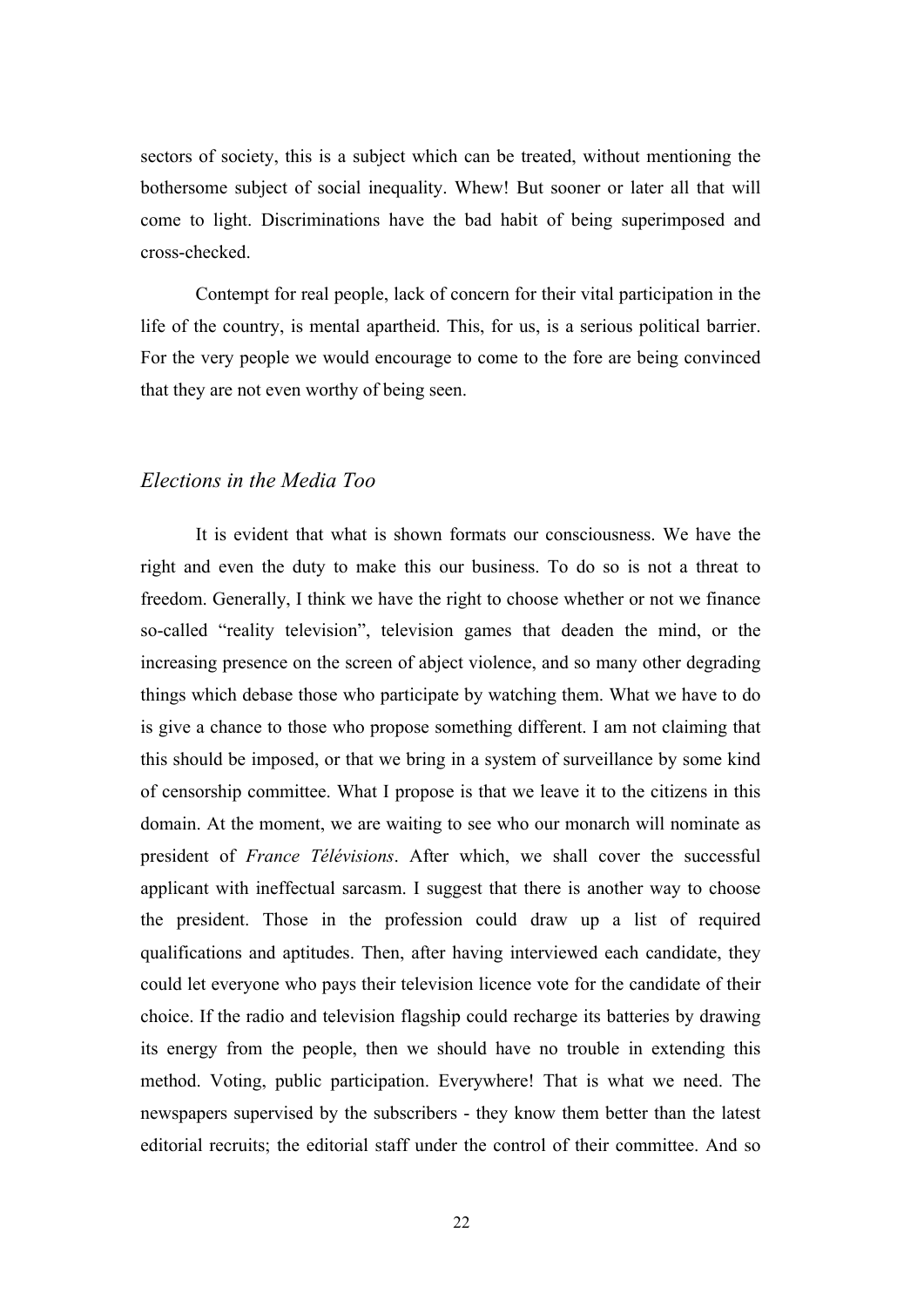on. Co-operatives everywhere. No press empire anywhere. The existing ones should be dismantled. Above all we must untie the mental leashes! Thus, the norm in the editorial offices should be job security, rather than job insecurity; the right to be given the time to do the job well, rather than the obligation to do it quickly; time for continuous training, rather than makeshift training as the need arises. Finally we have had enough of the unmovable sacred cows! Everyone should have the right to a sabbatical: to travel, teach and return to the job. What I am saying may be resumed thus: it is impossible to carry out a citizens' revolution without entering the media, fully and firmly, with a view to their emancipation.

Now let's move on and look at the purse strings. Let's talk money. Money that is lacking and that we have to find.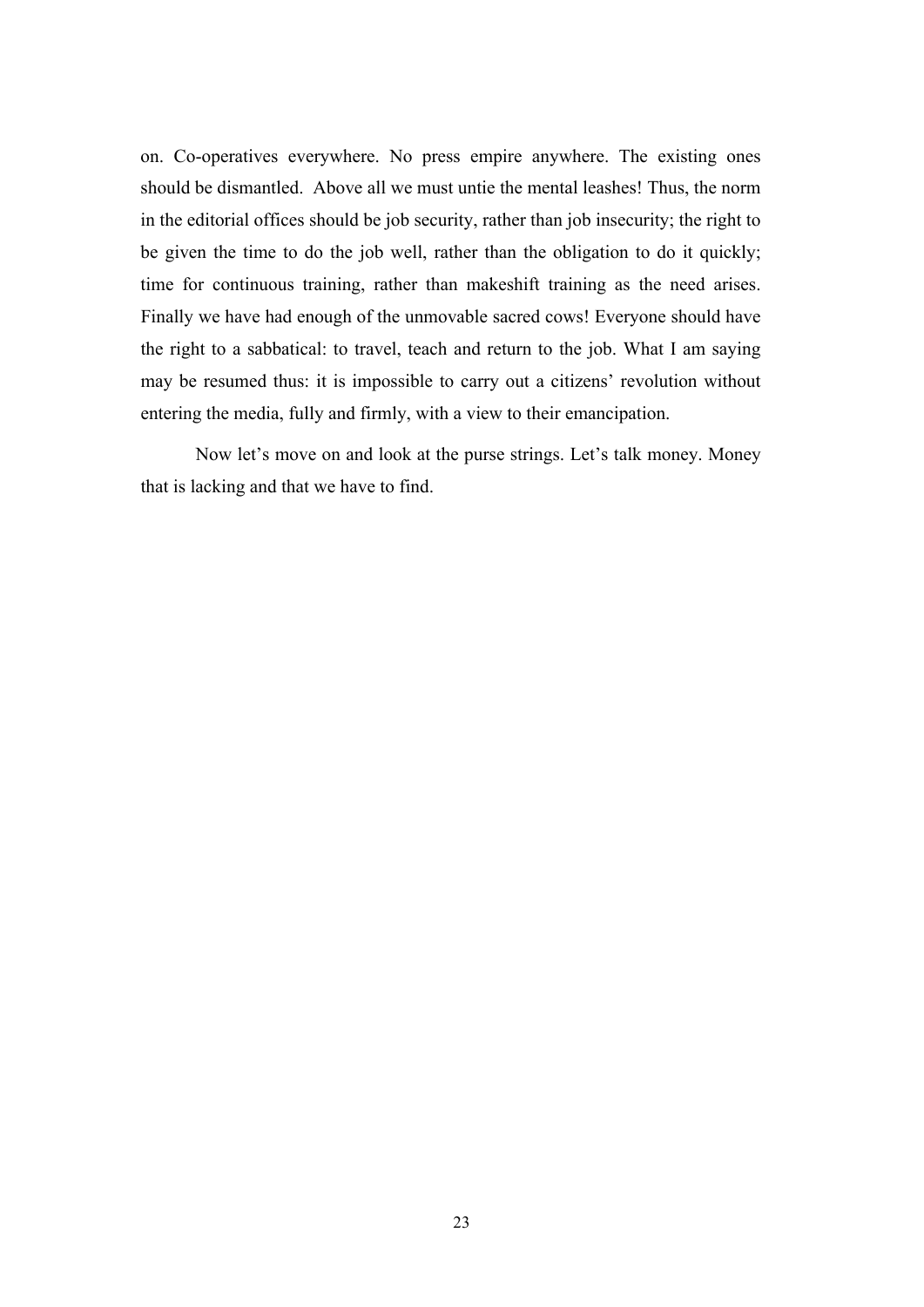ANOTHER WAY OF SHARING OUT WEALTH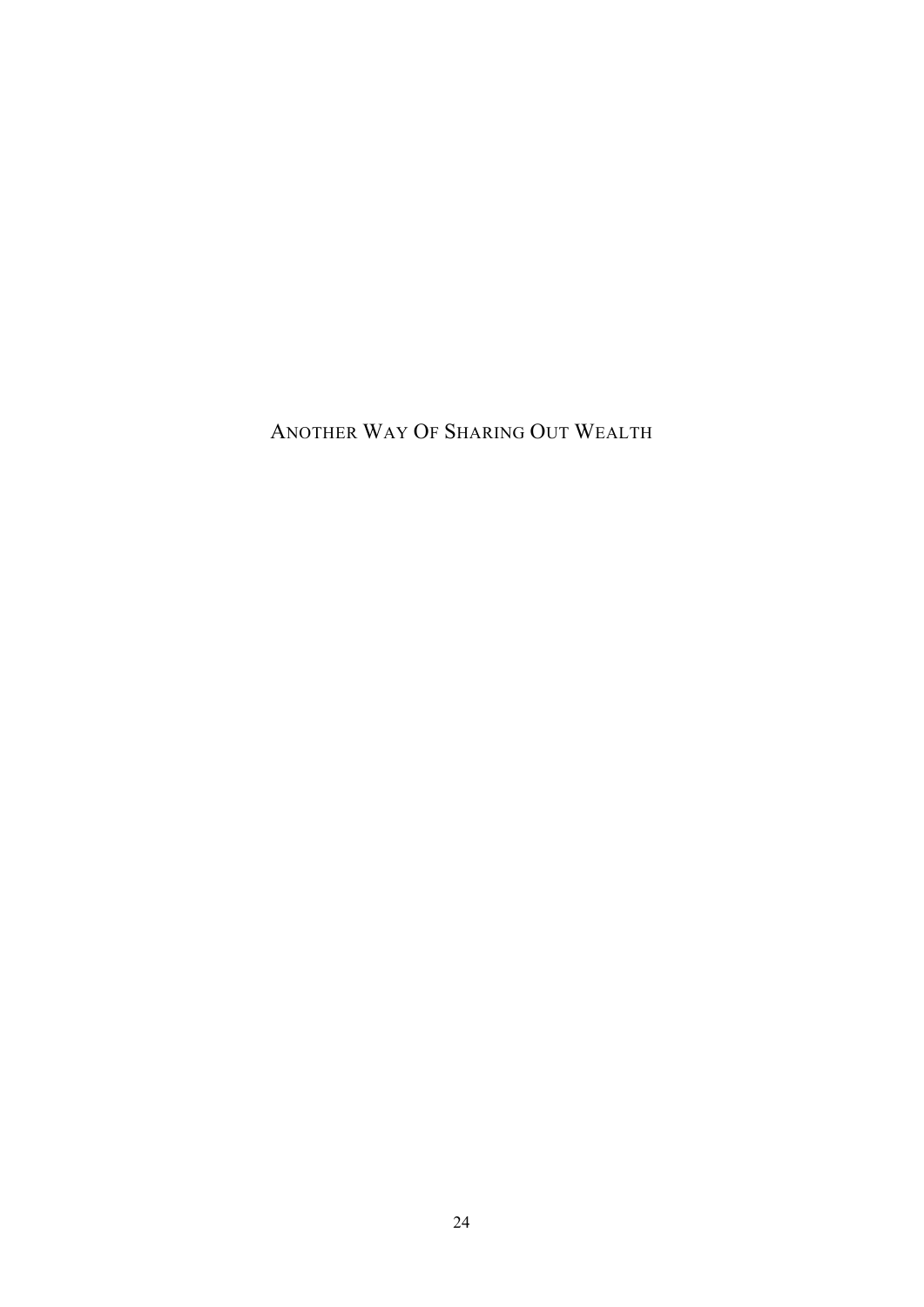Money! It seems it can change a pumpkin into a carriage. And yet, look at that old lady who is bursting with money<sup>1</sup>. She can't remember whether she is the owner of an island or not. What is sure though is that she has sharks in her house! A bunch of smart Alecs taking advantage of her deafness, and her lackeys who are skinning her alive. Does she even look happy?

Money! It ought to be a simple public asset. But no. Cash is the king of the carnival. Profit, which is a private taxation, is called value. Public taxation, which is destined for the common good, is referred to as costs. In place of the public financial service which should guarantee the circulation of a vital flow there is the buzzing of a swarm of predatory banks. It is they who enjoy the exclusive privilege of creating money. Why is that so? For money was always an attribute of central power, as old as human society itself. Banks are tentacular; they refashion the world as it suits them, outside all concrete reality. 90% of the money that is in circulation in the world has no connection with transactions concerning material goods. We save the banks from drowning in their own venom and they bite the hand that saved them – ferociously. Look how they are now treating the countries that have become indebted to them! Money is as abundant for them as it is rare for us. We know the old tune: "Where will you find the money?" "There's no room for manoeuvre." Here is how to break this bad spell: "Money? There's a lot of it, and it belongs to us. We're going to take it back, and we're not afraid!"

<sup>&</sup>lt;sup>1</sup> TN: Liliane Bettencourt. Owner of L'Oréal.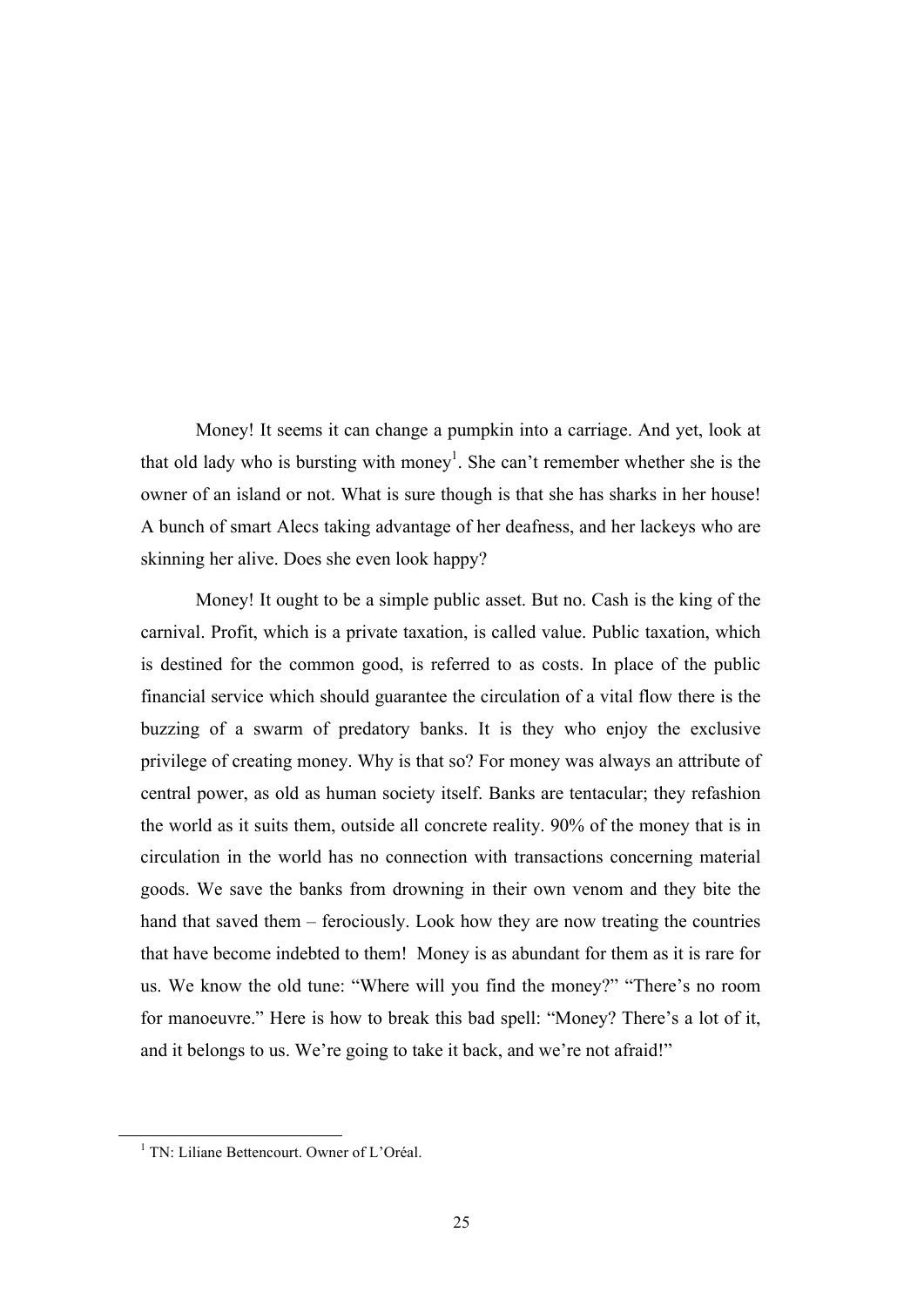#### *The Hidden Hoard*

The European statistics are indisputable<sup>2</sup>. I underline this fact because the figures I shall now quote have been contested many times, as if I had made them up. Jean Peyrelevade, former president of the Crédit Lyonnais bank, made himself ridiculous by calling me a liar in *Le Monde*. I mention this anecdote to show how the diffusion of certain figures can be a contentious issue.

Over the past 25 years, the redistribution of all that has been produced by the French people has been modified in the most unscrupulous fashion imaginable. 10% of the total wealth produced has been transferred from the pockets of those who produced it to those of the owners and shareholders, even though the efforts that went into production after 1983 led to a phenomenal increase of 30% in productivity gains. This daylight robbery represents €195bn per year - a sum that would enable a general increase in salary of around 20% for 24 million employees. Just  $\epsilon$ 30bn of this hoard would suffice to increase the minimum wage to  $\epsilon$ 1,500 per month. A mighty change for the 3 million employees concerned! It would only cost  $\epsilon$ 4bn to increase the minimum social benefits by 30%. 3 million people are concerned and 6 million dependants. That is a lot of people and they are not among life's most fortunate. We could make plenty more comparisons of this kind which would show in a striking fashion what a great deal of happiness depends on the restitution of this money, and we could thus challenge those who are confiscating it.

#### *Hand Back the Money*

Once recovered, whether distributed directly as salaries or invested in public services, the  $E195$ bn per year would represent a huge breath of air. This is sorely needed to revitalise the country, for it would put new life into all the vital circuits. Instead of vanishing in financial bubbles which wreck and ruin

<sup>&</sup>lt;sup>2</sup> Eurostat: Directorate General of the European Commission charged with providing the European institutions with statistics. http://epp.eurostat.ec.europa.eu/portal/page/portal/eurostat/home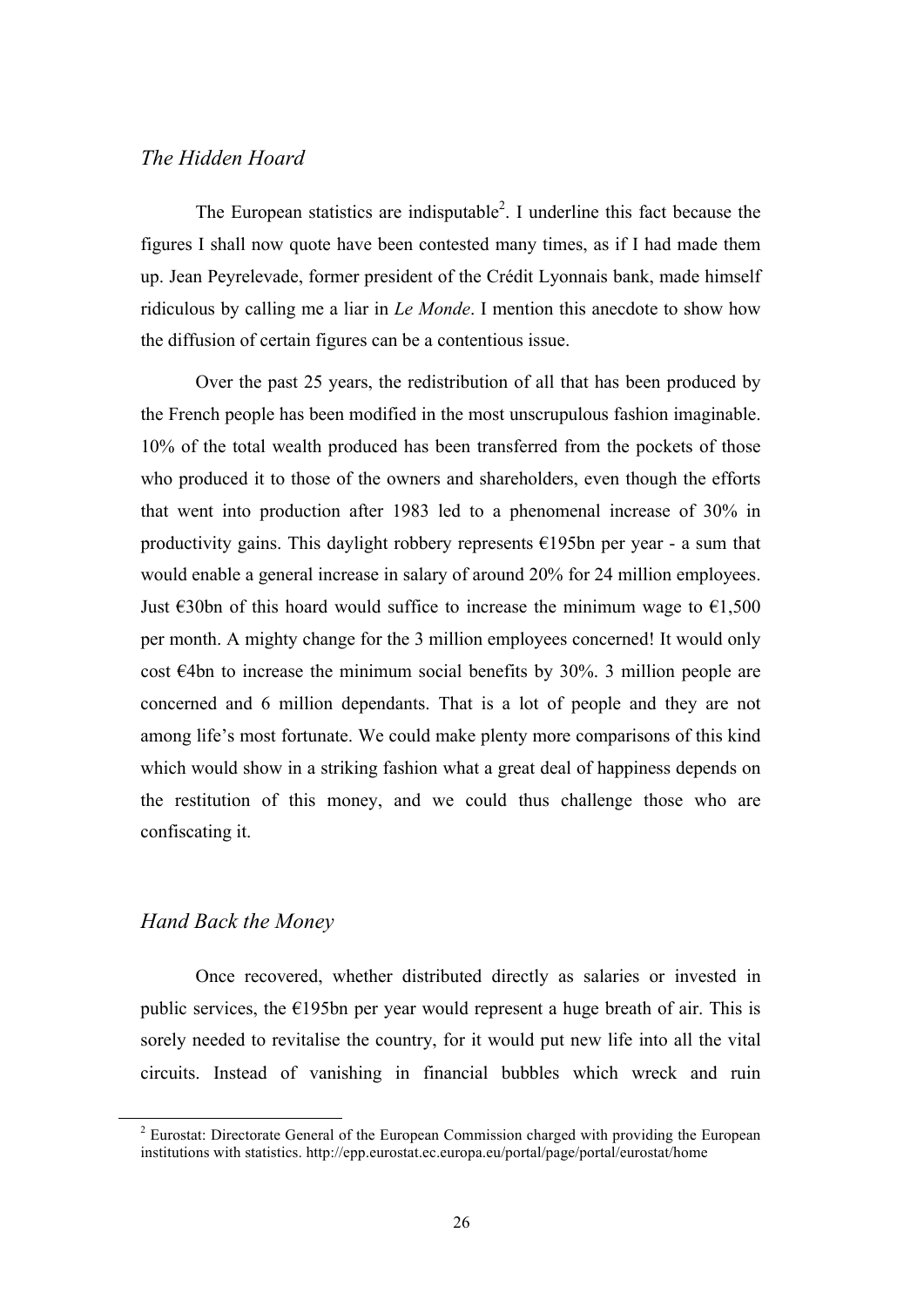everything, the money would circulate. With VAT at 19.6% and with income tax and  $CSG<sup>3</sup>$  at 40%, some of it would return to the coffers of the state to be redistributed between pockets and services. This figure of  $E195$ bn is known to all. If we were to restore the portions of the cake to what they were 25 years ago, would this plunge France into war communism? Everyone knows that this is not so. And so far I have only mentioned the global distribution of the wealth produced between labour and capital. Let us look at the ordinary - the contribution of all to the common good through income tax. That is to say, the taxation of labour and of capital. In our turn we shall employ the profuse vocabulary which usually precedes the spoliation of the benefits that employees have obtained and enjoyed: "Equity" is the sly cry of those who want to match the period of retirement insurance contributions between the public and the private sector - in the least favourable way, of course. "Equity" we shall ironically reply, when we tax the revenues of capital and labour in equal proportion. Thus,  $\epsilon$ 1,000 "earned" overnight on the stock exchange during sleep will not be less taxed than  $\epsilon 1,000$ earned by the sweat of the brow. In reality, capital is taxed at 18% whereas labour, on average, at 42%. In France that represents a difference of  $E100$ bn, which could be recuperated. Each year! That is more than the deficit of the government budget. 20 times more than the usual annual deficit of the pension schemes. In the name of "equity" we shall joyfully put an end to this privilege so that everyone can live well. To do so is urgent.

#### *Social Apartheid*

We are the fifth richest nation in the world. At the same time there are 8 million poor people in our country. The last official statistics for the period 2004 to 2007, showed a terrible increase: a further 1 million people were added to this figure. That means that 400,000 unfortunate people sink into poverty each year in France. And how many more are clinging to the edge of the cliff? Already there

 <sup>3</sup> TN: *Contribution Sociale Généralisée*: supplementary social security contribution in aid of the underprivileged.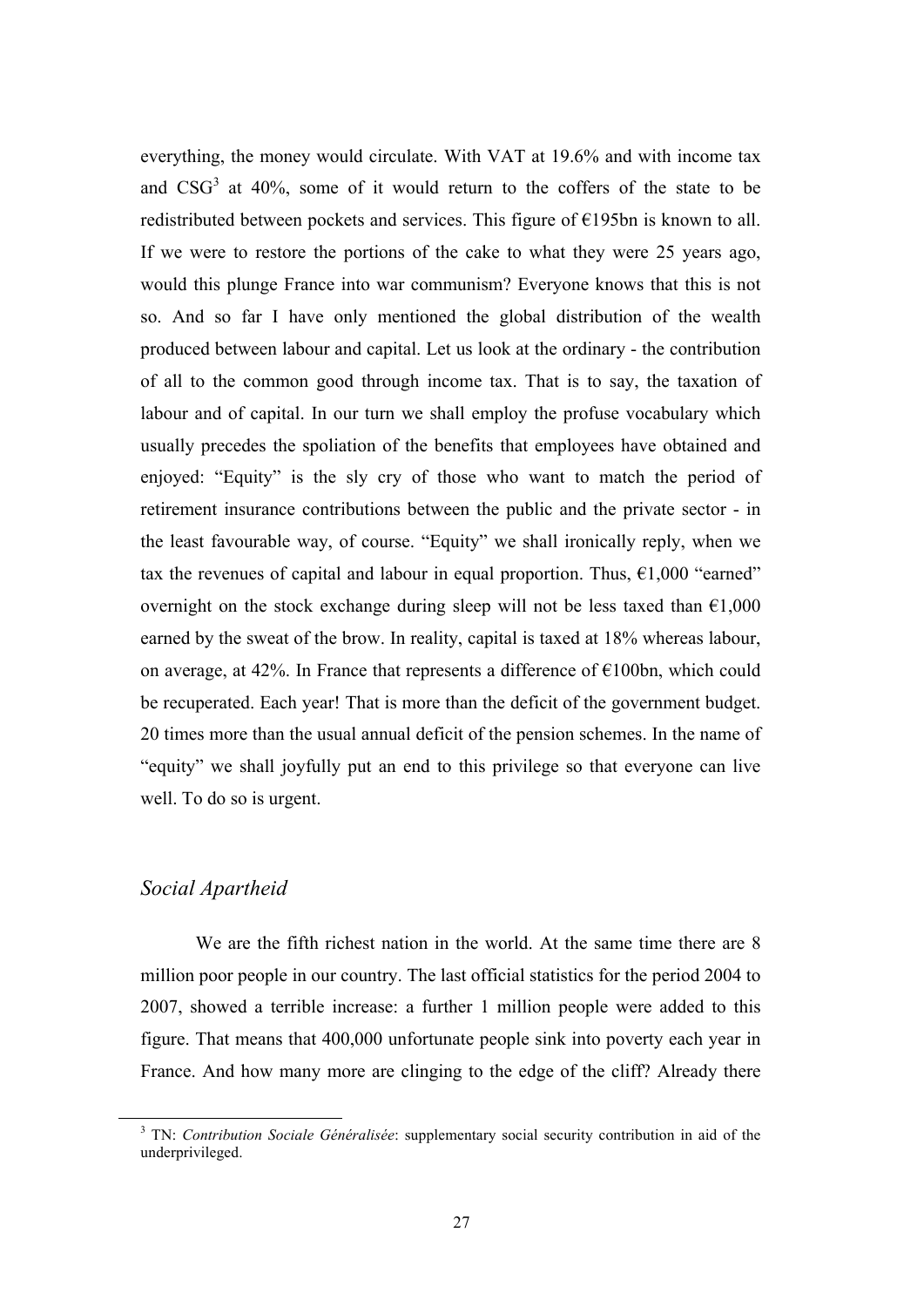are all those women who are stuck in precarious and part-time jobs. Among this great mass of people, 2 million work from morn 'til night, killing their lives as they trudge along and lose time in transport, and who are nevertheless poor. 2 million people are in grossly inadequate housing, among which there are 600,000 children and 100,000 people with no fixed address. To whom may now be added another 500,000 people with no personal home. Among them, around 100,000 live in hotels, and not luxury hotels either! Then there are 100,000 who live on camp sites. Not for leisure of course. All those people have nowhere else to go. And that is not all; there are yet another 40,000 desperate people who live in what are modestly called "makeshift dwellings". And so many of them are young people. What a start to life! Such is our country, France: there is not one large city where you don't find men, women, and children sleeping on the ground because they have nowhere to go. They are under archways and bridges, on benches and in cardboard boxes, as thousands of passers-by step around them in embarrassed indifference. Citizens? How could they really be citizens? This situation is an extreme illustration of the link between equality, sharing out of wealth and citizenship. If some of us can have no other preoccupation than that of surviving from one day to the next, we are not equal in our right to participate in the affairs of the community. The sharing out of wealth is not just the social sector of the citizens' revolution. It is its starting point. For there is no question that we accept any longer that such a large number of our people remain in a situation which condemns them to poverty, thus depriving them of their sovereignty.

#### *The Fear of Poverty*

The reality of widespread poverty is a phenomenon which is still denied by a large number of the elite. We are so ashamed of ourselves that we have become used to putting up with the insufferable. We prefer not to think about it. The direct link between the extreme accumulation of wealth and extreme poverty is kept hidden. It is quite obvious that the free-market system has deprived the greater number in order to endow the most privileged. So, those who had little received no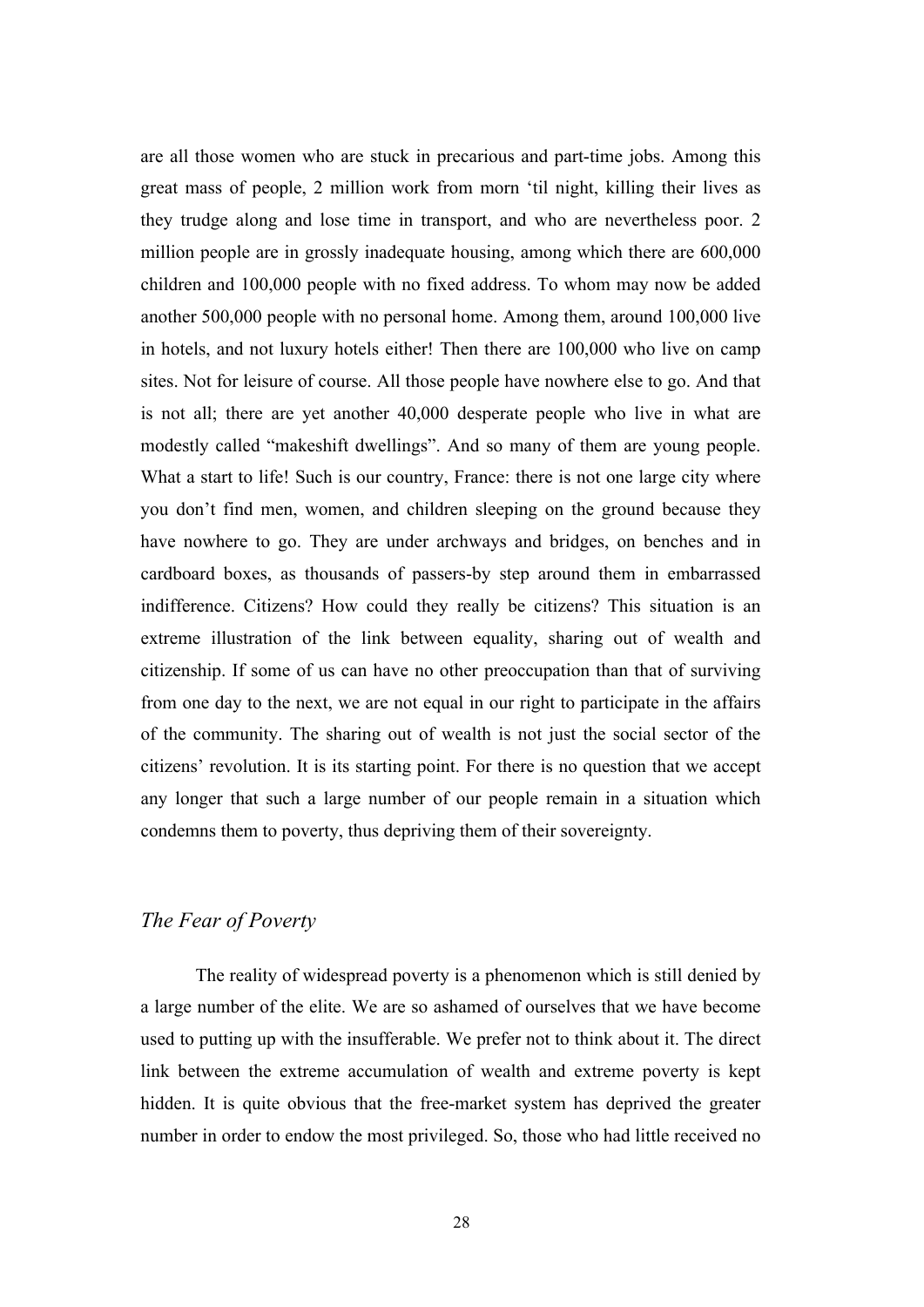more. Above all, by reducing labour rights in the name of flexibility, the salaried class has been disarmed and fragmented. The social mistreatment of women spreads fear in homes. The fear of social downgrading plays an important part in the spreading of social selfishness. This vicious circle feeds upon itself so well. The visibility of the poor, except in those places where the rich take their vacations, does not bother the system, even though it is the proof of its failure from the human point of view. The more visible the poor, the more we are afraid of becoming poor ourselves, and the less we fight, for fear of losing what we have. The less we fight, the more deregulation progresses and the more new poor there are. This progression which is like a time-bomb, explains why so many people increase their revenue in such an indecent fashion and why so few rebel. What the imbalance in power renders impossible for the time being must be recovered by the use of civil rights. In other words, the necessary recovery of social rights will be carried out by the legislative branch of the citizen's revolution.

#### *Social Retrieval!*

We must not be afraid of taking. And taking a lot from those at the top. What a permanent field day the age in which we live is for those in power. The number of rich people has risen concomitantly with that of the poor. Since 2004, the number of people with more than  $\epsilon$ 100,000 annual income has increased by 28%. Of course rich and poor are not equal in number. But we can ask ourselves if it is worth heaping misery on so many, so as to stuff so few to bursting point? Between 2004 and 2007, 10% of the richest people collected 33% of the increases in revenue! They alone reap 25% of the country's revenue. In other words one quarter! At the same time, the 10% at the bottom of the ladder have to share the tiny crumbs of what is left, that is to say of 3.5% of total revenue! Since 1998, the average income of 0.01% of the richest people has increased by 51% - that is for 6,000 people. During the same period, the salaries of 23 million people - 90% of all employees - have increased by only 3.1%. So, the income of 6,000 gluttons has increased seventeen times more quickly than that of 23 million people! Of course,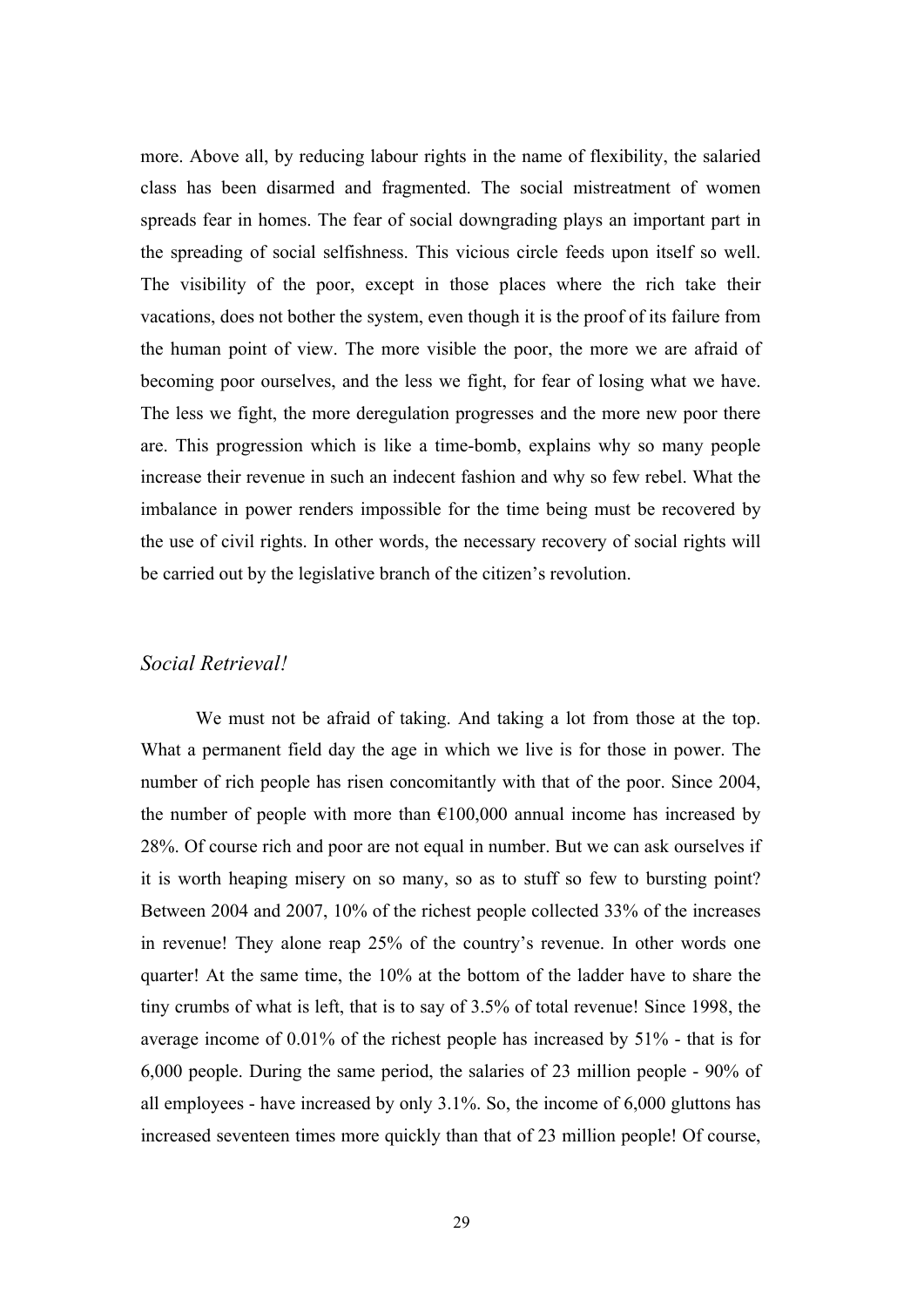the above-mentioned percentages do not concern the same amounts of money. But all this is unlikely to change if we do not set things in order. As a recent official report by  $INSEE<sup>4</sup>$  states "inequality is increasing to the advantage of the highest revenues"! Who is going to believe that such guzzling will stop of its own accord? Those who are filled to satiety think that they are quite within their rights. To take their plate away we need a balance of power and a high level of civic consciousness. And nothing less than a revolution.

#### *The Money Guzzlers*

At the top end of these ultra-rich who are bursting with money are the bosses of the CAC  $40^5$ . Contaminated to the core by finance, the heads of these firms sit on their stock options like hens hatching their eggs. Big finance has made them psycho-dependent. For the most part they live outside the actual reality of their firms' production. Do they even know what it is? Their pulse beats to the rhythm of financial performance. The progression of their salaries has no rational relationship to that of the wealth that is actually created by their firm in the country. The proof of it is that since the beginning of the 2000s, the incomes of the bosses of the CAC 40 has increased eight-fold. Just like that! Those who spout about "salary moderation", the advocates of austerity, those who vow to eliminate salary costs, and those who would eradicate "social privileges", have increased their own salaries by 700 %! This means that a good number of these CAC 40 bosses earn more in one day than a worker on minimum wage earns in one year. Moneyed people are in the front row. French bankers and bosses of insurance companies have again stuffed themselves full of bonuses this year (2010), crisis or no crisis. They have shared out  $\epsilon$ 2bn among themselves. 2 billion!

<sup>&</sup>lt;sup>4</sup> TN : *Institut National de la Statistique et des Etudes Economiques:* French national institute of economical and statistical information.

 $\frac{1}{2}$  CAC 40: the 40 largest firms in France quoted on the stock exchange.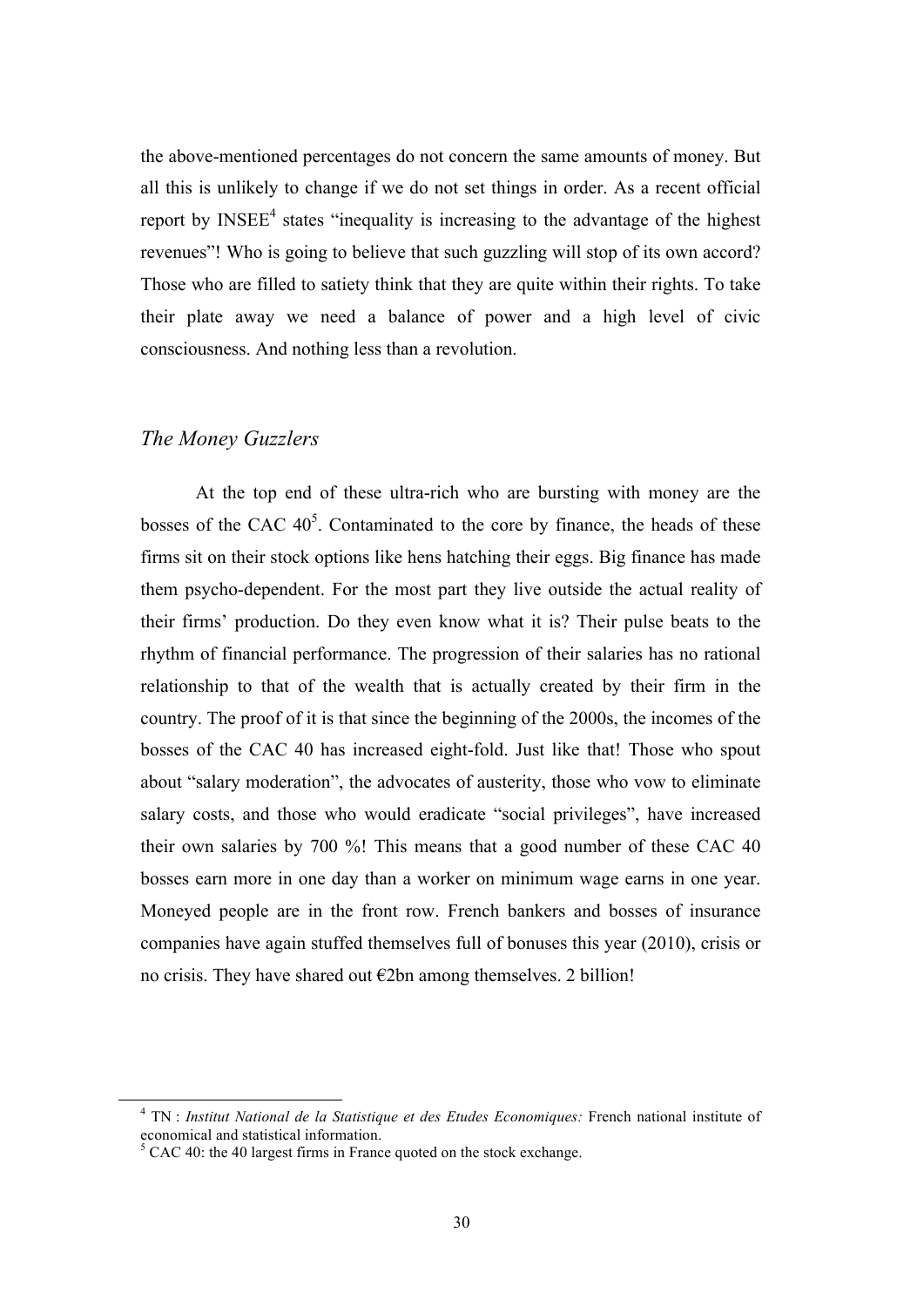# *Indecency: the Accounting Currency*

Perforce, these dancing figures no longer evoke anything concrete. What unit of account can we use so that everyone can get a clear idea of the situation? I don't know. Euros? We would soon lose our bearings. Some people get a better idea by converting into francs. In order to make comparisons that are understandable from a social point of view, I have decided to count in terms of the  $SMIC<sup>6</sup>$  (minimum wage). It is enough to make you dizzy. In 2009, the year of the banking crisis, Baudoin Prot, the big shot in BNP Paribas bank received 200 SMIC years - an increase in salary of 131%! In euros that represents a salary of  $\epsilon$ 2.37m for 2009, the year of the banking crisis. And that's not all: for that same year,  $€4.6m$  in stock-options were at his disposal in an account. This fabulous sum represented an increase of 430% in one year. It must be said that BNP Paribas is full to bursting, like a tick on a stray dog's neck. Still in the year 2009, it made a profit of €5.8bn. It also set aside €500m for bonuses for its managers and traders. That makes an average bonus of  $\epsilon$ 250,000 per egghead. Do you know what the average salary<sup>7</sup> is in this country? It is  $\epsilon$ 2,000 euros. For one year's speculation, these big money grabbers at BNP get a bonus equivalent to 10 years of the average salary. That is the tariff for the top brass. At the bottom end, for those behind the counter, it's bread sandwiches for everyone. The 200,000 BNP employees only got a 1% general increase and a  $\epsilon$ 1,200 bonus: a good net monthly SMIC at the bottom end, more than 250 SMICs apiece at the top. Can you get any greedier than that?

Well yes you can. At AXA, the boss Henri de Castries dealt himself a 30% salary increase – a sum equal to 265 SMIC years. He too had a nice increase of 57% on his packet of stock options. That is to say, he had  $63.2m$  in salary, topped up by €8.2m potential added-value on his stock options! That, for just one year made him well over  $\epsilon$ 10m - about 1 million a month. A bonus which is equivalent to the pay of that of 1,000 minimum wage earners. Isn't life wonderful? What feats did these people accomplish? What kind of genius do they possess? What improvements have they brought? None. Nothing. Conversely their firms' results

<sup>&</sup>lt;sup>6</sup> TN : *Salaire Minimum Interprofessionnel de Croissance*: guaranteed minimum wage.  $\frac{7}{1}$  The average salary is the sum of all salaries divided by the number of employees.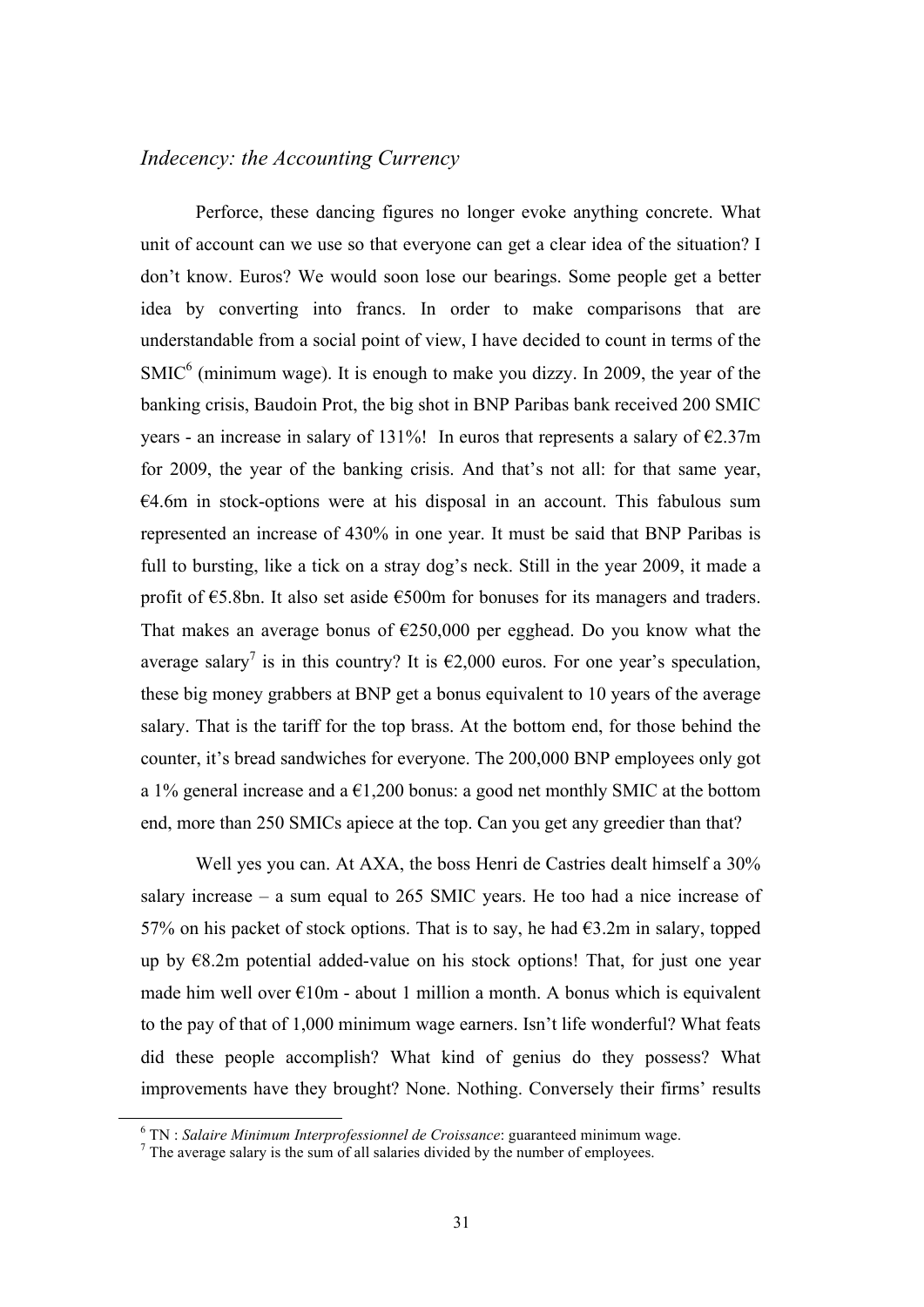dropped by 20%. I maintain that these people can leave at no cost to society. On the contrary, we would save money.

#### *The Nullards Grant Themselves a Reward*

Why should it be considered an exaggeration to say "They must all go!" when referring to these people? Do they not, in their turn, do the same thing? "They must all go!" say those brilliant bosses referring to their employees who cost too much. They then pay their first round of drinks from the bloodletting. This year (2010), Carlos Ghosn, the boss of Renault-Nissan, has pocketed 770 SMIC years, that is  $\epsilon$ 9.24m. He has given 6,000 people the sack since 2008. In 2009, Chris Viehbacher of Sanofi-Aventis treated himself to 590 SMIC years - that is  $\epsilon$ 7.1m. He gave 3,000 people the sack and offered the survivors a princely 1.2% increase. Christophe de Margerie at Total took 375 SMIC years, just a 21% increase, for a total of  $64.5m$ . 550 villeins lost their jobs in the French oil refineries. Gérard Mestrallet must have wept hot tears over the 31% loss at GDF-Suez. But his salary was nevertheless increased by the same percentage. No doubt out of a sense of humour: minus 31% for the firm, plus 32% into his pocket. How funny! He got a total of  $63.34m$  in 2009. During that time the gas for cookers, water heaters and boilers suffered an increase of 15%. And what about Didier Lombard, president of France Télécom, the firm where "it must not become fashionable to commit suicide"? He got  $\epsilon$ 1.7m in 2009. Only just over 100 SMIC years. Next to nothing isn't it? Then there is Lakshmi Mittal, of Arcelor. He does much better, as he dismantles the French iron and steel industry: 216 SMIC years in 2009. That sets a man up for you!

#### *Let's Banish the Financiers from Production!*

When I propose to share out revenue to make people better off, the sharptongued disciplinarians reply "we must first of all produce wealth before we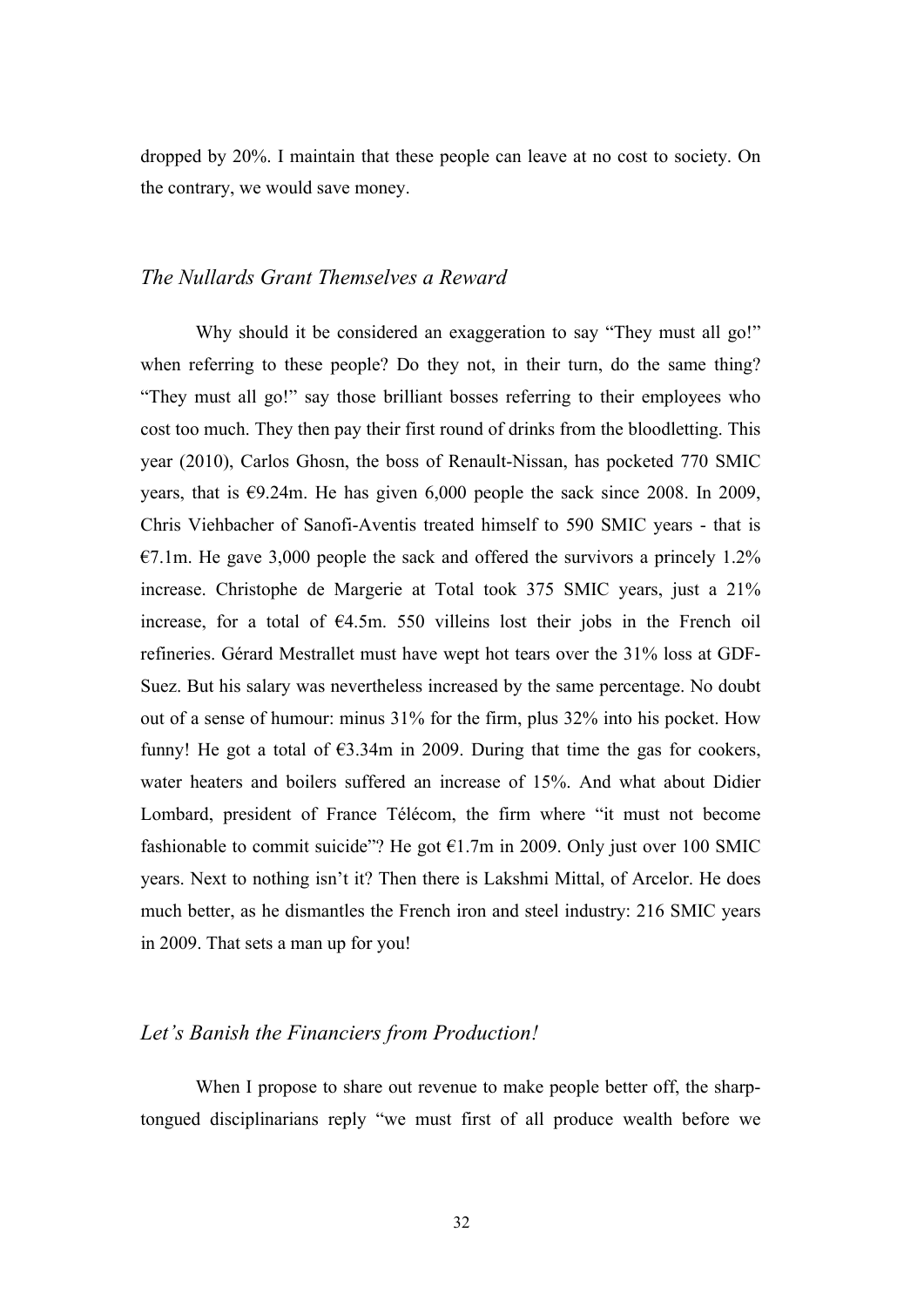distribute it." There is no slogan more laughable than this one. For in fact, wealth is produced in great quantities in this country. So, if we are going to talk about the production of wealth, let us do so seriously. For production too must be freed from the stranglehold of the financiers. The financiers and the sales managers, who have taken over the posts of command, must be ejected. They have fixed imperative requirements and goals that are often in complete contradiction with the technical constraints of production; or which impose an impossible working pace or servitude on employees. From which the latter are sometimes able to escape only through death. This has been shown in recent times by the wave of suicides which has struck some firms.

So yes, we must rid production of the cancer of finance. The best example that we can give here is that of Airbus. From the moment that financiers and business directors replaced engineers at the head of the firm, contracts were scheduled that set absolutely untenable delivery conditions. These *Pieds Nickelés*<sup>8</sup> set in march a gigantic dysfunction which resulted in delays in production, and accounts collapsing under penalties owed to the clients for late delivery. It was Louis Gallois<sup>9</sup>, not I, who said this, in an interview with *Le Monde* newspaper. Such are the geniuses that threaten to leave the country if we dare set a limit to their greed. Let's just send them a calm message: "Good bye!" "They must all go!" People won't even notice. Others will take charge quite easily, just as efficiently, and at lower cost! It is not true that you need the incentive of amassing money as the driving force to produce quality goods. There are cooperatives in this country which prove the opposite every day. To really liberate the system of production, we should re-orient the system of ownership on those lines. It works already in some places, and is not very complicated to set up. It can be done gradually, everywhere. Like Jean Jaurès I believe that "when everywhere work has taken on the great form of cooperatives, when people are no longer just passive employees, but partners with a direct interest in the progress of the wealth created by and for

<sup>&</sup>lt;sup>8</sup> TN: A popular series of cartoon books whose three little heroes were wily, clumsy, lazy and rather dishonest.

 $9$  TN: A senior civil servant. Appointed president of Airbus in 2006, then of EADS (European Aeronautic Defence and Space Company) in 2007.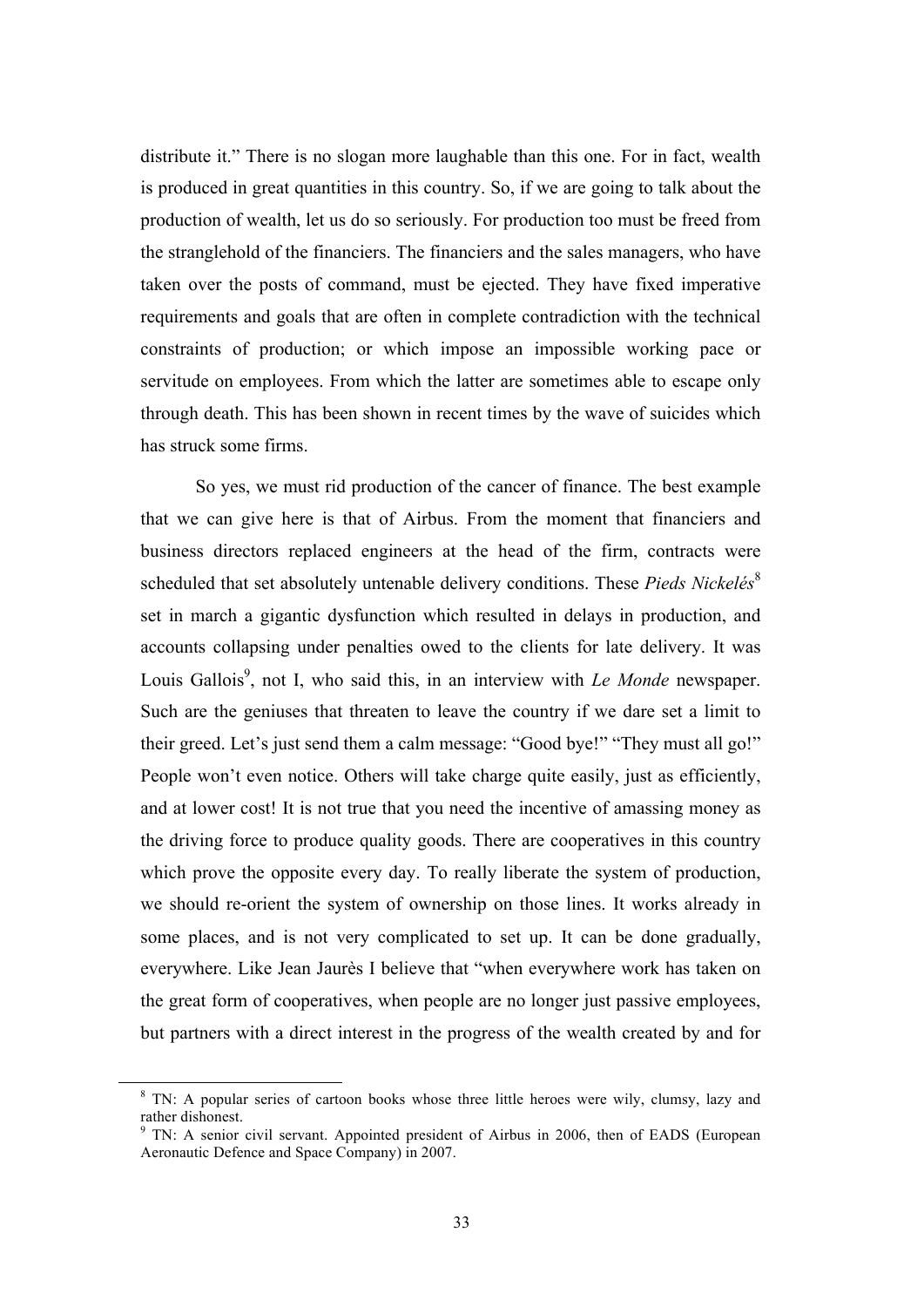themselves, then all activities and initiatives, all operations will be galvanized by an incomparable stimulus." To begin with, and in this same spirit, the abolition of the system of stock options would result in a much healthier social situation.

## *Getting Rid of Bad Examples*

What a long list there is of profiteers and parasites with whom we could dispense quite easily. The system knows this only too well. That is why it maintains its window dressing. For instance, let us take a look at that good piece of news which appears at regular intervals in press-release titbits: there are more and more millionaires in France! We should rejoice. Does that not imply that one day or other we shall all be millionaires as well? That we all have our chance. If we don't seize it then we only have ourselves to blame. Isn't that true? This idea that everyone can become an important person is crucial. It ensures that people remain quietly in their pigeon holes. Nothing is more soporific than those unexpected success stories where the hand of fate in private life takes over from the invisible hand of the market. People such as singers, sportspeople, smart Alecs of reality television shows and winners of the state lottery are spreading the fumes of the opium of the people. Nowadays they have adopted publicly the culture of social irresponsibility. "I should quite like to live in France", declared Nicolas Anelka in December 2009 to the newspaper *20 Minutes*, "but it isn't possible." We know why. It's because of the taxes. This ungrateful man went on to say, "In France there is a problem with money. I don't want to play football and pay out 50% of what I earn. France is a hypocritical country." But who is this Anelka? Someone who owes everything to the taxes and contributions of his fellow-citizens. Trained at the cost of the tax payer at the (French) National Football Institute he owes his career to those who pay their national insurance contributions. His precious ability to run behind a football has indeed been saved by the costly repair of his serious knee injuries, paid for by our National Health Service. It may be noted that these sportsmen are the greatest consumers of medical care, proportionately to the rest of the working population. Yet they are lucky enough to be exonerated from national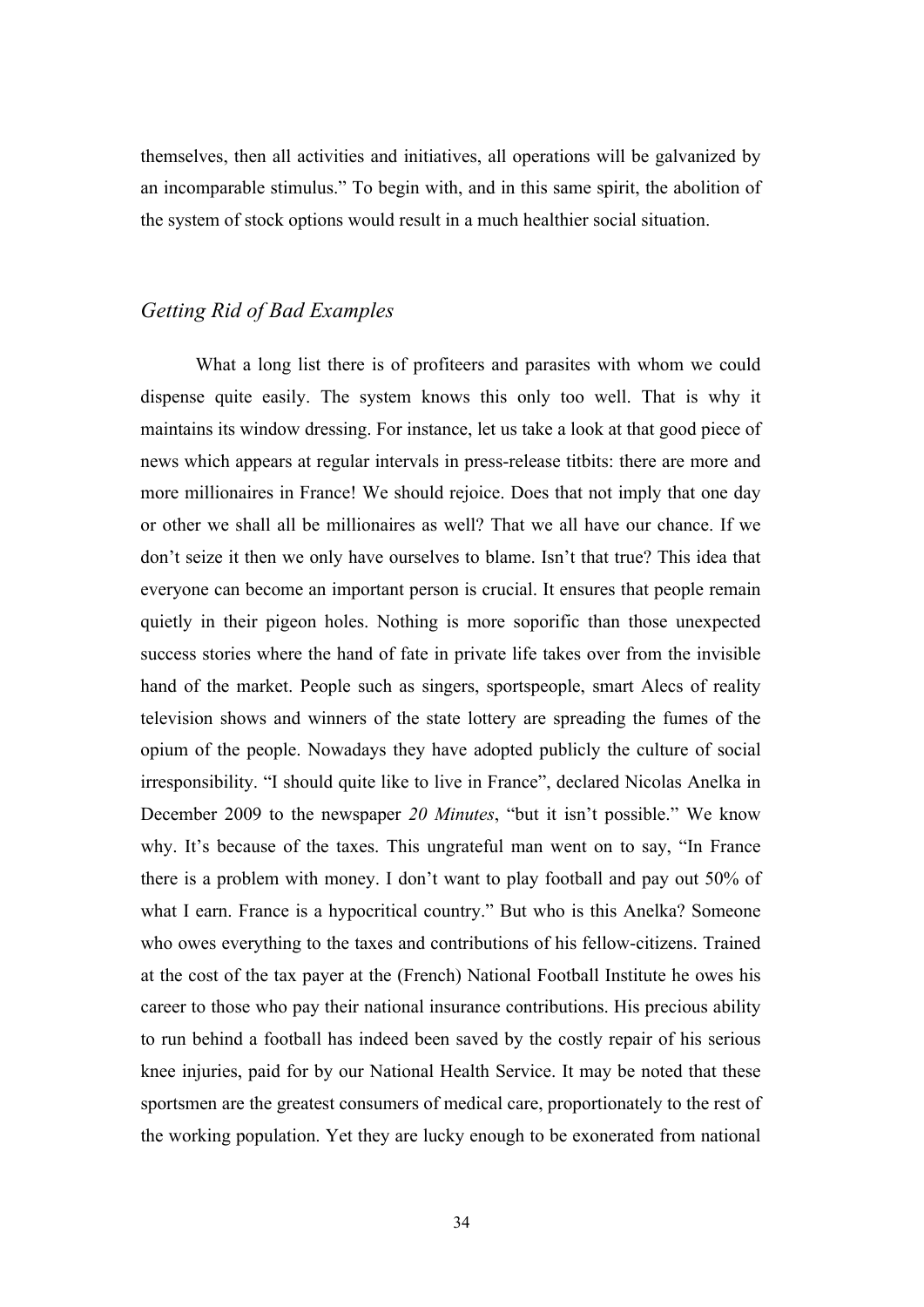insurance social contributions on income they receive from the commercial use of their image. In this vein of despicable shamelessness, professional sport has recently beaten all the records of brazenness. Consider the tennis men who played in the last French team at Roland Garros. All five competitors are tax refugees. And above all, so is their coach! Not one of these "exemplary stars", who are presented as heroes, has taken on any social responsibility. If those who are held up for our admiration behave in this way, then this irresponsible conduct is perceived as normal and just. It justifies the tax evasion of the most powerful. For, a whole lot of grand profiteers of French labour, technique and know-how hide behind these puppets. Such are tax "refugees". Have we any idea of these sums of money misappropriated and taken away from our collective efforts? Not to mention the  $E40$ bn lost through tax fraud. In 2008, for example, these sums amounted exactly to the sum which the country's national debt cost us.

#### *Maximum Salary, Maximum Income*

In a republic, the top priority must be the common good. The new system of distribution of wealth which the citizens' revolution must bring in does not merely concern people's pockets, though it goes without saying that it must also do that, for, from the social point of view it is urgent to increase salaries. What we need to do is revive the very substance of the country, which has lost its strength. The burning obligation is to rebuild the state and the public services. Installing a sound, high-quality public service constitutes a choice about the type of society we wish to live in. This alleviates rather than adds weight. It is a question of setting up ways and means which will enable everyone to make decisions as freely as possible. That means, for example, being able to travel about easily, cheaply and in comfort. Or having access to high quality health care and education without being prevented from doing so by differences in income or place of residence. What is at stake is individual freedom.

We need to build up a new state of mind. Otherwise how can we create an ambience of community life in which the accumulation of money would not be the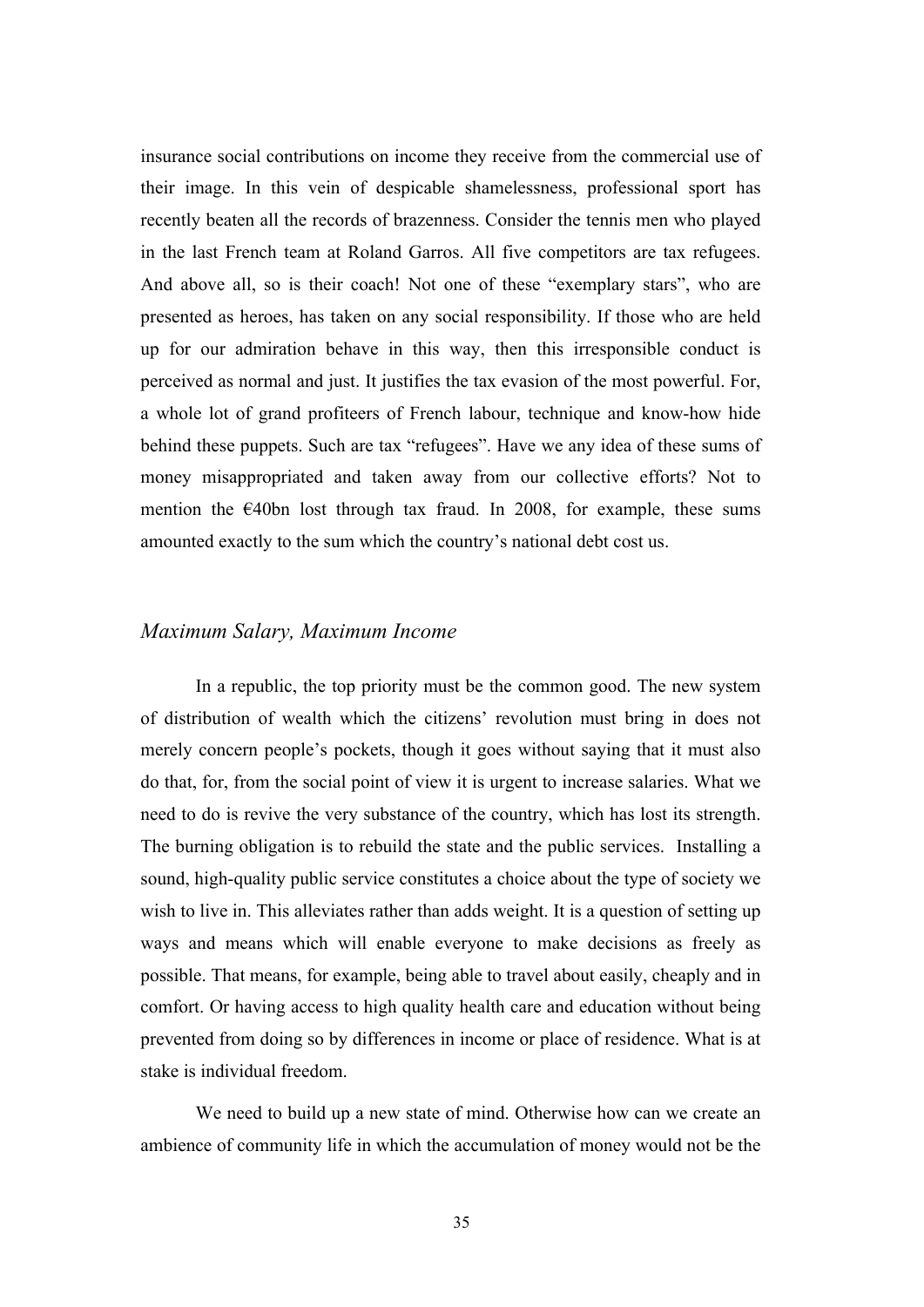sole prospect for the future, placed as it is now at the summit of our social values? We should build a virtuous link between the highest and the lowest salaries and incomes. Let's start with the salaries. We must introduce a maximum salary in this country. This maximum salary could be established by following the proposition of the Confederation of European Unions. At the top end of a firm there should be no salary more than twenty times higher than that at the bottom end. It is not a question of egalitarianism, nor of standardisation. I am quite aware that there are tasks which have a different use and exchange value, and that all are not bought at the same price. But this system links all levels of the pyramid. Thus, if the person at the top of the salary scale decides to increase his (or her), salary, he will be obliged to increase those at the bottom end. That creates a kind of automatic coupling between the highest and lowest salaries - when a firm is successful.

That is not all. There is no question of being content with merely reducing the enormous gaps between salaries. We must prevent the 'top' people from cosseting themselves with no regard for the rest of the company. We should also fix a maximum national income. Let us put an end to the individualistic illusion which consists of seeking happiness through opulence whilst others live unhappily in privation. What income scale should we have? The same as for salaries. There should be no income over twenty times that of the median standard of living, the income under which half of French people live. That would put the ceiling around  $\epsilon$ 350,000 per year. Which is  $\epsilon$ 30,000 per month! That is still a lot of money. So please don't bay at the moon when you read this. What do we do concerning income over and above this scale? Well, it's quite simple, we take all of it. We take it all and share it out among everyone.

# *Our Night of the 4th of August*

I can hear the clamour. Take everything? That's horrendous! Yet there is nothing unreasonable about it. Taxing at 100% the part of income which exceeds  $\epsilon$ 30,000 a month concerns around 0.05% of taxpayers. In the end, that is not many people. But it would create a good atmosphere. The fascination that unlimited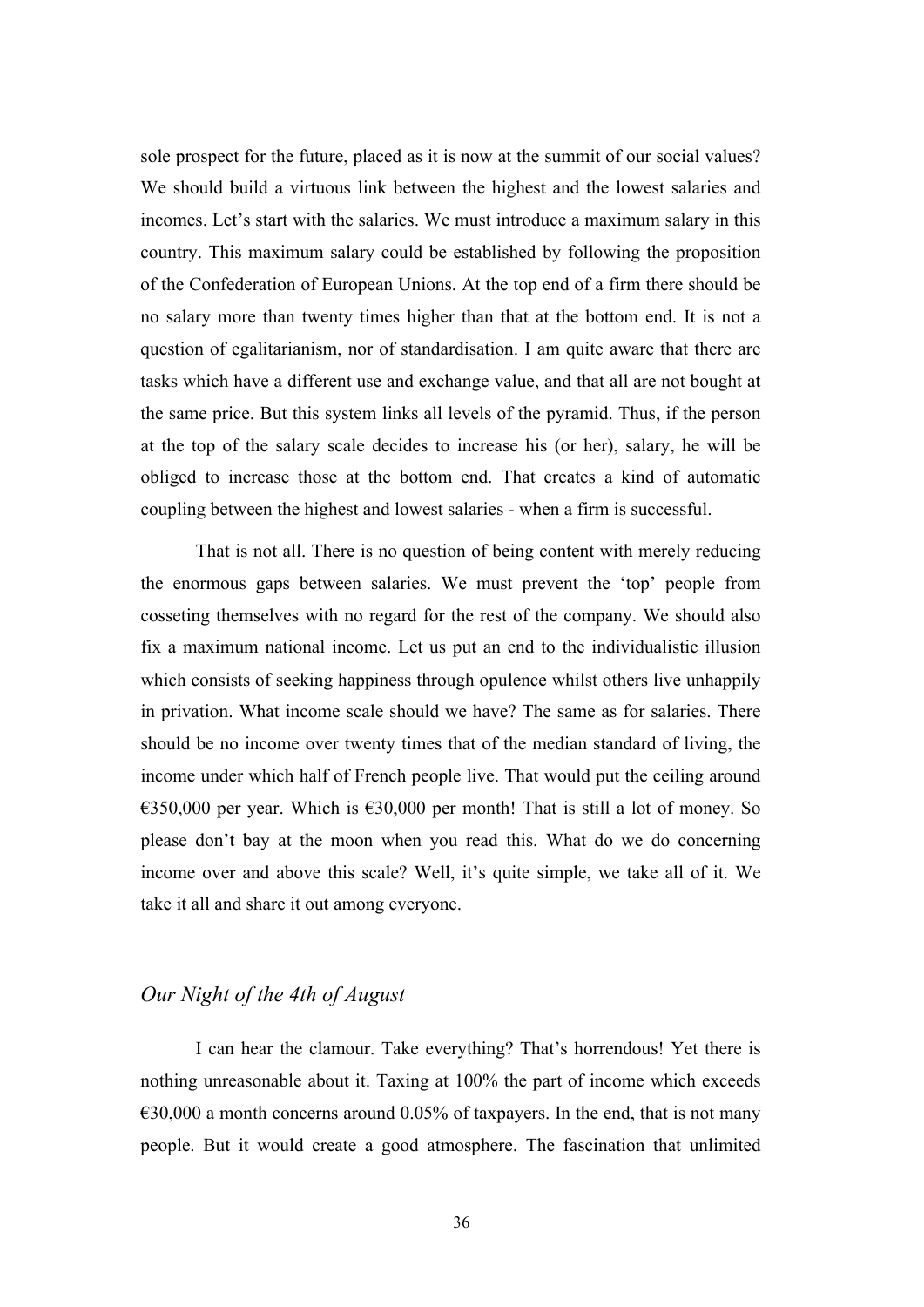money holds up would be broken. It would make it easier to get rid of the deregulation and the abuse of power which were introduced by this regime – which reigns and shares out nothing. Also, to have a fair system, we need to introduce 10 additional tax brackets. In that way the change from the present top bracket at 40% to 100% above the maximum income would be gradual and gentle. Keep calm folks! You are not in the line of sight. This firm but progressive implementation will only concern taxpayers who declare more than  $\epsilon$ 70,000 per year. That is to say 5% of the wealthiest taxpayers. And there's no use telling me that if such a measure is taken it will break the backs of the "creators of wealth" along with their business spirit. We must not lose sight of the fact that the average income of the 3 million company bosses in this country is  $\epsilon$ 40,000 per year. At this level, the maximum income and the new income tax brackets would take no more from them than they do now. And even if you take the bosses who have between 50 and 100 employees, their income is on average  $\epsilon$ 110,000 per annum. We are still well below the proposed ceiling of around  $E$ 352,000. These examples show that when we talk of maximum revenue, the people we intend to make cough up are the rich recipients of unearned income and the rogue bosses. Don't tell me either that we shall not be able to do it because no one has ever managed to do so. In fact, it has already been done in France. On the night of the 4th of August 1789 precisely. A decree which abolished privileges fixed the ceiling of the cumulative amount of private income at 3,000 pounds of the time. Next, may I remind those who forget, that up to 1986 there were 14 income tax brackets in France, as against 5 today, peaking at 65% as against the present-day 40%. And in the United States in 1941, President Roosevelt put the top income tax bracket at 91%. It remained at this rate until 1964. And then it was at 70% until 1980, before the reactionary nincompoop Reagan came to power. If they did it we can, and we can do it even better today, when inequality of income is greater and more indecent. That, dear Mr Copé and the ladies and gentlemen of the UMP, is the night of the 4th of August that the citizens' revolution promises.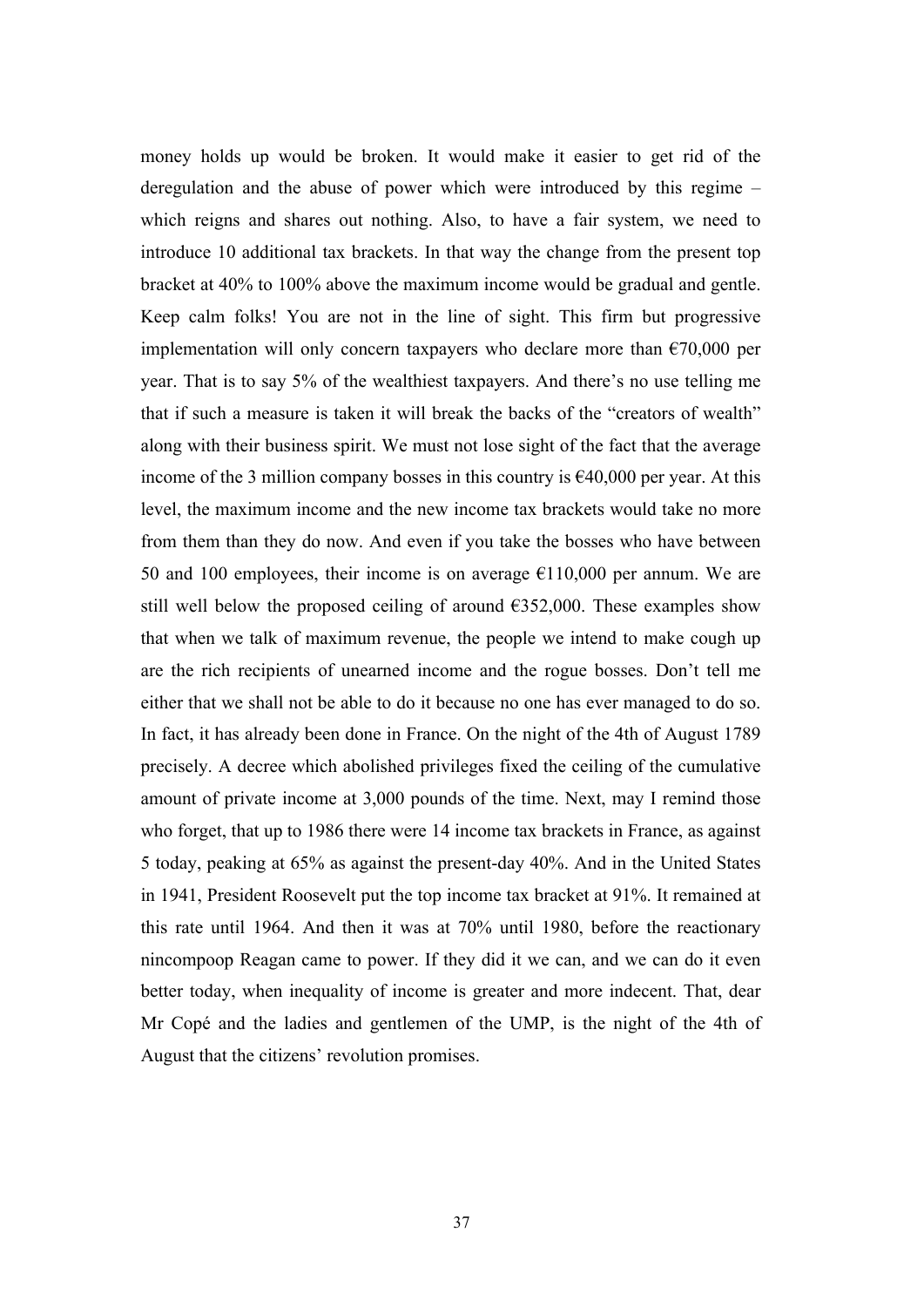PULL OUT OF THE TREATY OF LISBON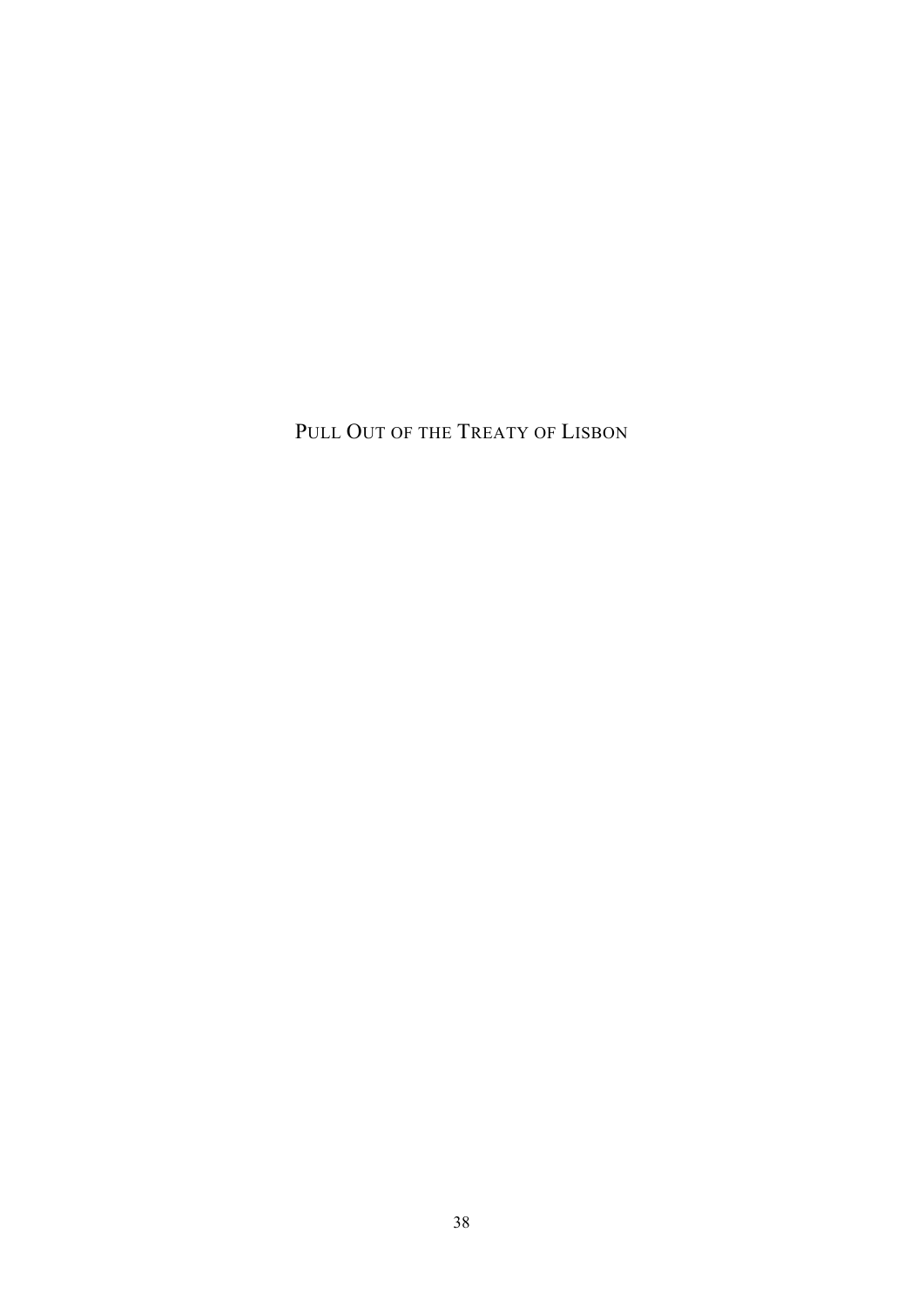# *A Broken Dream*

What does the concept of popular sovereignty even mean for a member of the European Union? Not much. This is the first obstacle to the programme of the citizens' revolution. Now we shall turn our attention to the question of Europe. You think the subject bores people and irritates them? What I think is that we need to make an effort on this and not just move on to the next subject, for it is a really important and dramatic affair for the left, who had hitched its project to the construction of Europe. Such was the case for me, and I am sure I am not the only one. Europe was supposed to have been the way to restore popular sovereignty which had been brought into question by globalisation and by the power of the United States. That was how it was. People may snigger at this idea we had, but that was really what we thought at the time. Maybe everyone has forgotten the context in which this came about. The left had been in power in France since 1981. We had had four devaluations and an exchange control. Our leaders decided to batten down the hatches in order to protect what they had already achieved. They needed to set up another framework for the next leap forward wherein Europe would attain a level of government "that would be pertinent for social change". At the time the European Union was limited to 15 members. They thought that the more we moved towards economic integration, the more we would achieve political integration - that is to say democracy. It was a dream. We know what happened after that. The position was based on a terrible miscalculation. For we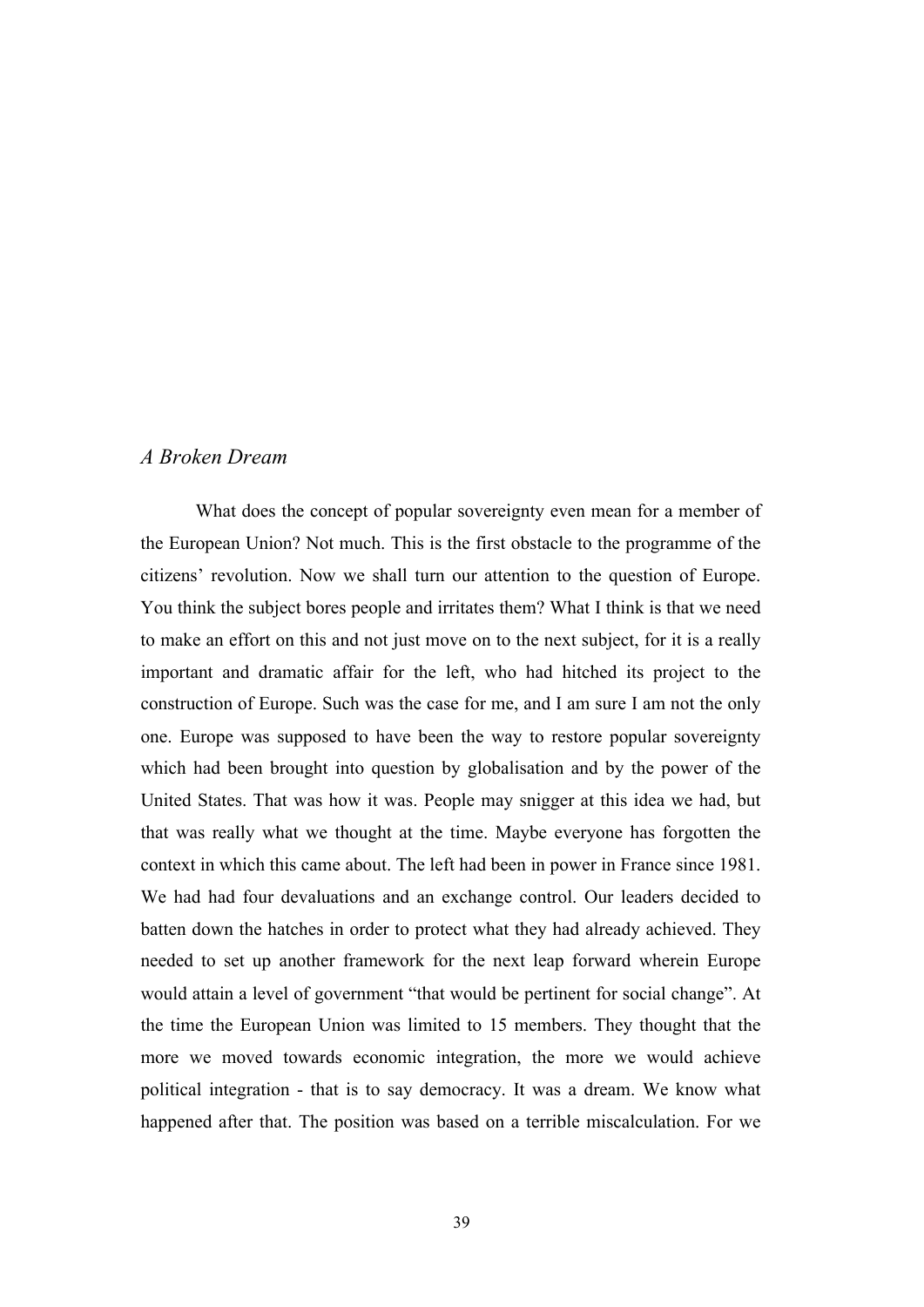know now that in its new age, capitalism can only be integrated into the system by doing away with all regulations. Beginning with those that had been installed by the citizens via parliamentary laws and political alternation. We have let the monster loose in our own backyard, and we have done so all by ourselves! The monster is insatiable. A new phase then followed. Capital now demands that norms forbidding its control be enshrined in the constitution. Some want to forbid public deficits via the said constitution; others want us to have European agreements which forbid tax increases. In the future, countries may even be punished by being deprived of their right to vote at the European Council.

# *A Globish Gargoyle*

So, what is left of our dream? It is now just a poor gargoyle which drones on monotonously in globish - that strange non-language: a kind of global English that you hear in airports and that is used by souvenir vendors. Decisions are taken that do harm to everyone. There is a growing popular antagonism. The one thing that is now clear is that Europe is not clear. How could it be otherwise? There were six members to start with. It was like a club, a kind of collective. Now it has become a galley ship. There are 27 of us on board. Well, perhaps not. Maybe there are 28 - unless it's 30. Not counting the countries awaiting their turn. How many of them are there? We are not sure of anything anymore. At each step the institutional imbroglio gets worse. We can see for ourselves in what state the European Union has been since the signing of the Treaty of Lisbon, which, we are repeatedly told, has given it "stronger and more legible institutions". It's like a bad joke! There are now three heads of the executive instead of two - which is already a lot, given the respective harm they wreak. First, there is the President of the Council of Governments who continues to change every 6 months. Next we have the permanent President, who in fact is changed every 2 years. Finally there is the President of the Commission who is installed for the lifetime of the European Assembly, which is 6 years. "Strong and legible" they say! Those three tread on each other's toes all the time. The resulting shambles wipes out the little legibility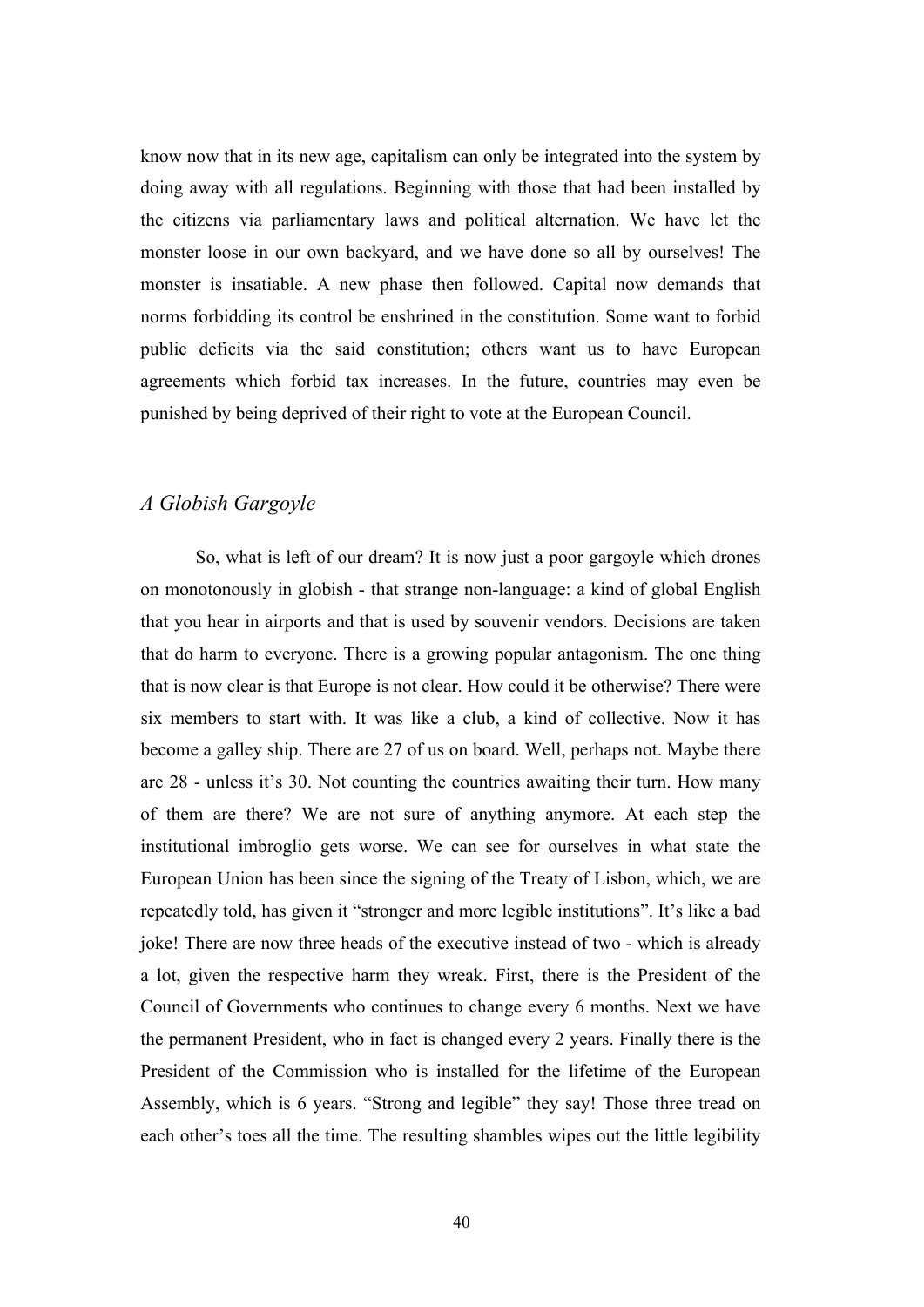that already existed. What control can the citizens possibly exert amidst such confusion? None. But that is how it is meant to be.

#### *Europe in its Present Form is Not the Solution. It is the Problem*

Europe was to be the solution. We've heard that refrain often enough. It was the solution to practically everything. But as time goes by it turns out to be exactly the opposite. The present Europe is not the solution. The present Europe is the problem. First of all because it is instrumental in reducing citizens' fundamental democratic rights. Where Europe intervenes the citizen is expelled. The posturing of the atrophied European Parliament is a simple diversion. Secondly, because it siphons off the wealth produced by our country, for the benefit of this free market construction which is destroying our economic model. Europe is destroying our republican history, making us pay for it the hard way. Through their net contributions to the European budget, the French people are generous donors. Didn't you know that? In 2009, France gave Europe €5bn more than it received. The bill is getting bigger and bigger. To such a point that each French person contributes  $E284$  a year to the European budget, as compared to €200 for each German person. The British pay only  $€150$  per head. In fact, they have obtained a reduction on their contribution. And guess who pays the greatest part of this reduction. The frogs themselves, the Frenchies, in other words us. From 2005 to 2008 our country paid out an additional  $65.6$ bn to enable the British not to pay the same sum. A sum that is twice the budget of the Ministry of Culture! Or the equivalent of the pensions' deficit for 2008.

Why should we stand for this any longer? What advantage do we get in return? What good? What service? What respect? Nothing. Absolutely nothing more than we could get for and by ourselves. Nothing, except to be treated badly. Indeed, we often do not have the right to read in our own language the documents under discussion that concern our own country. English is the master language everywhere in the European bureaucracy. They readily make fun of our so-called "exception" - and they point a finger at our "arrogance": two very French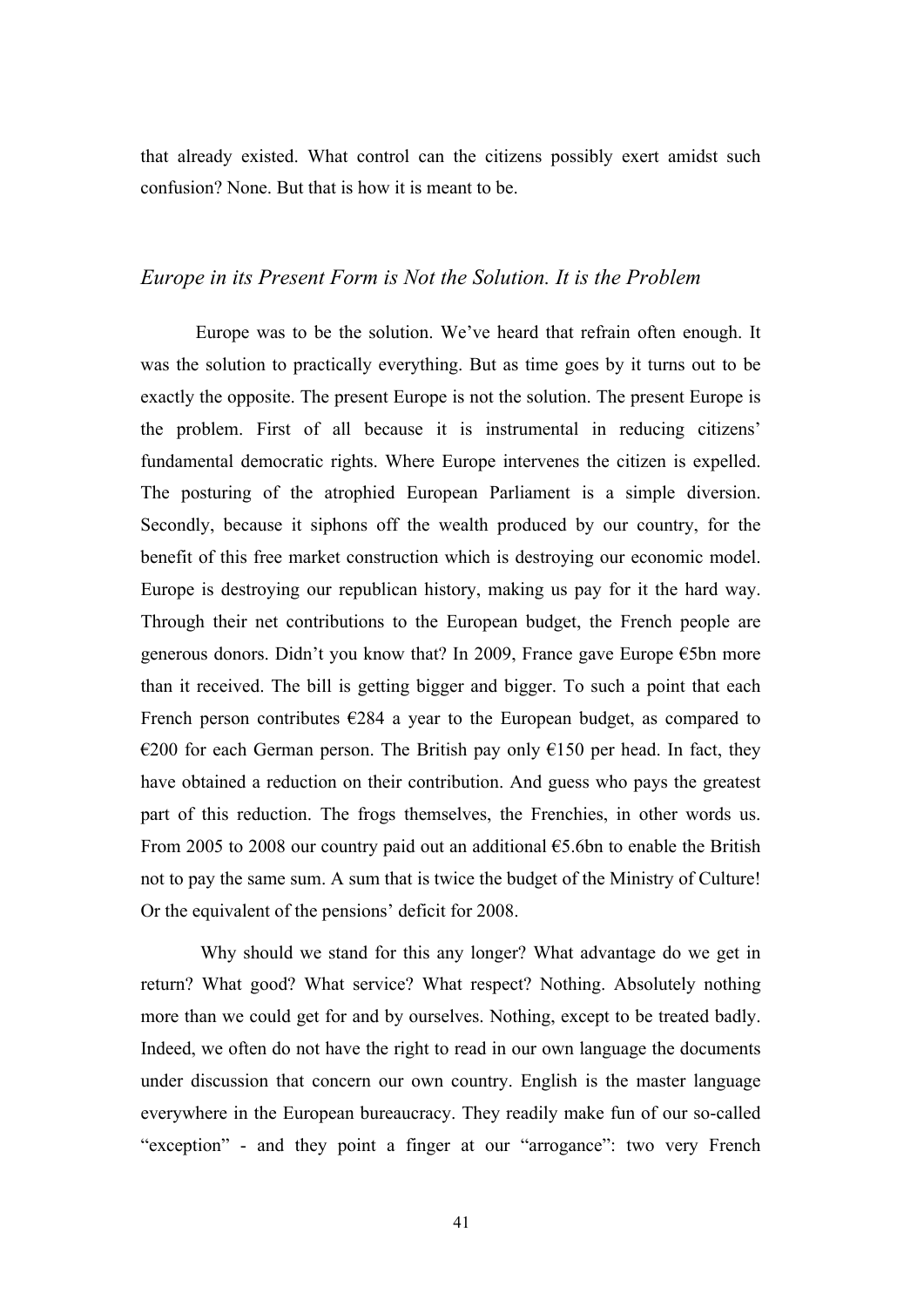"Jacobinic" attributes. For the rest, our country is fed a never-ending stream of niggling and destructive injunctions, all, without exception, aimed at the dismemberment of everything to which France is attached and which it has taken generations to build.

There is not one single example of a social improvement that has been brought to France by Europe. Not one! The new statutory rule of "free and undistorted competition" is applicable in all circumstances on all subjects - to the point of ridicule. "Liberty, Equality, Fraternity" have been dissolved in the Code of Trade.

#### *It Works Less Well and Costs More*

One has to see for oneself the obduracy with which the French system of public services is under attack. It is a system that is the very foundation of our egalitarian conception of life in society. An example of such an attack is the way in which the European Commission, in order to privatise the electricity networks, forces EDF to sell electricity to its competitors at cost price, whilst the latter have no obligations with regard to investment or production. These competitors then hasten to re-sell at market price, thus reaping a healthy profit. Let us imagine the opposite situation for a moment: supposing we were in power and we brought in legislation which would oblige the large private firms to make what they produce available to the community, without pocketing the profit - which is a private-sector tax. Imagine the outcry there would be! "No effort without a financial return", they would yell! Is that so? What about us then? What do the consumers get in return for the exorbitant profits handed to the private producers of electricity? Are the consumers, both private and professional, given a reduction in price thanks to their blessed competition? No, on the contrary. What we are witnessing is the disappearance of all existing protection. The famous "regulated" prices which are supposed to reassure public opinion are being secretly abolished under the impetus of the European Commission. The consumers, who were formerly customers of a public service, find themselves at the mercy of speculation on the energy markets.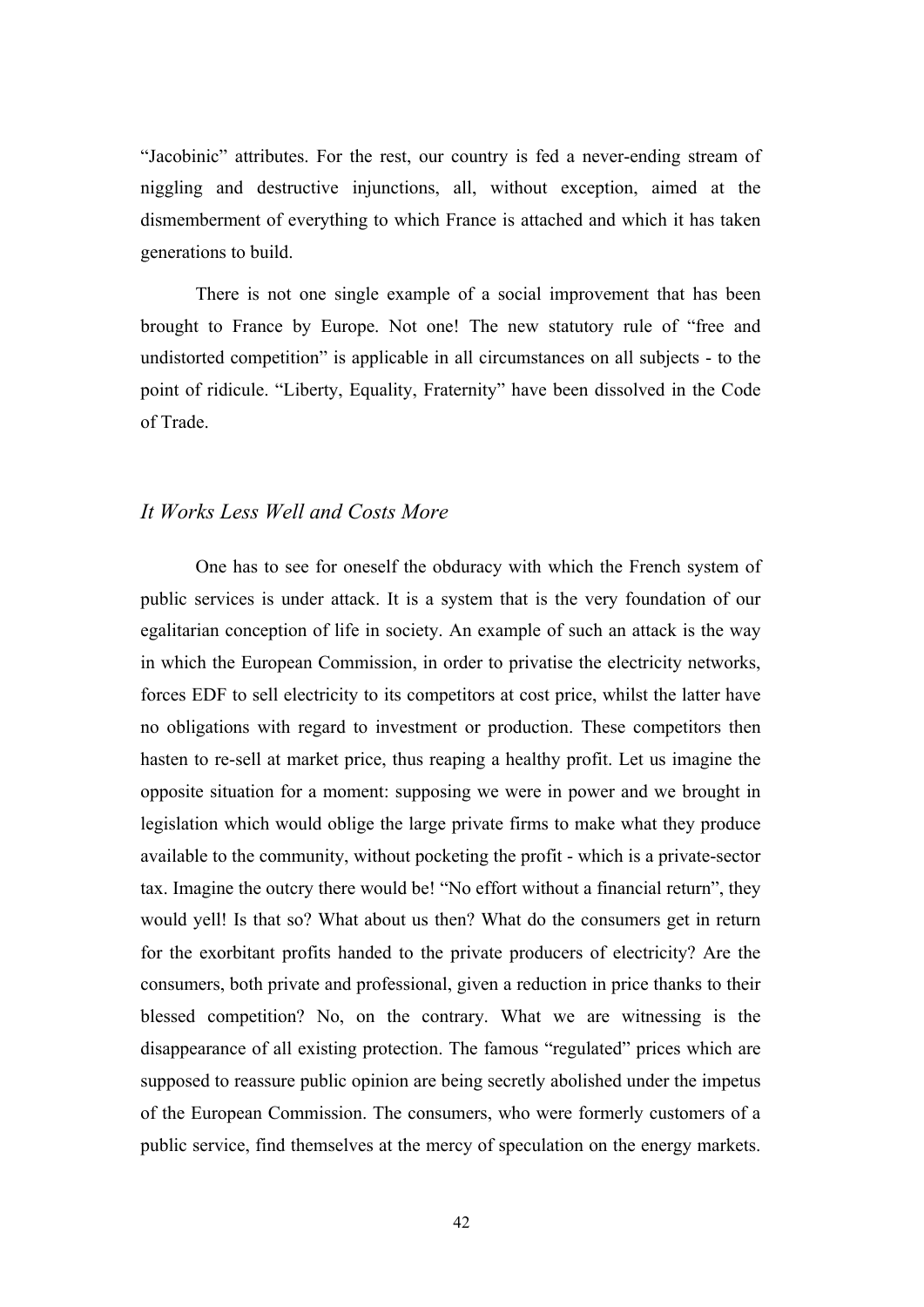The result of this ludicrous policy which opens up the energy market to competition is that the price of electricity, which for its part was not regulated, has suffered a spectacular increase of nigh on 200% since 2004 – with peaks even higher than that, for there was one instance of an increase in the price of electricity of more than 1,000% in the space of a few hours, due to the lack of planning and of co-ordination between producers! Whilst electricity is obviously no ordinary commodity, the people in Brussels who organised this anarchy, and those who transposed it to France, are dangerous and irresponsible. This example underlines what can only be called an illegitimate policy. The result is that everything works less well and costs more. The invisible hand of the market is much less efficient than the employees of a public monopoly in providing good, timely and inexpensive service. Best therefore to return to the system of public service.

## *Organised Pillage*

Thus, their latest whim is to privatise the infrastructure of the energy sector in order to increase competition. For France that would mean losing control of the largest electricity network in Europe - that is to say of 100,000 km of high and very high voltage lines - and of the longest gas pipeline network in Europe – that is to say of 31,600 km of pipeline which provide France with the best gas network in Europe. These electricity and gas services are our national pride. They were paid for with public money and maintained by the sweat of the French people's brow. And they now want to sell them off to the private sector at a very low price, as usual, with no regard for maintenance or renewal. The result is foreseeable. It would be a catastrophe. That is what happened in California where "the most advanced economic region in the world" found itself in the middle of a blackout for having handed its electricity supply over to the "free market" and to the greedy, grasping people who run it. Wherever such European directives abound, we find the same denial of the general interest.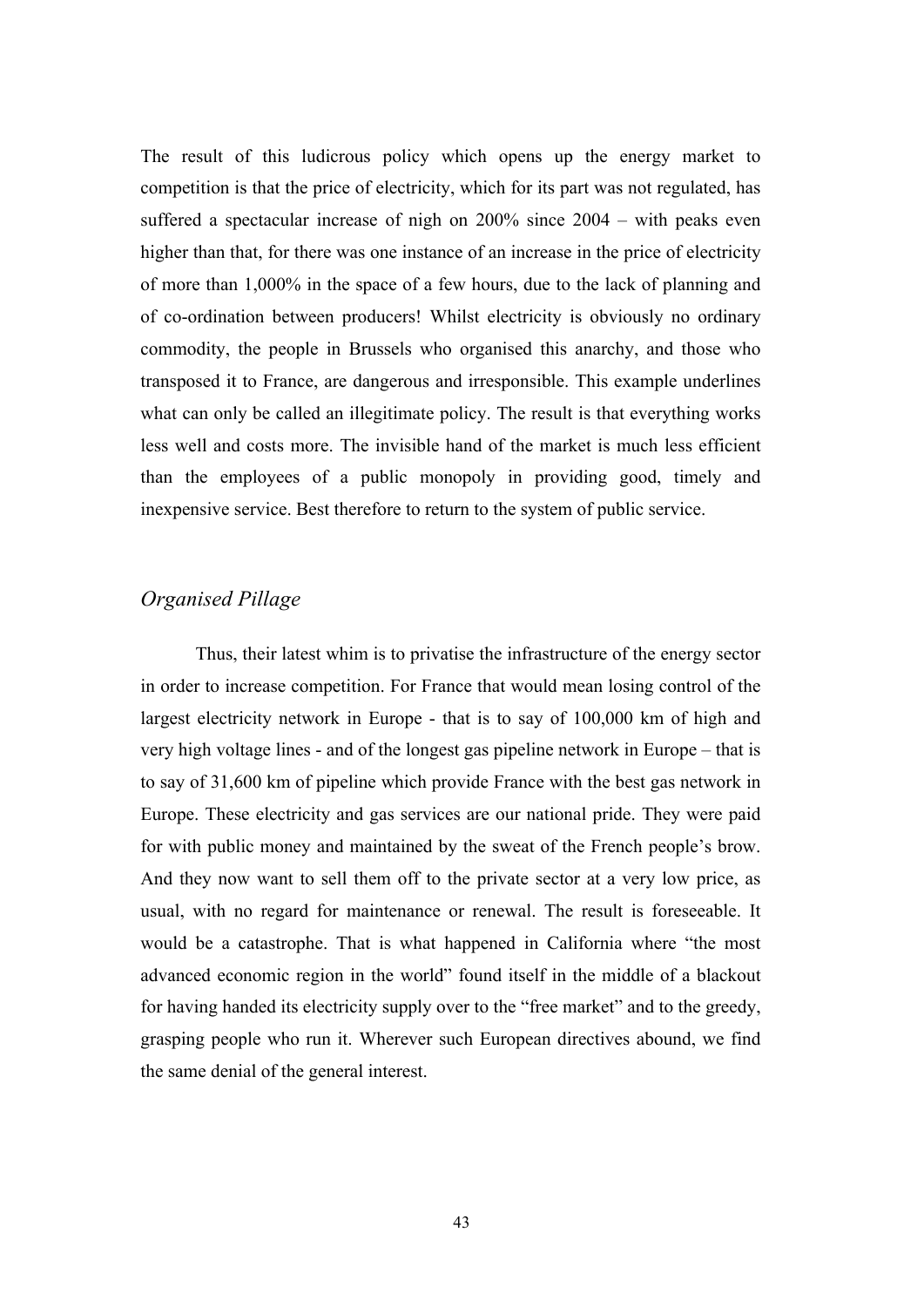## *Authoritarian Europe*

We have practically become used to all this and might well end up by no longer being wary. The way in which the Treaty of  $Lisbon<sup>1</sup>$  was forced upon the French people was scandalous. It was a carbon copy of the Constitutional Treaty of 2005 which the latter had refused. After this *coup de force* its protagonists felt neither shame nor remorse at having violated a democratic decision taken by the peoples of two European countries via a formal vote. They just went on to other things. Nevertheless, this treachery laid the unfortunate foundation for a new system of governance. Up until then, Europe had been simply a-democratic, considering that intergovernmental negotiations were held in lieu of democracy. This way of doing things then gave way to an openly anti-democratic *modus operandi*: whatever the vote of the people of the different countries - when Europe deigns to consult them - is of no matter, for it is the decision taken in the secrecy of the European Commission that prevails. Just remember what happened to the Irish "no" vote. There are numerous examples of this type of behaviour. To mention just one: the postal service. The European Parliament - in keeping with the instinctive feelings of all the peoples of Europe, for whom this public service is often the oldest in Europe - rejected a proposition to deregulate all the postal services in the EU. This would have created the largest deregulated postal area in the world. In spite of this vote, however, the European Commission did not hesitate in persistently presenting exactly the same text down to the last full stop, until its persistence finally paid off: the parliament gave in and reversed its decision. Since then the EU has slipped without resistance into an authoritarian sequence. We are living in times of imposed decisions. The initial condition being that the latter may brook no discussion. A good illustration of this can be seen in the plans to save the European countries which are victims of speculation by the bankers. Take Greece for example: whilst that country is on the brink of catastrophe, the EU has imposed a shock treatment on it which is bleeding the Greek people and is stifling the country's economy. A proposition by Angela

 <sup>1</sup> On 4 February 2008 the French *Assemblée Nationale* and the Senate convened in congress at Versailles and voted to revise the constitution enabling them to ratify the Treaty of Lisbon.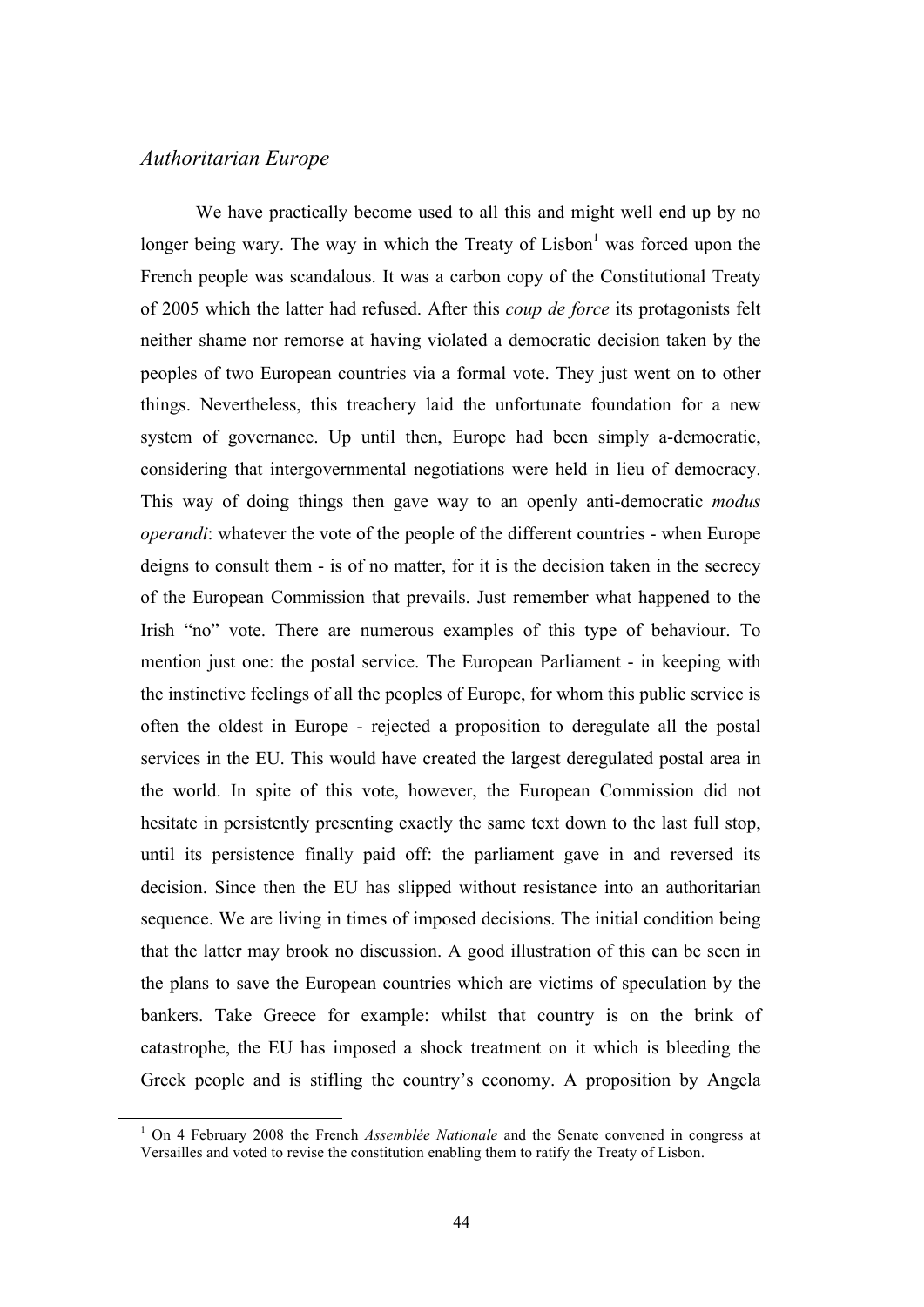Merkel threatened it with the suspension of its voting rights at both the Government Council and the European Parliament. With the gun held to its head, Greece submitted to the diktat. It is hard to believe! We talk to Greece as if they were an occupied country.

Tomorrow, will it be the turn of France? The current idea is to make it obligatory to present a country's budget to the European Commission before presenting it to the national parliament. This is an odious abuse of power. It represents a return to the equivalent of the *Ancien Régime*'s right of veto: an unelected faraway body could decide on the fate of the budget before the representatives of the people see it. This practice of using a veto is a violation of the French people's history. I remind readers that, in France, the left and the right were born from the debate on the king's right of veto concerning the decisions made by the Assembly. On 11 September 1789 the *députés* who were opposed to the king's veto were requested to place themselves on the left of the chairman, the king himself, and those who were in favour of the veto, on his right. The left side won and with it popular sovereignty. I can only hope that a similar cause-andeffect scenario will come about here.

#### *The New European Totalitarianism*

At present, decisions are being made that touch on essential aspects of the lives of the countries concerned. No discussion is possible, and there is no opposition from the national governments. The system has gone from ademocratic, through antidemocratic to authoritarian. We have now reached a stage which is more violent, more dangerous, and more humiliating for the peoples concerned. Europe is engaged on a downward totalitarian slope. I weigh my words and choose the adjective deliberately. Not content with imposing, by will or by force, its decisions concerning public life, the European Union henceforth invades our private lives to control, supervise and standardise. Is this an exaggeration?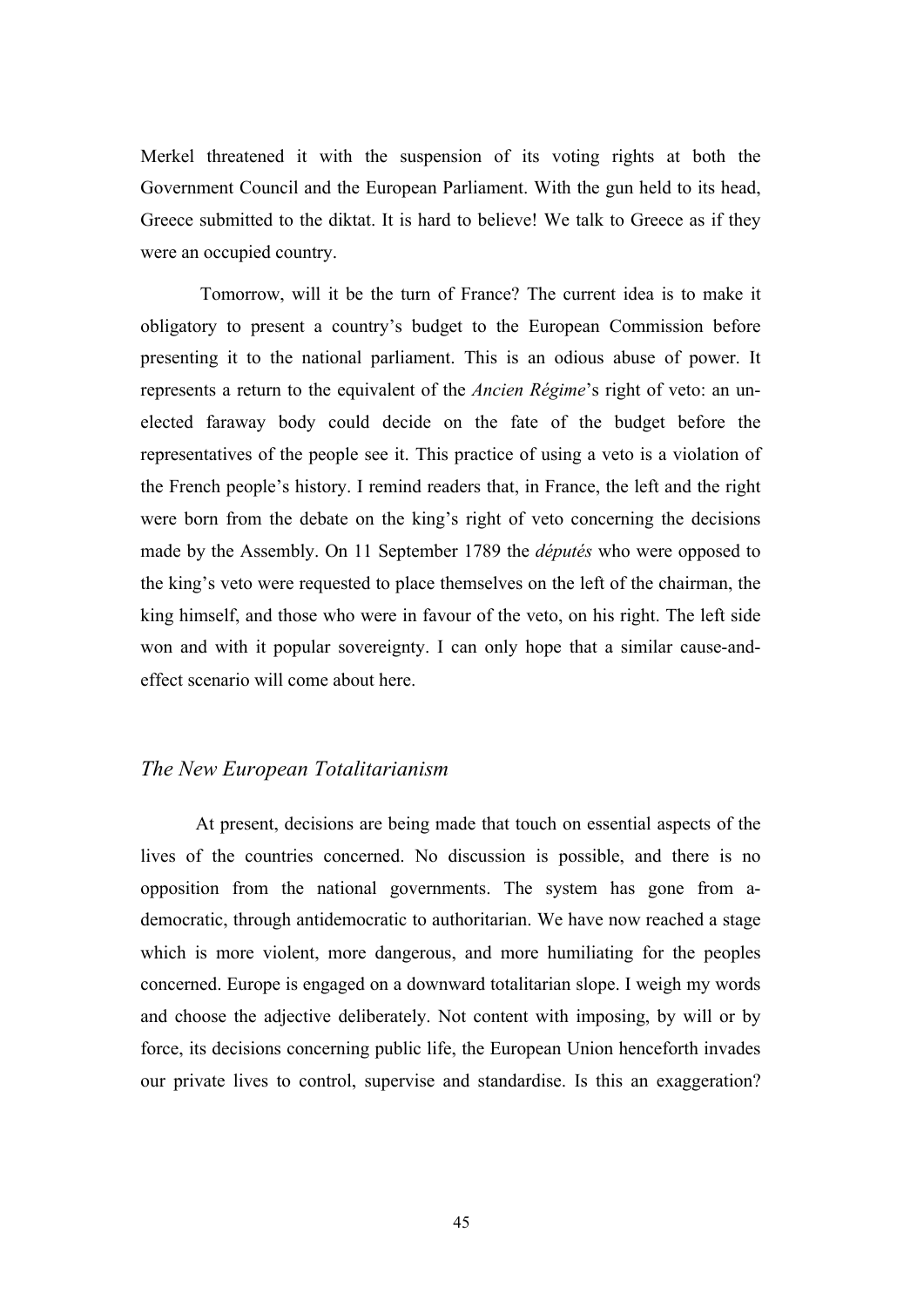Alas no. The following is no small example. I refer to the  $SWIFT<sup>2</sup>$  affair. No effort was made at all by the European governments to prevent the European Commission from awarding the United States a one-sided privilege which infringed upon the personal freedom of the European peoples. The affair concerned the networks of private bank accounts. The United States now has the right to access these networks and can place whomever they wish under surveillance. Incredibly, no reciprocal right exists. That is to say, no European government has the right to access an account of any American whatsoever. This measure was adopted with the greatest of discretion and in the most cowardly fashion, following, and in spite of, the opposition of the European Parliament which had initially rejected this scandalous violation of individual rights. Again, the rejection was all to no avail, for the measure was finally adopted at the July 2010 session of the parliament - a parliament more docile than ever. It was then publicly assumed.

# *Pull Out of the Treaty of Lisbon*

In short, many, like me, who had been among the most ardent supporters of the European dream, have thrown in the towel. And yet how enthusiastic I was! I was a federalist for so many years, and I remained a federalist whilst campaigning against the Constitutional Treaty of 2005 - precisely in the name of our high European ideal. I dreamed of a European Union in which all delegated sovereignty would be returned to the control of the European Parliament, that is to say to the peoples' elected representatives. In fact, we were projecting our republican ideal onto Europe. But perhaps the opportunity to build this enlarged Europe has already passed away. In the year 2000 Chirac and Jospin agreed to reject the German offer of establishing a Franco-German sovereign parliament common to our two countries. This offer was presented by Joschka Fischer, the then environment minister for the Social Democrat Chancellor Gerhard Schroeder. Since then, what

 $2\degree$  The organisation which coordinates transactions between 8,000 financial establishments (both large and small) in Europe.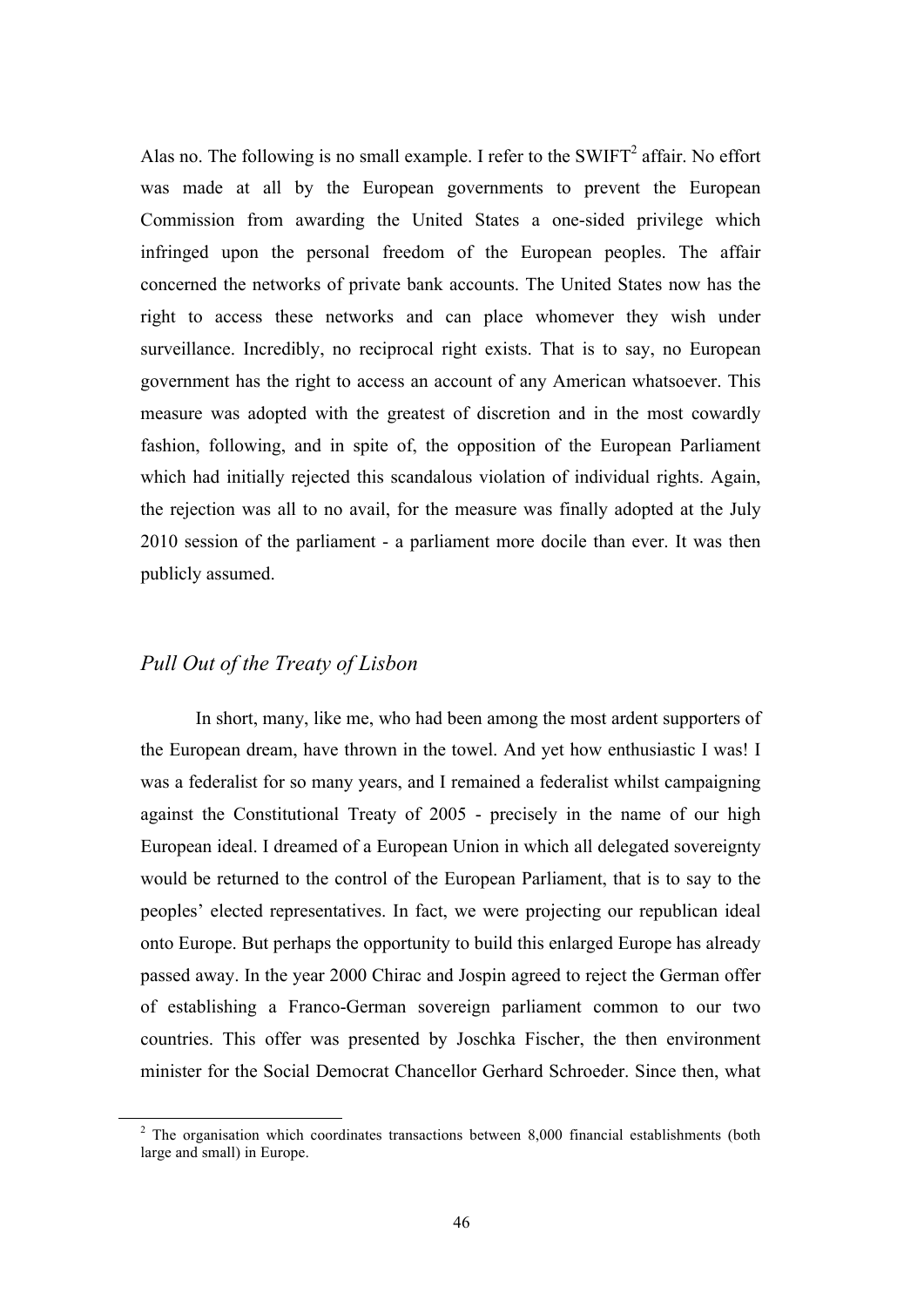concrete perspective has there been for my republican federalism? And today, what meaning can it have in reality, in the context of a 30-member union tied down by East-European nationalism, Mediterranean regionalism and the unanimous and enthusiastic Atlanticism of this small world? Unfortunately, we are in the presence of absolute unrealpolitik.

So, finally, we may ask ourselves whether our dreams and ambitions have not turned us into the useful idiots of a monstrous bureaucratic grinder. We cannot but think that when we see the exclusive "progress" that has been made in Europe: they have succeeded in imposing the market economy, by all available means. Particularly where people did not want it. In these conditions, for me, the affair is quite clear: I call it a day. That's enough! I say goodbye to my federalism since it now has no object. I am stowing it away, ready to be brought out again should the historical occasion arise. I shall get it out and polish it up from time to time when I give my ideas a spring-cleaning. But I shall no longer get involved in anything but concrete and immediate objectives that are linked to the republican and social rebuilding of my country.

## *A New Referendum on Europe*

So we must now go to work with a pneumatic drill in order to extract the deep roots of the cancer which free-market Europe has sunk into the body of our republic. We must ask the French people to give their opinion on the essential questions concerning their republican identity. For example, should we continue dismantling our public services? For me the answer is quite clear: with regard to the application of the Community's ruling on this subject, we must ask to opt out. The United Kingdom was allowed to opt out for exactly the opposite objective, namely the prevention of all social legislation that was more favourable than that which existed in the UK. We too would opt out in order to remove our public services from the system of "free and undistorted competition". We would also opt out to allow our central bank, the *Banque de France* - which still exists - to support the country by granting loans to the government and to the public services. Yet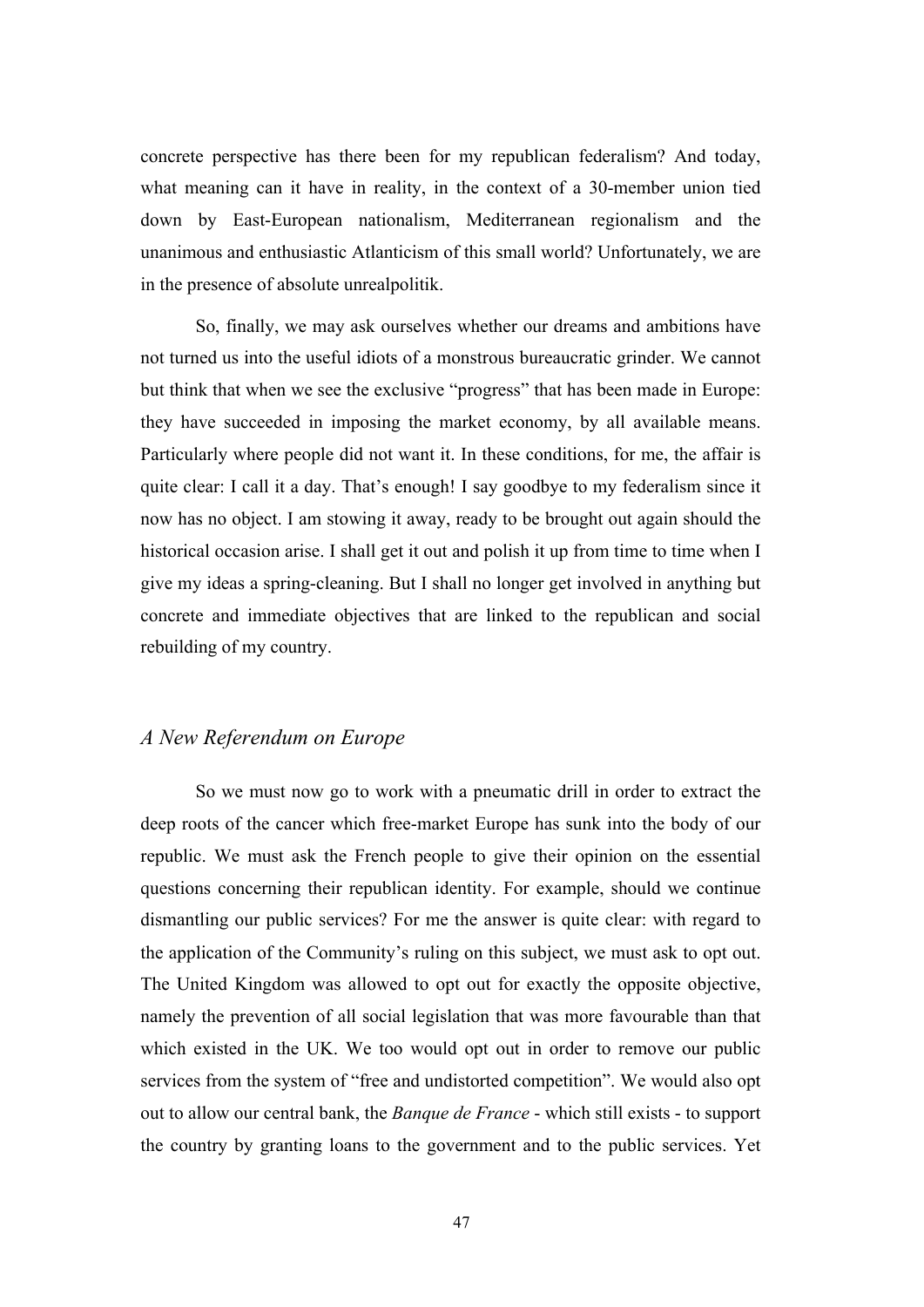another opt-out would be needed from the free circulation of capital, thereby putting a stop to speculation. And so on. In short we must opt out of the Treaty of Lisbon. The means must be in keeping with the ends. Since we are talking about returning the power to the people, we must consult them. That is also the way to respect our partners. For the signature that was given yesterday by the governments cannot be withdrawn without a formal order from the people. In this domain, the citizens' revolution will consist of proposing, by referendum, that those articles of the treaty that are contrary to the interests of the French people will no longer apply.

To put this reversal into practice we also have to consider the question of the responsibility of individual people. All those who, from near or from far, within the structure of the state or as representatives of France, helped to install this monster, should be relegated to other tasks. What we need are diplomats who will restore France's word, rather than our high priests here at home reciting the mass of the Brussels lobby. We are not interested in Baroness Ashton<sup>3</sup> and the 5,000 European foreign affairs bureaucrats. We shall no longer accept that they be lavished with resources whilst our embassies and *Alliance Française*<sup>4</sup> centres throughout the world are in a state of stagnation. José Manuel Barroso is nothing to us. At any rate no more than he is to those Portuguese who expelled him from power in their country. There are plenty more examples. What we must do is chase these people from our lives. In our own country we must abolish their absurd rules and their wicked norms based on social selfishness. "They must all go!" And let those who want to keep them, do so - but elsewhere. Such is the price to pay for the people to recover its sovereignty, and thereby its citizenship. In all places, and in all circumstances.

<sup>&</sup>lt;sup>3</sup> Catherine Ashton has been the EU representative for European affairs since 1 December 2009. <sup>4</sup> TN: *L'Alliance Française*: a French foundation founded in 1883. With centres throughout the world and in the main French cities, its aim is to promote the French language and culture. It is apolitical and a-religious, funded by the French government.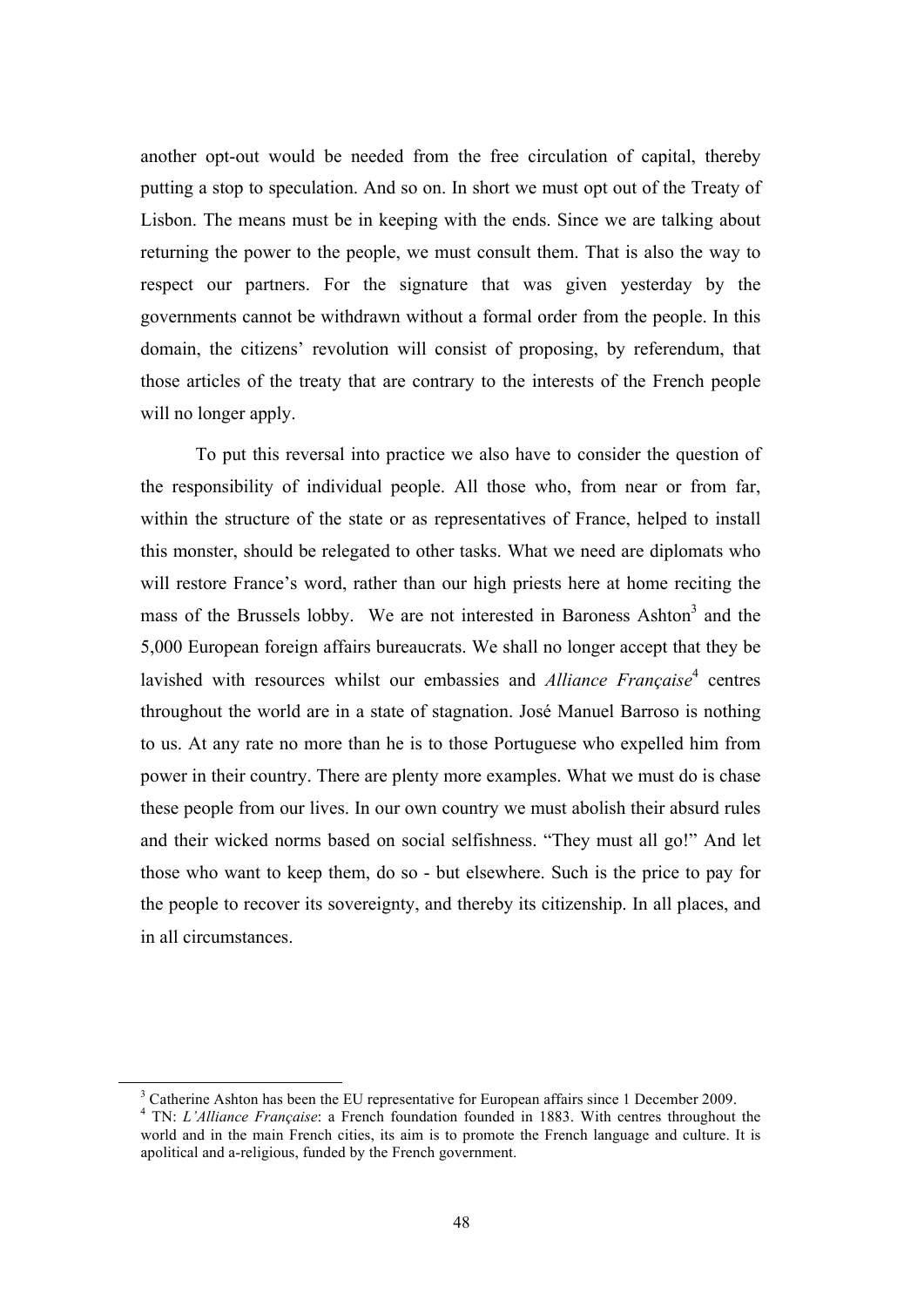ECOLOGICAL PLANNING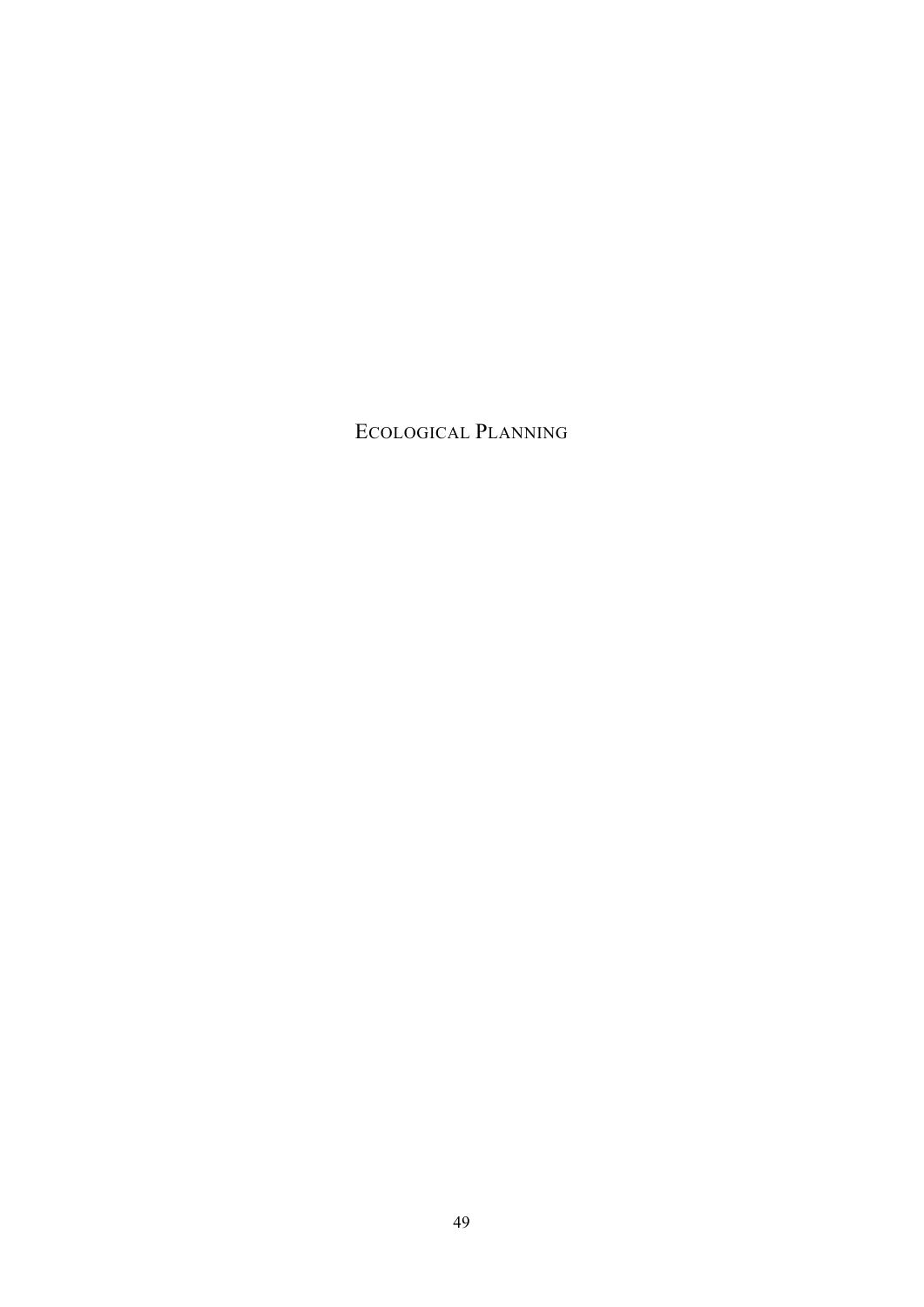I don't believe we should try to save the planet. The planet couldn't care less about us. The Earth could roll through infinite space without signs of life, except for a couple of cockroach colonies and the odd scorpion – they say that this vermin could even survive a nuclear war. We should therefore not lose sight of the objective of our ecological action. Our fight is "only" about preserving the ecosystem that makes human life possible. No other issue presents such a challenge to human consciousness. What should we do? Who can take on this challenge? The gods? The invisible hand of the market? Or us, only us, with our limitations? For anyone with a bit of common sense, the cause cannot be ignored. And yet, not everybody agrees, far from it. The gods and the market are still in the race. It is our duty to pull human society out of this rut. It really isn't that easy. One has to think, make suggestions, debate, try and then control. And when a decision is made, we must abide by it. Everyone should do their bit. This is the essence of the citizens' revolution.

Needless to say, giving in to New Age wild metaphysical imaginings or to the celebration of "Pachamama" or any other "Mother Earth" will be of no help in acting efficiently. Political ecology first and foremost demands human qualities: rationality and responsibility. No god whatsoever will weigh the consequences of our actions on Judgement Day as far as ecology is concerned. If we fail to save our ecosystem, hell will be nothing more than the world of decay we shall have fallen into. As a matter of fact, quite quickly there would be nobody left to suffer this punishment. If we do succeed there will be no other paradise than our good old world, with its glorious dawns and its stunning sunsets, life, love, death and all of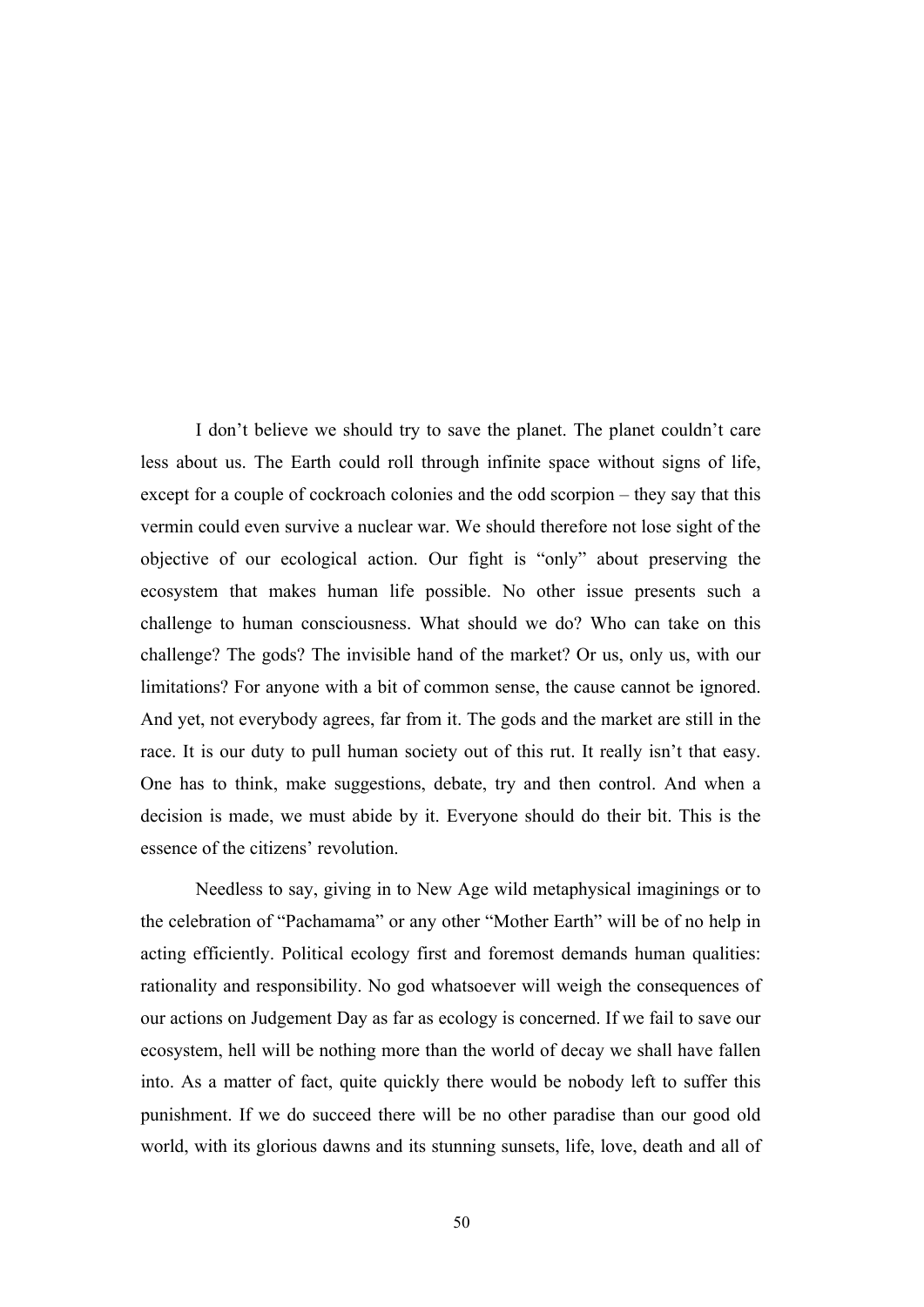the other simple, yet so complex things of that kind. The gods may leave the stage. We are alone. Such is the price of our emancipation.

#### *Green Capitalism Charlatans*

Those who greenwash their immorality are yet another kind of pest. They are merchants of illusion with their army of spin doctors. From repeatedly watching their commercials, we are all made to feel guilty about our individual habits. The result is always the same: "you must buy this, you must buy that". Buying and producing more and more "so everyone can have their share". The old refrain starts ringing out automatically. Capitalism has struck a gold mine; through its guilt-creating sermons it will help stage a productivist recovery. Sometimes, they launch great worldwide projects. Look at biofuels, for instance: what a bright idea! Eco-friendly? "Of course! You get the raw material from plants!" And the result of it all? Thousands of acres of agricultural soil will be over-tilled. Meanwhile, these fertile areas are not being used for food production, despite the fact that humanity is still a long way away from food self-sufficiency. This is merely a great green swindle! The problem of "green capitalism" is not with "green"; it is with "capitalism"! Capitalism is, in essence, productivist. Despite the current ecological crisis, one can only be worried to see how blind both our system of production and society remain, faced with this problem. They appropriate the consequences of their worst excesses to make us resort to their crooked methods again. That was what happened when a market of "pollution rights" was created out of greenhouse gas increases. Now, what was that all about? It consisted of selling pollution permits to companies. Companies with too many permits may in turn sell them to companies who don't have enough. Of course only the "invisible hand of the market" could come up with such a wonderful invention. The only thing is that it totally failed to cut greenhouse gas emissions. On the contrary, they increased by 1% since the European Union created this market in 2005. What is even more serious is that these "pollution permit" quotas, granted too lavishly for free up until 2012, have actually become subsidies for the most polluting sectors.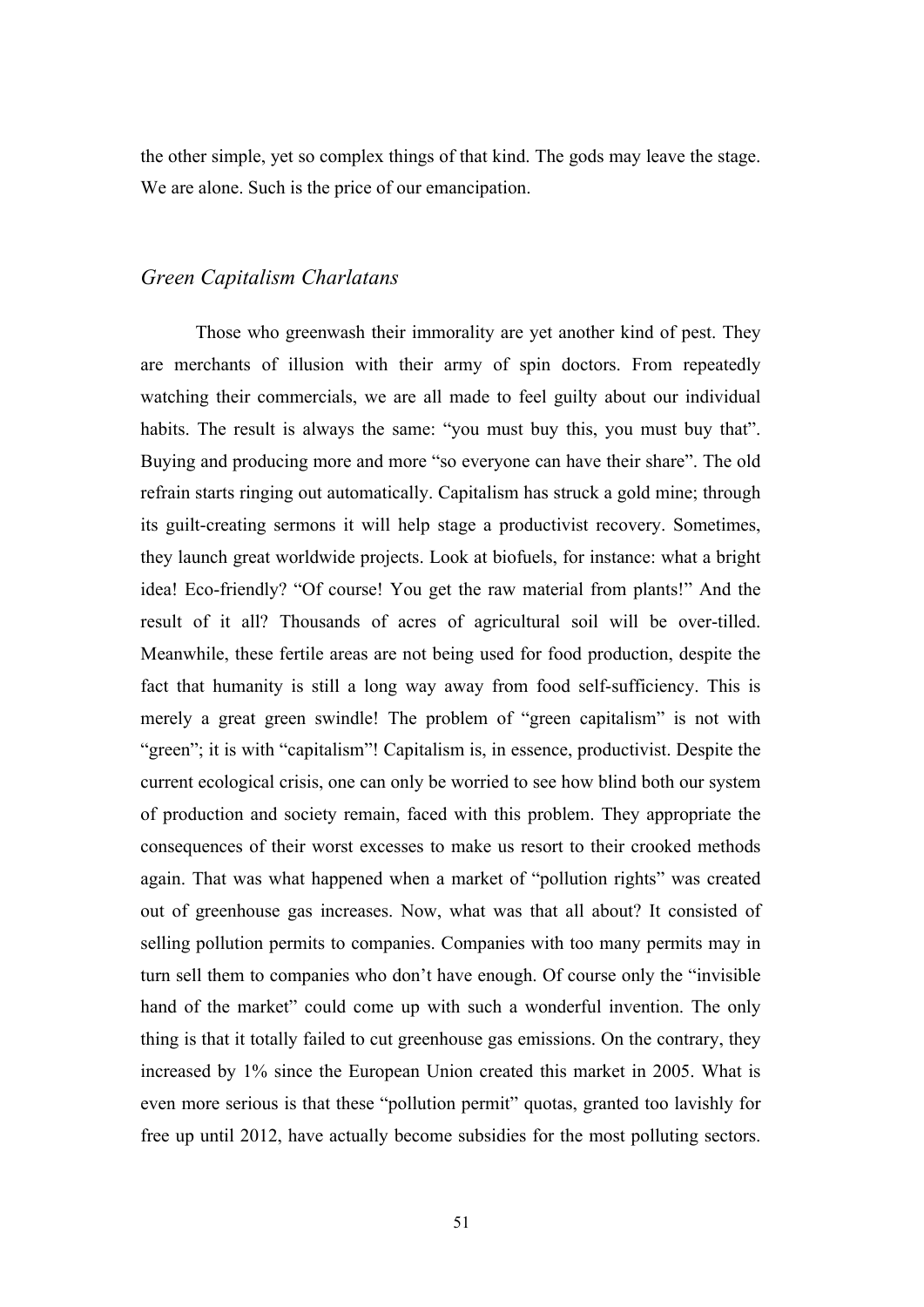That is the case with coal-fired power stations, those greenhouse gas belching giants. While they were granted pollution permits for free, the power station owners reaped fat profits from selling their extra pollution permits on the so-called "carbon market". They could then invest in more … coal-fired power stations!

These disastrous carbon markets have also been infected by the finance virus. Some bankers started designing derivatives, first of all in the US, in Chicago, before exporting their poison to Europe. The use of these speculative products inevitably caused wholly irrational carbon share price variations. The initial objective, i.e. the reduction in greenhouse gas emissions was lost sight of on the way.

The motivation of green capitalism in this case boils down to the prospect of \$560bn in returns that the carbon markets might represent by 2020 compared with the miserable \$30bn they brought in in 2006. What an incredible system! To top it all, a number of companies have been outsourcing production to countries whose environmental legislation isn't as tough as in developed countries so that they can then boast artificial gas emission reductions in Europe and thus earn bonuses. Here is one example: Carlos Ghosn outsourced Renault and Nissan car production to Turkey, Morocco, Algeria and India to bring production sites closer to new markets, he argued. That's a downright lie! 90% of the cars produced in giant new plants in Morocco will be exported. That is what they call "green capitalism". You have been warned!

#### *A New Collective Consciousness*

Boosting sales or ripping people off is not the only objective of the "green capitalism" clap-trap. Its ideological stakes are high: it seeks to dampen down the now established reputation of capitalism as a destructive force. Somehow, awareness is spreading about the link between capitalism and the devastation to our ecosystem. For a social system, nothing could be worse than the rejection of such values. State communism in the East collapsed because "it didn't work". It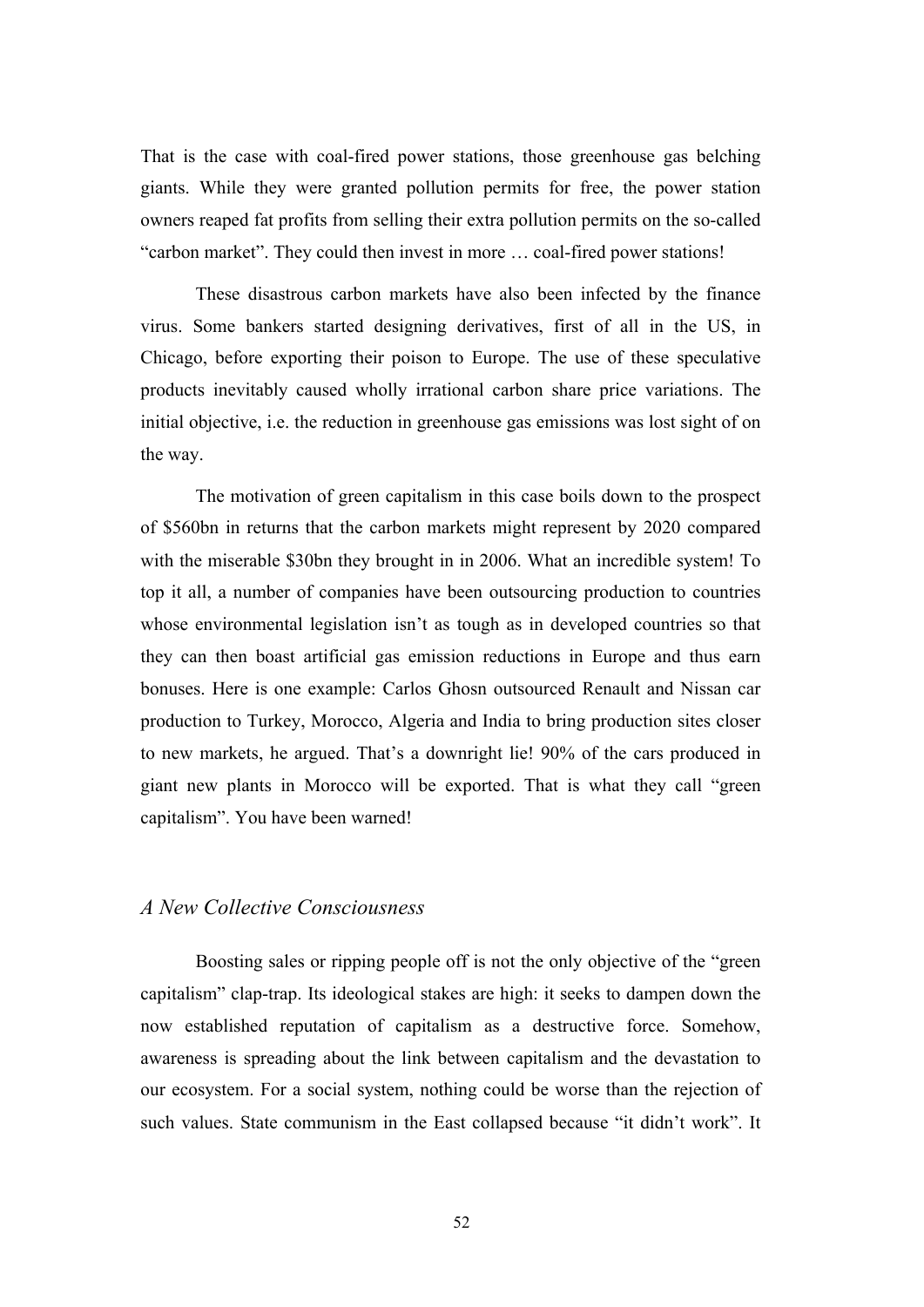didn't fail as a concept; neither was it a failure for the bureaucracy that was living off it. But it failed for the millions of people who were busy trying to have their fair share of the simple joys of life. The 2010 BP oil spill in the Gulf of Mexico was capitalism's Chernobyl. Coming after so many other disasters, so many other examples of all shapes and sizes, that incident has left a deep mark on our collective memory. Each of these episodes, together with the managers' greed, the CEO's recklessness, the first world power's helplessness, all contribute to a scathing indictment of capitalism. Those who have no understanding of politics whatsoever take the issue personally. This new awareness is being fed by the silly propaganda broadcast by those advertising agencies that greenwash their products and masquerade consumerism as good deeds for the planet, endangered species, you name it. It is all of no use.

One way or another, political ecology has now become the fringe of a new form of collective consciousness. A consistent conceptual framework was formed by our republican ideals and our ecological and socialist values. Given what's ahead of us, they constitute our only intellectual toolbox to act wisely in the new century. That is why I kindly invite those who continue to argue that ecology is a diversion from pressing social issues for a left political agenda to button it. It's not as if the destruction of the environment that makes life in society possible weren't a serious problem. It's not as if climate-driven migrations, workers being poisoned, health issues and pandemics due to ecological indifference were not social issues. And I'm naming only a few of them. As if the destruction of nature's beauty weren't a large-scale theft from those who used to enjoy it for free, having nothing else!

# *The Ecological Catastrophe is Already upon Us*

There's one thing we can be sure of: the human ecosystem is at risk of collapse. Since the 1980s, there have been three times as many natural catastrophes. According to the UN, nine natural catastrophes out of 10 result from climate change. Each year, they leave 300,000 dead. And here is another verifiable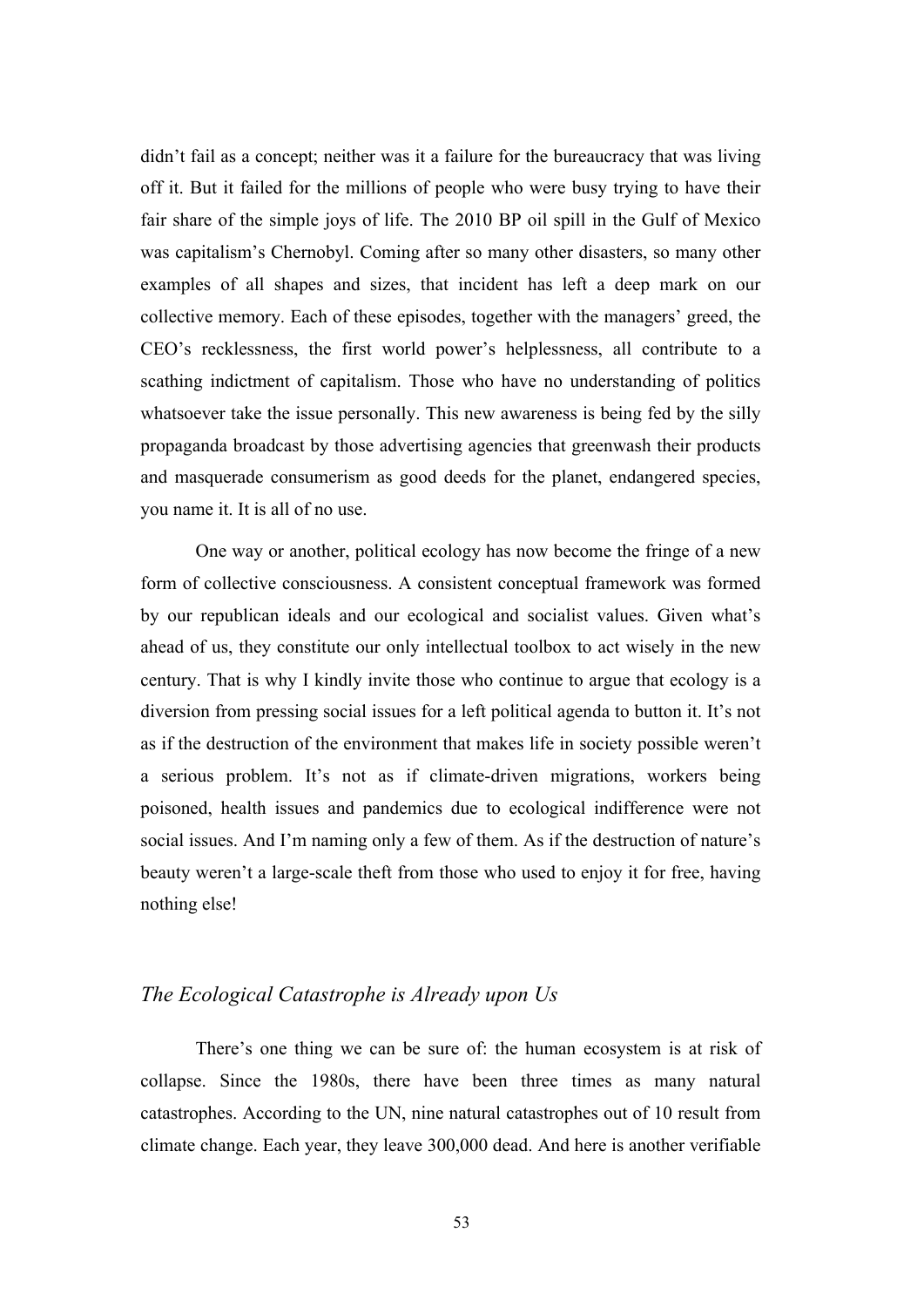fact: in the course of the 20th century, sea levels have risen, on average, by 17 cm a year. Likewise, drought-ruined lands, which already represent 41% of the planet's surface, will progress dramatically and soon represent 70% of it by 2025, according to the UN. Climate change is unquestionable. That is the simple truth and we must admit it. Wouldn't you agree? After all, this isn't a minor issue. If climate change is a reality, as a large number of us strongly believe, then we had better get cracking. The usual ranting of the free-marketeers will not do: "There's nothing we can do about it; it's a global issue", "Only the EU could do something, if it wanted to", "Our businesses will be disadvantaged if we impose constraints on them that others don't have."

For us to take action, we should begin at the beginning. We're told: "This is a global issue; there's nothing we can do about it." Yes there is! There's a lot we can do to at a national level to stop the damage. And we can also weigh in the balance. Quite heavily. The EU is the world's top exporter and importer. As things currently stand, the EU will not lift a finger. But we can constrain the EU. We can seize free-trade by the throat and drag it outside. I'm not just talking about prohibiting strawberries in December and cherries in January. I'm talking about putting an end to an entire economic model.

# *Free Trade Must Stop*

The dogma of free-trade was the brainchild of an 18th century intellectual<sup>1</sup> in a world that was still largely agricultural. Its modern day disciples have no problem accusing Marxism, which was born two centuries later in an industrialised world, of being archaic. There isn't much left of the so-called "comparative advantages" of trading around the world, when the advantages in question are exclusively social and rely on the possibility of over-exploiting workers and on child and convict labour. Carbon dioxide emissions come from an ever increasing production of goods, but also from the fact that we transport these goods over

<sup>&</sup>lt;sup>1</sup> *An Inquiry into the Nature and Causes of the Wealth of Nations* (1776) is Scottish economist Adam Smith's most famous work.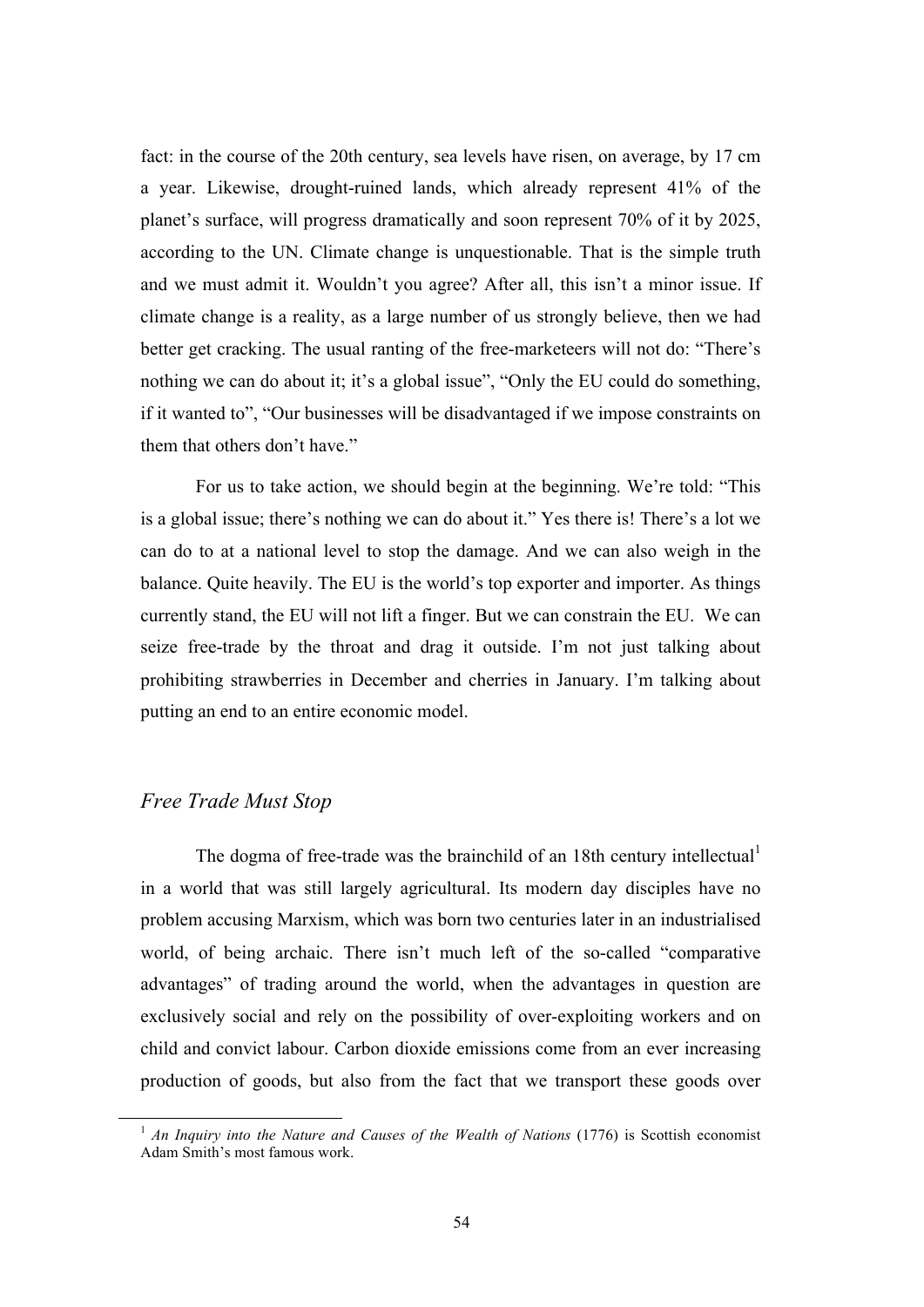increasing distances. It's all a scam. Over the past 30 years, global trade in goods has risen a lot faster than the actual production of goods. This is quite revealing. The actual usefulness of this commercial bubble has never been called into question. This logic has intensified with factory relocations. Increasingly, goods are produced far from where they are purchased and they must travel thousands of kilometres. Pairs of jeans sold in France that were once produced in France's Nord Pas-de-Calais region and in Belgium are now sewn in the Philippines or in Turkey. Your jeans have thus travelled 40,000 kilometres on average before they end up in your shop and on your behind. What's the collective benefit from that? None at all! Jobs in the French textile industries have gone. Factory workers in Turkey or in the Philippines toil like slaves. Cargo ships and then lorries consume thousands of gallons of petrol to carry those pairs of jeans. And they're not even cheaper for consumers. The only ones who take advantage of the situation are those shareholders that have increased their profit margins at the expense of the workers and of the environment. Free trade is a triple sham: it's an economic mirage, a social scourge and an ecological disaster. It's time to say stop! Not only can we say it, but we can also make it stop. Today wise politics, in all domains, should be driven by one obsession: relocating production to France.

# *Shorter Distribution Channels*

Setting up shorter distribution networks is the key to economic transformation in our country. It will take a while, it will be complex, but it can be assessed and it can be observed, company by company, product by product. On just one condition: that the working citizens should be asked their opinion. When they realise that such an organisation is a way for them to relocate the tools of their trade, then they will work flat out to make it a success. Entire sectors of production must be relocated: jobs will be created, the kinds of production and their methods will undergo profound changes. We will not hesitate to impose taxes on a number of goods crossing our borders, depending on the economic and social standards by which they were produced. Depending also on the distance they have travelled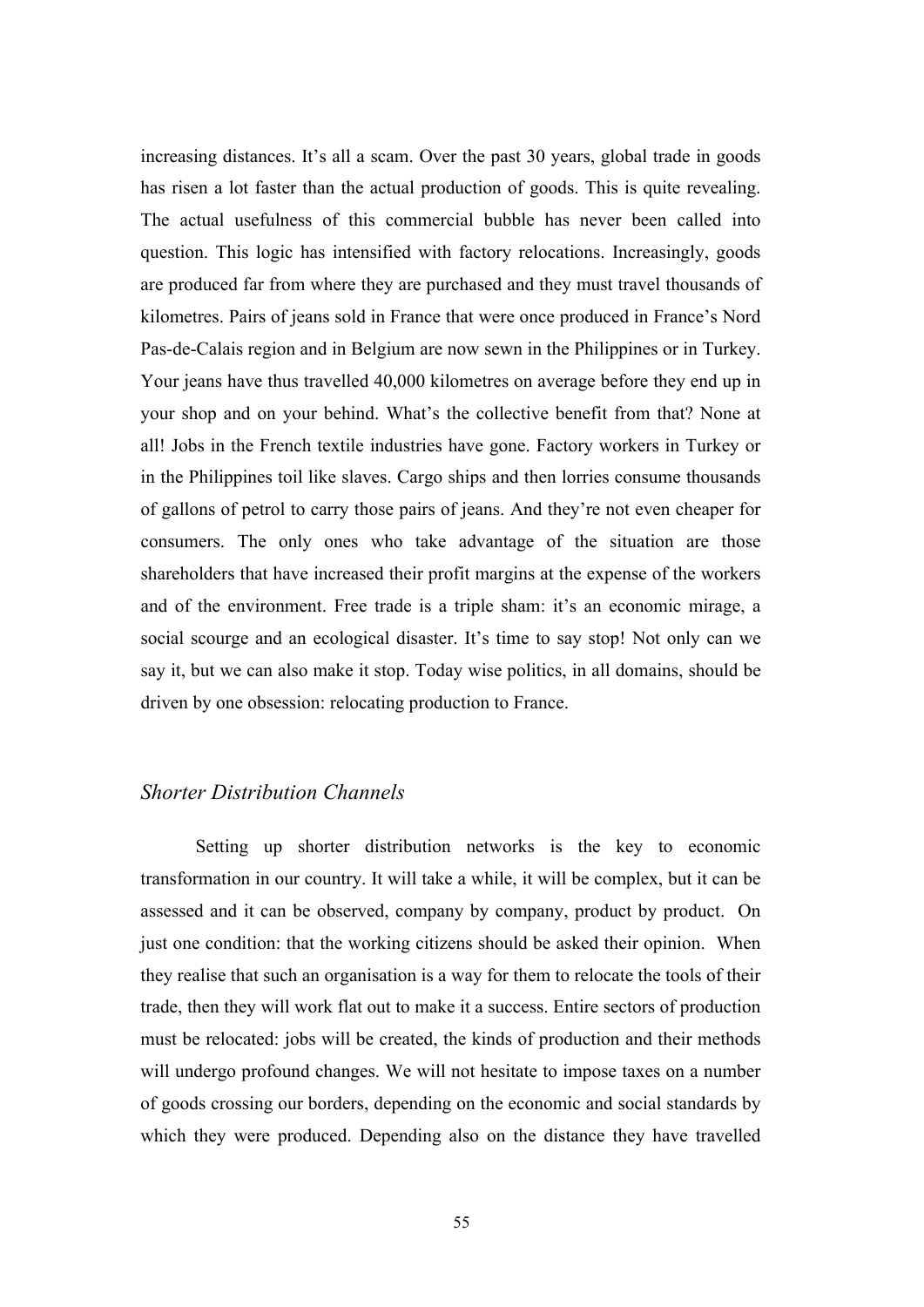before they reached our borders. A kilometre tax? Yes, why not? Do we really need to import asparagus from Peru and tomatoes from Israel when we can grow them just as well here in France? We would do better to redirect our agriculture towards diversified produce of quality for our own population. It's time to wave goodbye to export-oriented agriculture! On the contrary, we will help Southern countries to protect their own agricultural production instead of destroying it with our exports. Choosing to relocate comes within the prerogatives of national sovereignty. Some people are alarmed at the prospect of seeing human beings crossing borders without an entry permit. Personally, I'd rather prevent goods from entering our territory. Those merchants who still want to trade with us will have to show their green credentials! And the others? "They must all go!"

## *Two Modes of Planning*

It's time for us to take a turn for the better. That is why I'm talking about ecological planning. Some will of course be startled by the mere word "planning". They make me laugh! As if the free-marketeers hadn't been planning the pace of implementing the Bolkestein directive several years in advance! As if the great capitalist companies were not planning their research agenda and production projects years in advance! Making the decision to move from one production system to another, from one system of trade to another in an orderly way: that's what ecological planning means. In other words, we will debate solutions and assess our needs. It also means we will set up a programme to put our means of action into motion. We will then bear the consequences of our democratic decisions collectively. The very goals ecological planning seeks to achieve make it necessary for it to combine local and global economies carefully. This is all very tangible. If things are not planned, they are left to the invisible hand of market forces and to liberal norms. These forms of planning are all the more pernicious as they are never debated openly. The consequence of unruly market development, unchecked by the citizens and their body of laws is here before our very eyes. Let me pick out just one example among thousands. A recent INSEE study shows that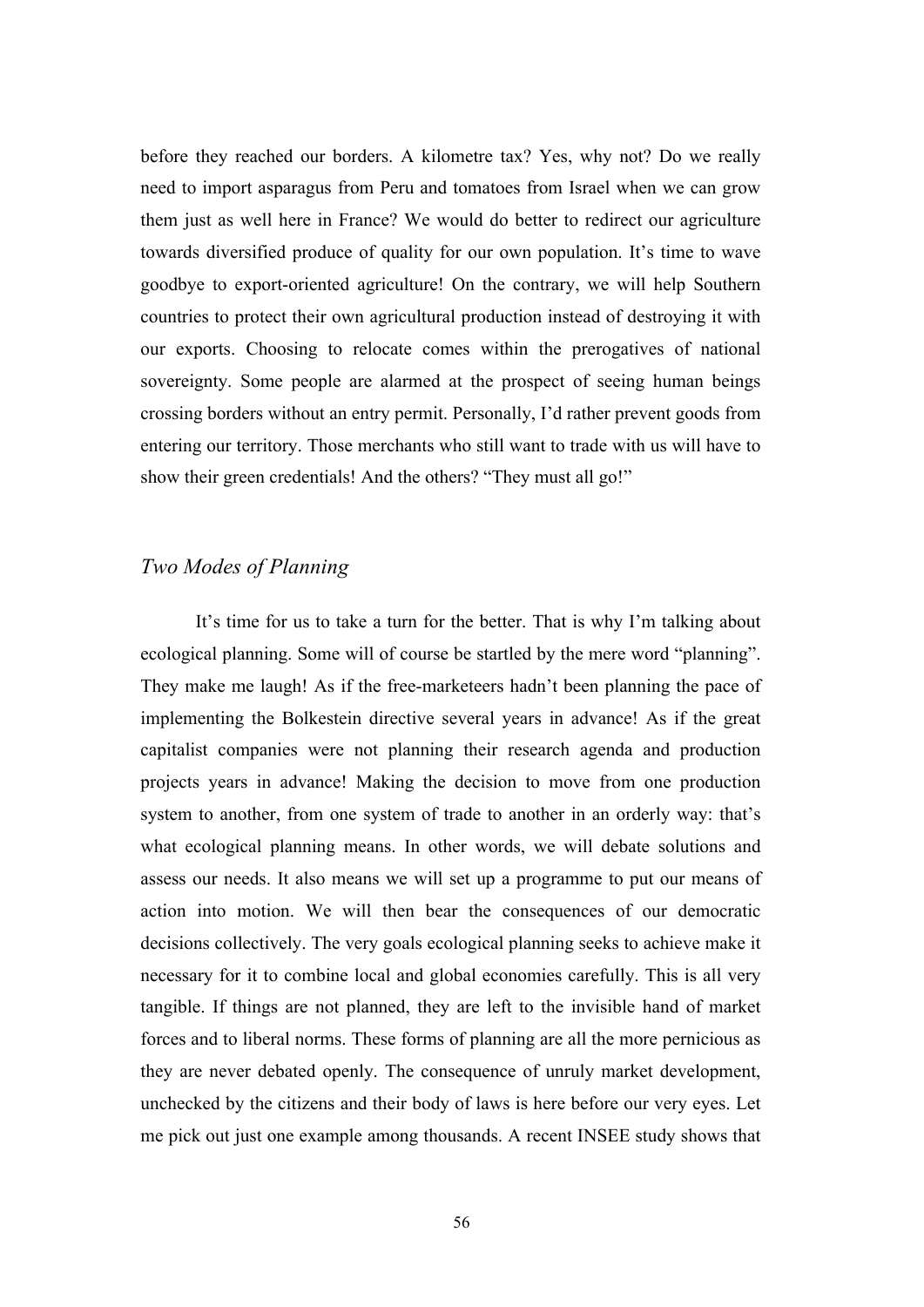in just 14 years, shopping distances in rural areas have increased by 29%! Who decided it? Was it inevitable? Or, was it the consequence of a preposterously liberal policy of spatial management based on construction sites sprawling at the expense of arable land? The closing down of public services, post offices, tax offices, hospitals and schools, should they not share responsibility for the boom in car journeys? Had they not been planned? Who debated them where they are being implemented? Liberal planning is an insidious and faceless tyranny that conceals the consequences of its goals. Ecological planning is an act of popular sovereignty; this is democracy in action; better still, this is the republic in action, since it works in the interest of all. The ecological planning bill brought before parliament by the Parti de Gauche and French Communist Party members in 2010 specifies what should be done. It proposes that "the nation's ecological planning should determine the nation's medium and long-term strategic choices and objectives in ecological, social and environmental matters and also as far as spatial planning is concerned. Furthermore, it will define the necessary means to meet these objectives." The bill also defines "the action plans to fulfil the stated objectives within five years", along with the necessary "legal, fiscal and administrative tools". The plan will notably have to "decide the direction of water, agricultural, transport, housing and energy policies, and decide their pricing methods" for private individuals. To say that water should be considered a public good is merely a return to common sense policy-making. Finally, the plan will set hardened environmental and social responsibility criteria for companies. Labour law will give employees a say on the environmental conversion of systems of production.

## *Pulling Out of the Nuclear Industry*

For it to work, we need to put forward big challenges. By establishing and meeting ambitious objectives, our country will regain its self-confidence. The example of freight is a case in point. Our option: freight trains should carry lorries. Our goals: no lorry in sight between the Belgian, Spanish and Italian borders. This isn't out of reach: a dense, intricate railway network has already existed in our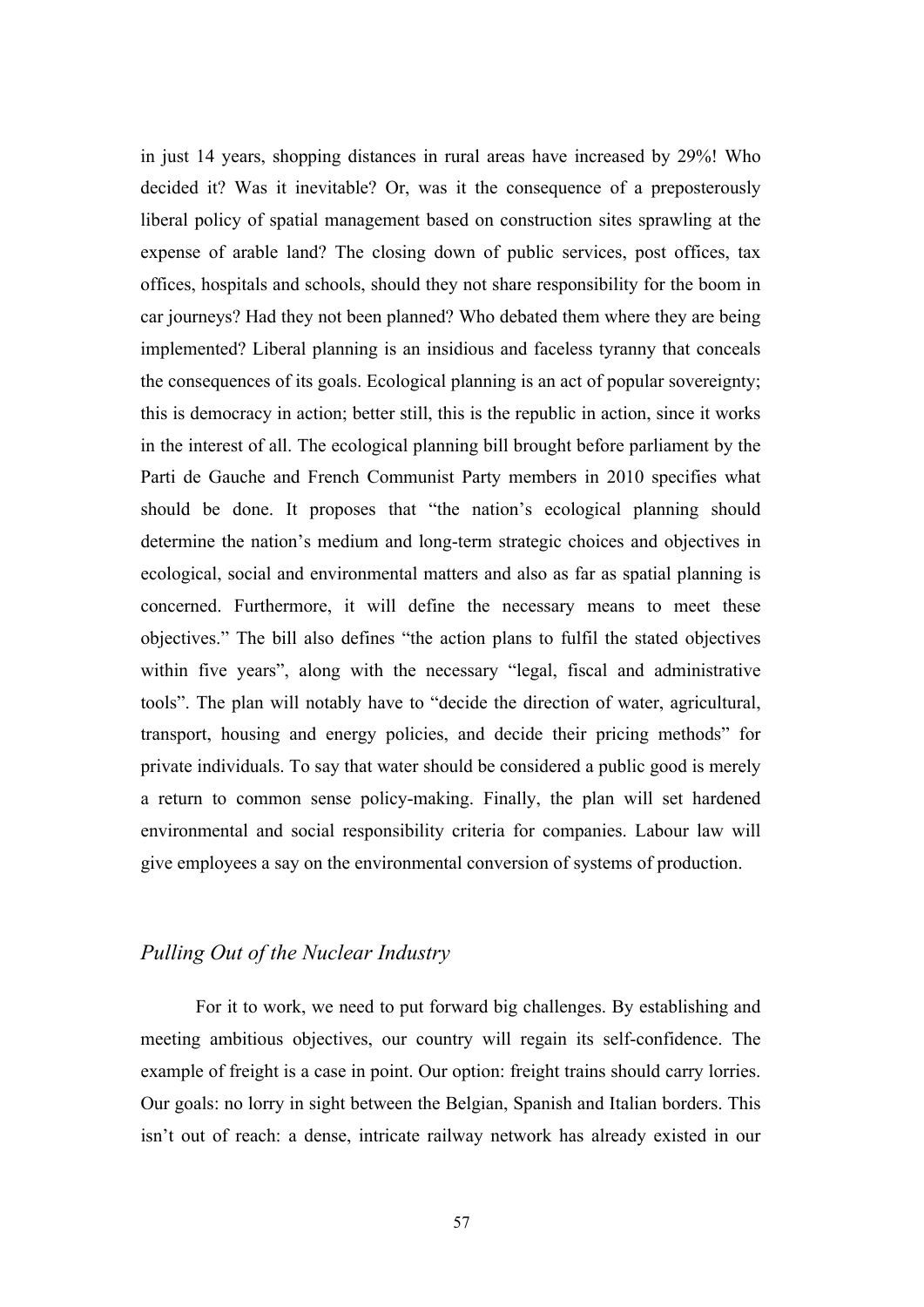country. It developed steadily from the industrial revolution up until the 1920s, when our country started to become car-dominated. This process led to the closing down of thousands of miles of railway. We must re-open them. This holds true for passenger transport too. The blind spots that are deprived of public transport, such as the overseas departments, many suburban areas and some rural departments are at the top of the list. My analysis is the same on nuclear energy. We must pull out of it, gradually and methodically. To do so, we must build new public energyproduction facilities that can provide cheap and clean energy. It is sheer madness to say that we're going to continue producing energy through a system in which a single incident may be as destructive as all the catastrophes that our country has ever experienced in its entire history. Besides, it's also a system that leaves behind waste that is ecologically harmful until the end of time. Going on like this is insane. To say that pulling out of nuclear energy is impossible is simply wrong. On the contrary, it is realistic. Phasing out nuclear power is possible, if we take it gradually, if we spare no technical, engineering and productive effort. This gives the lie to that preposterous argument according to which one must choose between nuclear energy and living in the Stone Age.

Personally, I was convinced by technicians and engineers who believe that geothermal resources can take over from nuclear energy production in different ways. The heat stemming from deep underground is genuinely renewable. If we combine that resource with energy savings, an immediate substitute is within reach. Energy self-sufficiency can be guaranteed for good. This is not so with nuclear energy! *Ad nauseam* its supporters claim the opposite. The fact that nuclear energy depends entirely on uranium, a rare fuel, is more often than not passed over in a silence. France hasn't got a gramme of it. Should we decide to boost our nuclear energy production, as President Sarkozy would like us to, we'd be heavily dependent on that non-renewable resource.

This is all the more true as uranium will soon become a much-coveted object – the world's uranium reserves are expected to last for another 80 years only. In 20 or 30 years' time, with a consistent alternative energy policy, we shall be able to come out of the woods. Of course, the nuclear waste will remain, if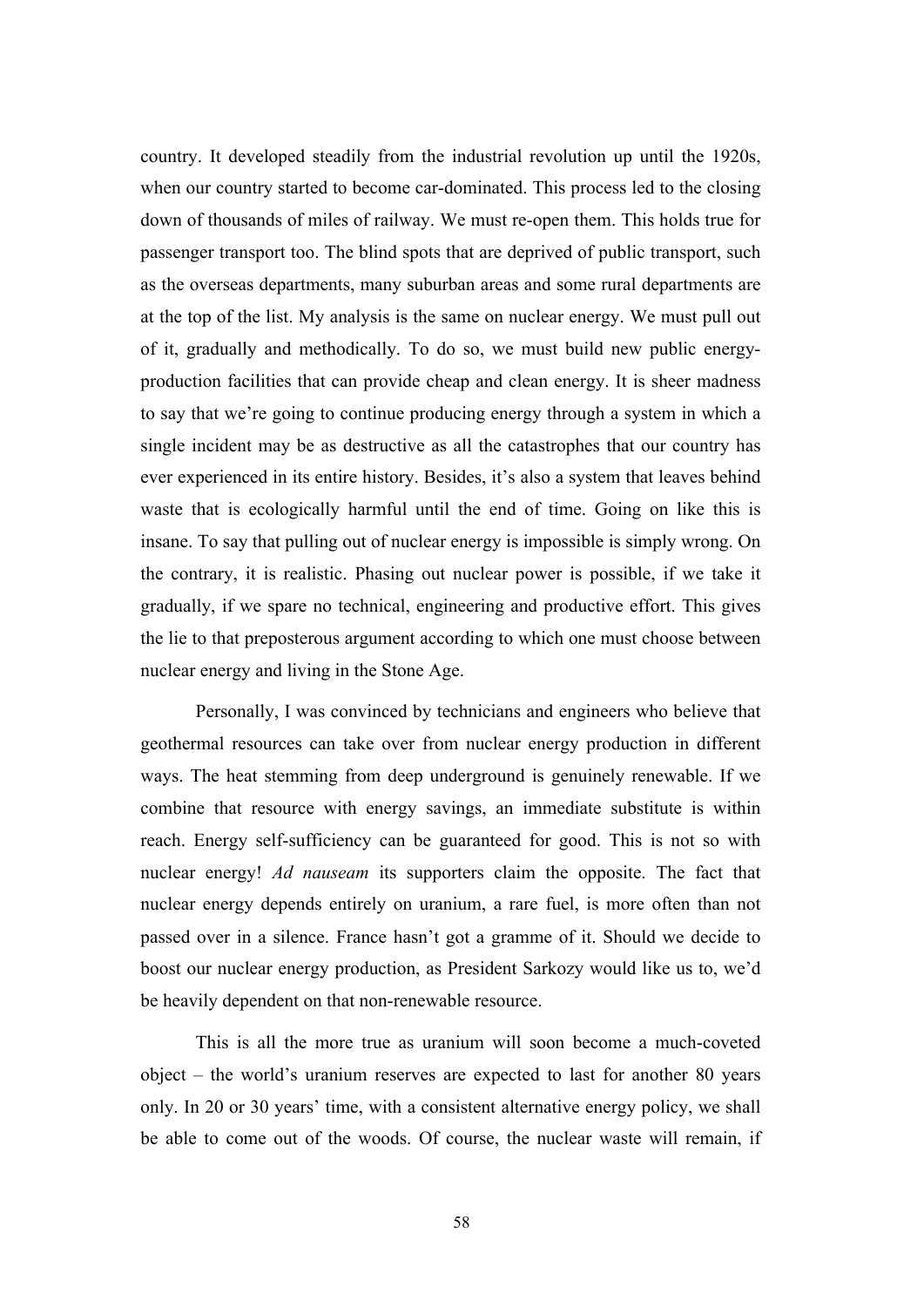research cannot solve the problem posed by its radioactivity. Nothing can justify the money lavished on nuclear energy, at the expense of almost all the other energy sources. The only solution towards gaining national self-sufficiency is to replace nuclear energy. If our energy production depends on a resource that might draw us into disputes and whose access might be denied to us, we shall find ourselves in a very precarious situation. Energy self-sufficiency means security; only self-sufficiency can make France a force for peace instead of one for imperial ventures.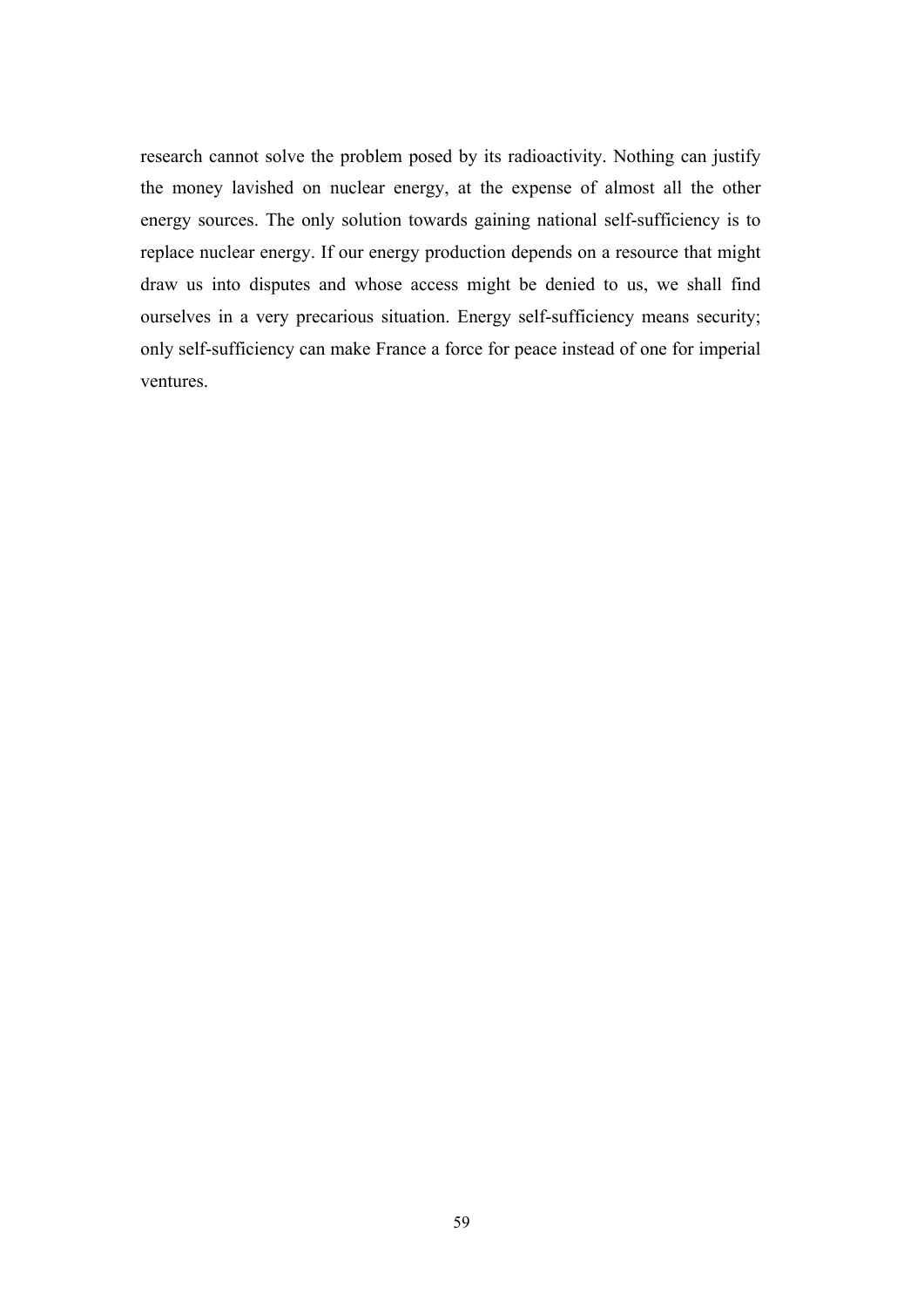# BUILDING ANOTHER PEACE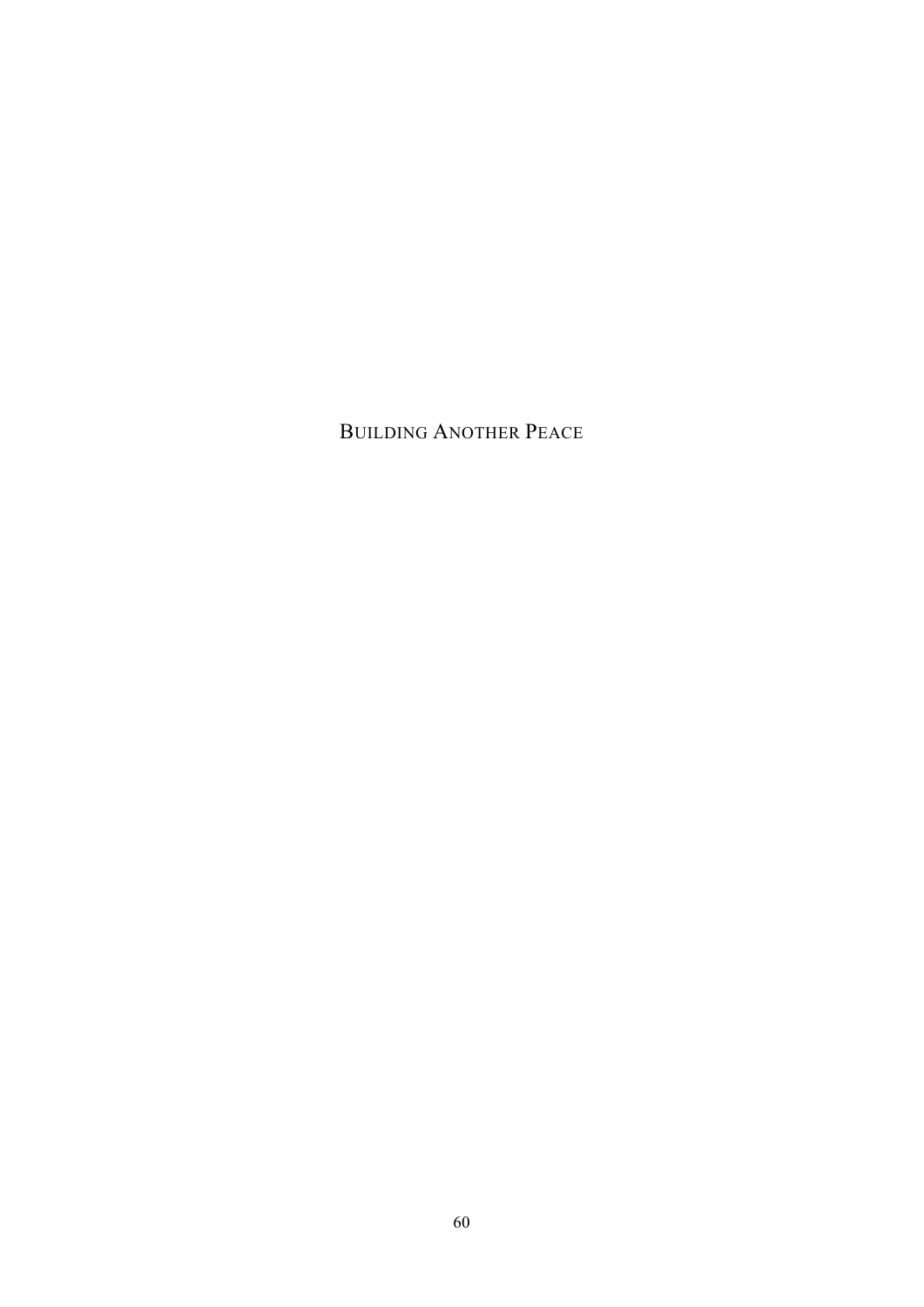#### *Disastrous Self-Centredness*

All I have seen and read has taught me that if we have a citizens' revolution in France, it will not leave the world indifferent. The possibility of contagion could be upsetting for some. It's no use dreaming: citizenship cannot exist at a national level if we have to submit to being controlled in the global arena. The surest way to retain control of our decisions is to maintain peace. Yet this question of peace is a blind spot in political discourse in France. Why is this so? As far as I know, peace is not the natural state of societies. On the contrary, it is a very delicate political construction, made up of a combination of unstable factors. As things are at present, it is as if war were the eternal problem of others: some kind of exotic subject. It is disastrous self-centredness! To start with, the dominant ideology acts as if Europe were committed to tranquillity - as if it had learned a lesson from the wars of past centuries which tore it to pieces. What naive optimism! The absence of war since 1945 is accredited to the existence of the European Union. This is sheer propaganda! It was the Cold War and "the balance of terror", as they said at the time, which stabilised the Old Continent. The old reasons for international skirmishes were thus relegated into the background. You will have noticed that the conflicts in Europe re-surfaced after the fall of the USSR. Have you observed how the maps drawn since then present a permanent situation throughout history? It is well to be aware of this. In Europe, as elsewhere, the old embers of national conflicts are still warm. Present-day Europe is quick to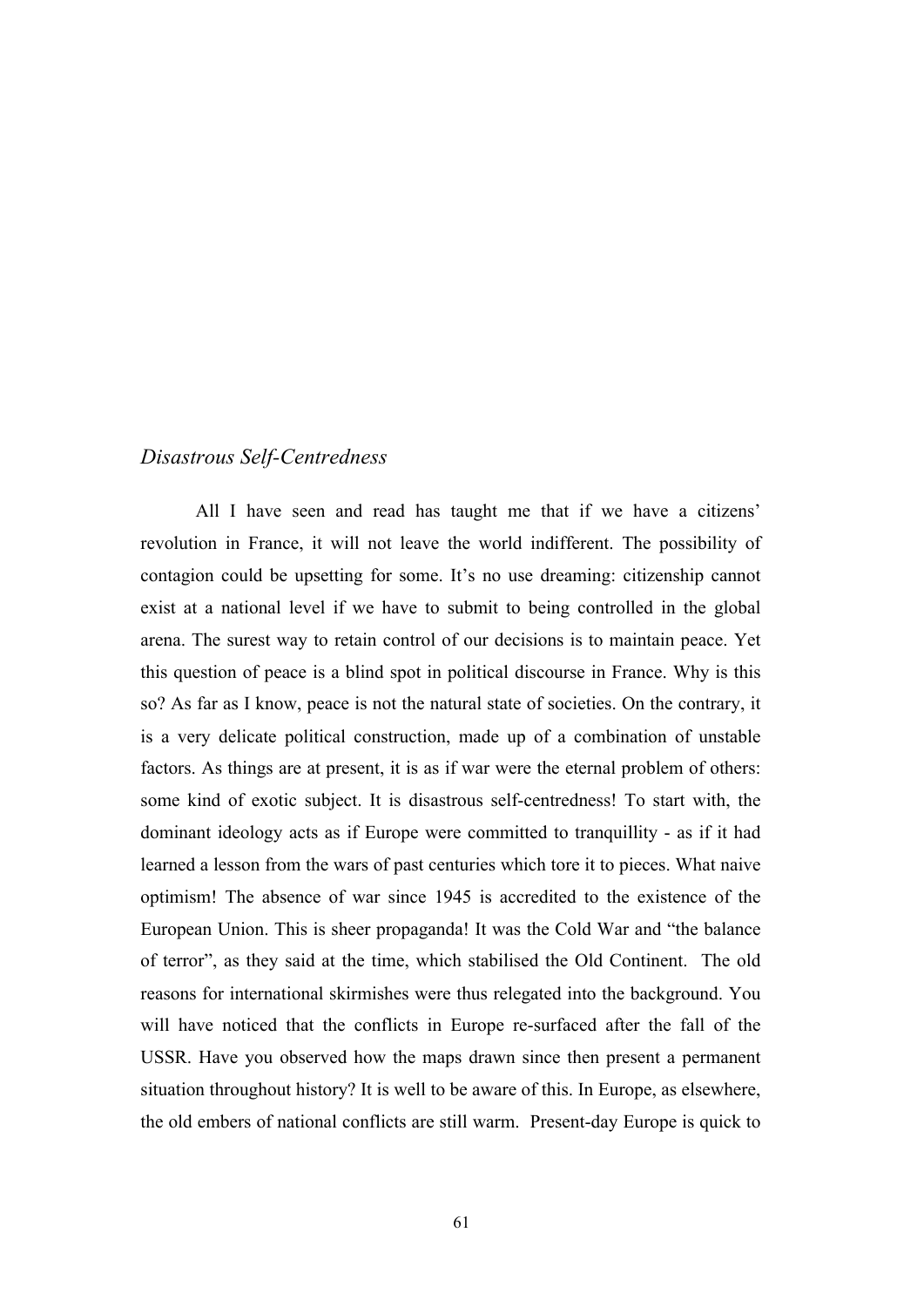re-assure itself. It wants to believe that the tensions in the world will be dissolved by "velvet" revolutions like the one that was handed to it on a plate by the Soviet empire.

In this simplistic picture, the only perceived threat is international terrorism. This is just not credible! The place given to terrorism in the order of threats is totally over-estimated. The main risk remains the old inclination to quarrelling between nations and empires. Each time that a difference of interest cannot be settled, the permanent urge to affront one's neighbours – those on the outside, and those on the inside – eats deeply into the different human communities. The world is already dominated by power struggles. In the future this phenomenon will be on a parallel with the population explosion. Just imagine: there are now as many people living on this earth as have lived since the beginning of humanity. And we are supposed to believe that things should quieten down?

## *The Clash of Civilisations: a Deadly Poison*

As far as I can see, things started going downhill after the fall of the Berlin wall, starting with the break-up of Yugoslavia<sup>1</sup>. Thus were revealed the dark forces that were penetrating Europe and the rest of the world. Let us just look back to those times. In Yugoslavia there was both economic and political inequality. This was named differently, using the vocabulary of a religious war between the Roman Catholic, Greek Orthodox and Muslim faiths. Combined with the most archaic nationalism, it formed a most malodorous brew. Out of this lethal mix, Samuel Huntington coined the thesis of "the clash of civilisations<sup>2</sup>", according to which different cultures and religions draw the map of the world and of future conflicts. He swore he wanted to lay this clash to rest simply by describing it. In fact, what

 $1$  On 25 June 1991, Slovenia and Croatia unilaterally declared themselves as independent, followed on 29 February 1992 by Bosnia. Far from seeking to appease ethnic and national tensions, the USA, the IMF, and the European Commission were among the first to recognise the independence of these states, thus hastening the end of Yugoslavia.

<sup>2</sup> TN: *The Clash of Civilisations*: a political essay published by the American Samuel P. Huntington which appeared in the magazine *Foreign Affairs* in 1993. Huntington later expanded his thesis in a 1996 book: *The Clash of Civilizations and the Remaking of World Order*.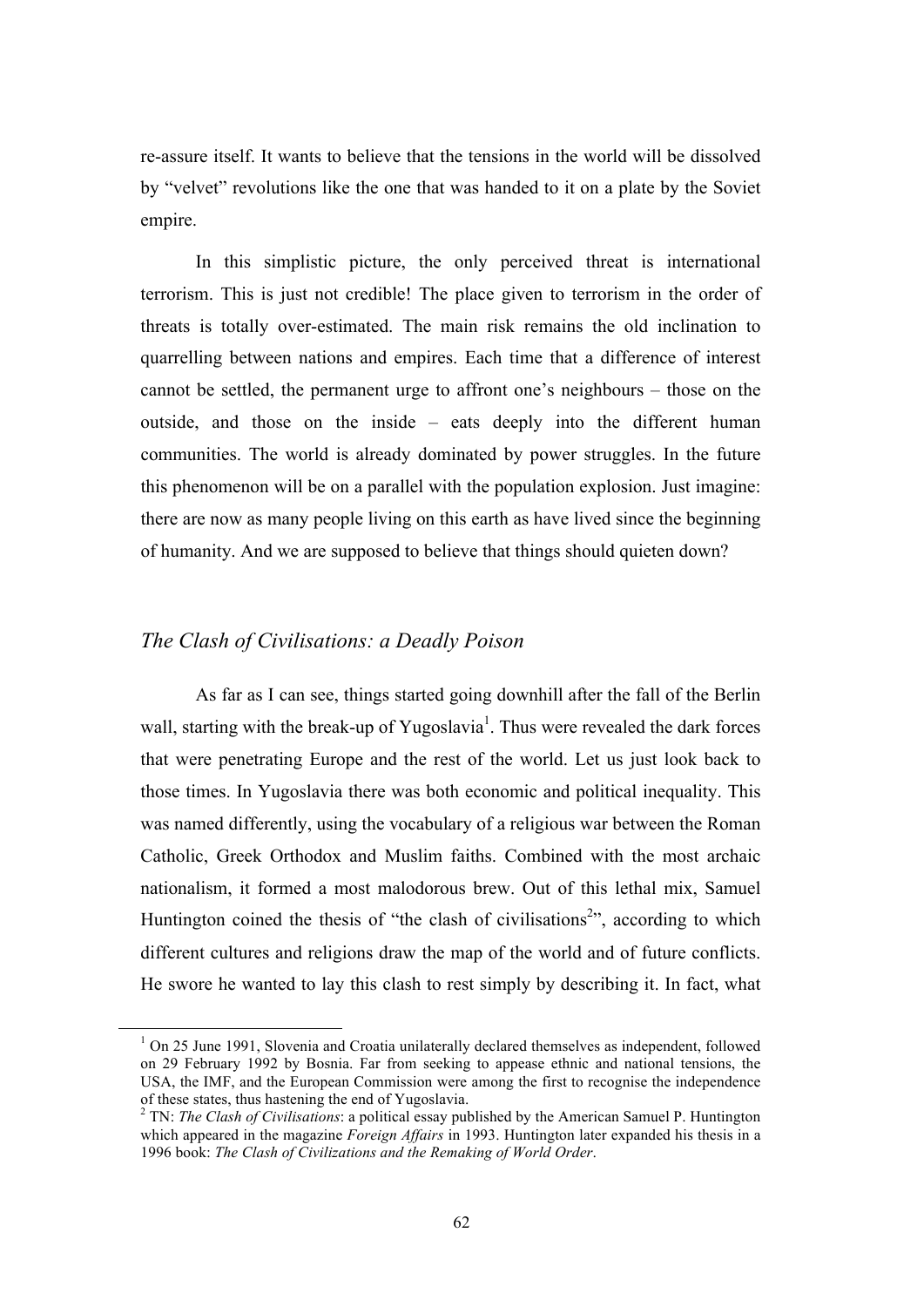he was doing was providing the arguments and pretexts which enabled American imperialism to set up all sorts of manipulations and interventions throughout the world. Whole battalions of politicians aligned themselves with the American empire and took up the fight.

As did Nicolas Sarkozy. On 27 August 2007, soon after his election, in a speech before the French ambassadors. He paid allegiance to the American credo by pointing out the risk of a conflict between "the West and the Muslim world", which he described as constituting the first threat to world peace. His remarks are completely absurd. What then is "the West"? And what is "the Muslim world"? They are not political entities. What's more, secular France does not define nations by their peoples' main religion. A few months later, when he took the title of Honorary Canon of Lateran, he defined France as a Christian nation. And all this with complete disregard for the history and the secular identity of the republic he presides. Later, in Riyadh, he went on to chant ludicrous apologia of God and religion as the foundation of peace, and even of the human identity. All these aberrations have given an ideological turn to French diplomacy, isolating it and reducing its audience. They have served to fuel a completely short-sighted Atlantic drift. Under Sarkozy, France has re-joined the NATO military command. Big deal! At present, it is a military alliance with no political objective since the end of the Cold War - a pure imperial organ of the United States. Can anyone prove the opposite? As a result, our country is bound up in the Empire's most questionable adventures - in Afghanistan for example. We inundate public opinion with humanitarian stories whilst our armies prosaically serve as an escort for the laying of pipelines. Our soldiers and diplomats have no place in such ventures. "They must all go!" Soldiers and diplomats alike must be brought back from Afghanistan and from all military committees on which they sit where Atlanticist policy is put into practice. They must be called back to carry out tasks in the service of our citizens' sovereignty and the independent policy of the republican ideal. For it is urgent to act differently and elsewhere.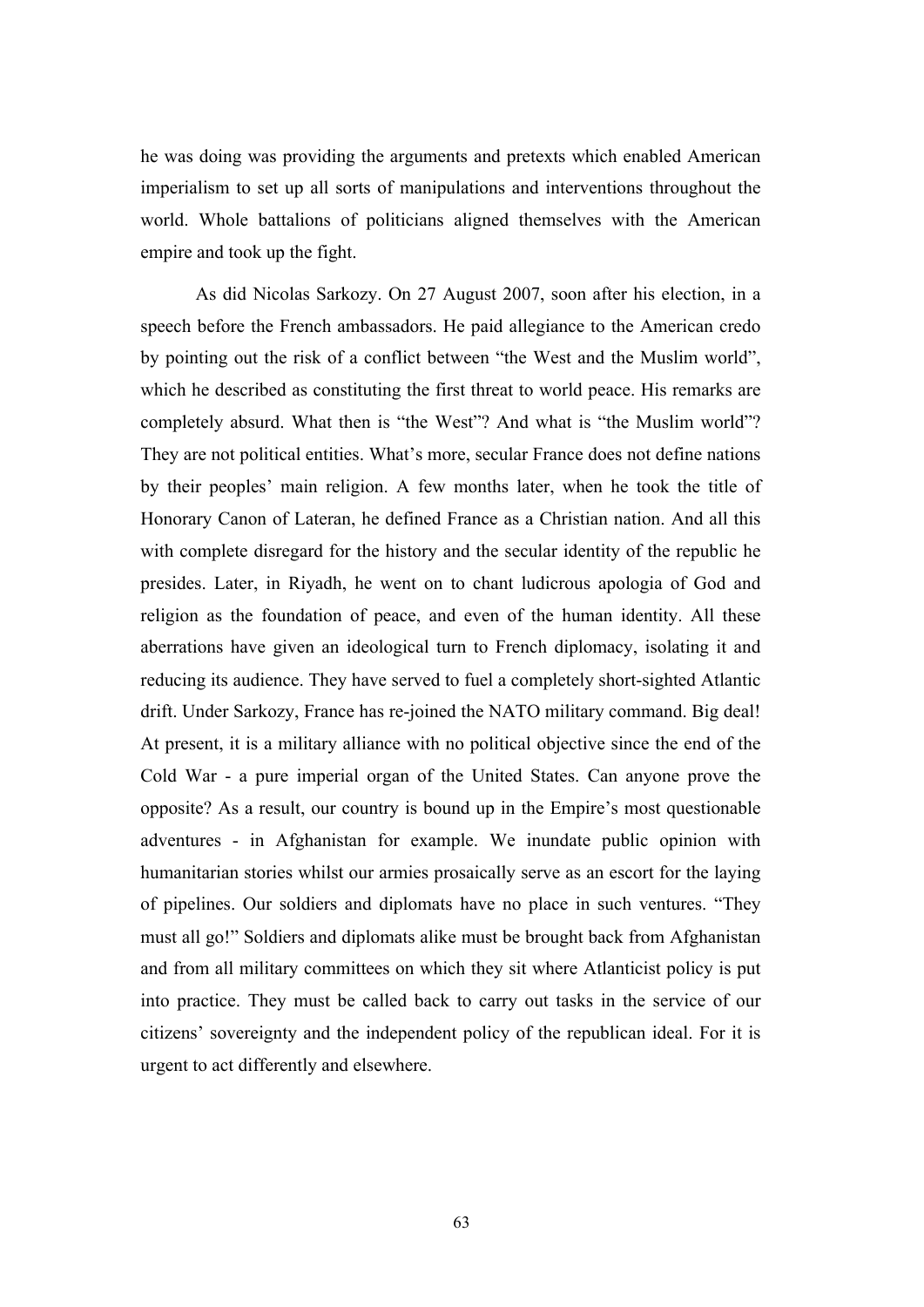## *The Example of the Russian Bogeyman*

I do not believe, alas, that Europe is dedicated to peace. If we do not control our political action carefully, war will return as spontaneously as humidity appears on damp walls. Have you noticed how easily tension with Russia has been introduced? It protracts the old Cold War mentality in public opinion. The Cold War is over is it not? We are back again in the usual confrontation between the big powers for the control of raw materials. At present it is about oil and gas. What is France doing here? It is following the North American cowboys on the range. Provocations are on the increase. It wouldn't take much for them to install a NATO base beneath the wall of the Kremlin. So, whenever one of the countries surrounding Russia sets off a popular movement, all the North American agencies and their spin-doctors come running. There are real fireworks! Lovely-coloured revolutions: orange here, violet there. Local political marionettes are put in place – all the more dangerous in that they are very soon discarded by the people they have duped. These manoeuvres destabilise the newly independent countries whilst re-assuring violent and irresponsible autocrats such as President Saakachvili, the Georgian tyrant. Those people are smart Alecs. They push the world towards international confrontation in order to save their own skins at home. These warmongers foment violence incessantly. And when the American government sweetens them up shamelessly, it is frightening to see that the danger is no longer a mere remote probability, but is already looming large.

As far as our country, France, is concerned, the Russians are not our enemies; on the contrary. But what about human rights? Our opinion on the question of human rights in that country is one thing, quite another is our appreciation of the role of Russia in the construction of peace in Europe. Mixing the two levels leads us nowhere, except to play the part of useful idiots and tip the balance of power in favour of the United States of America.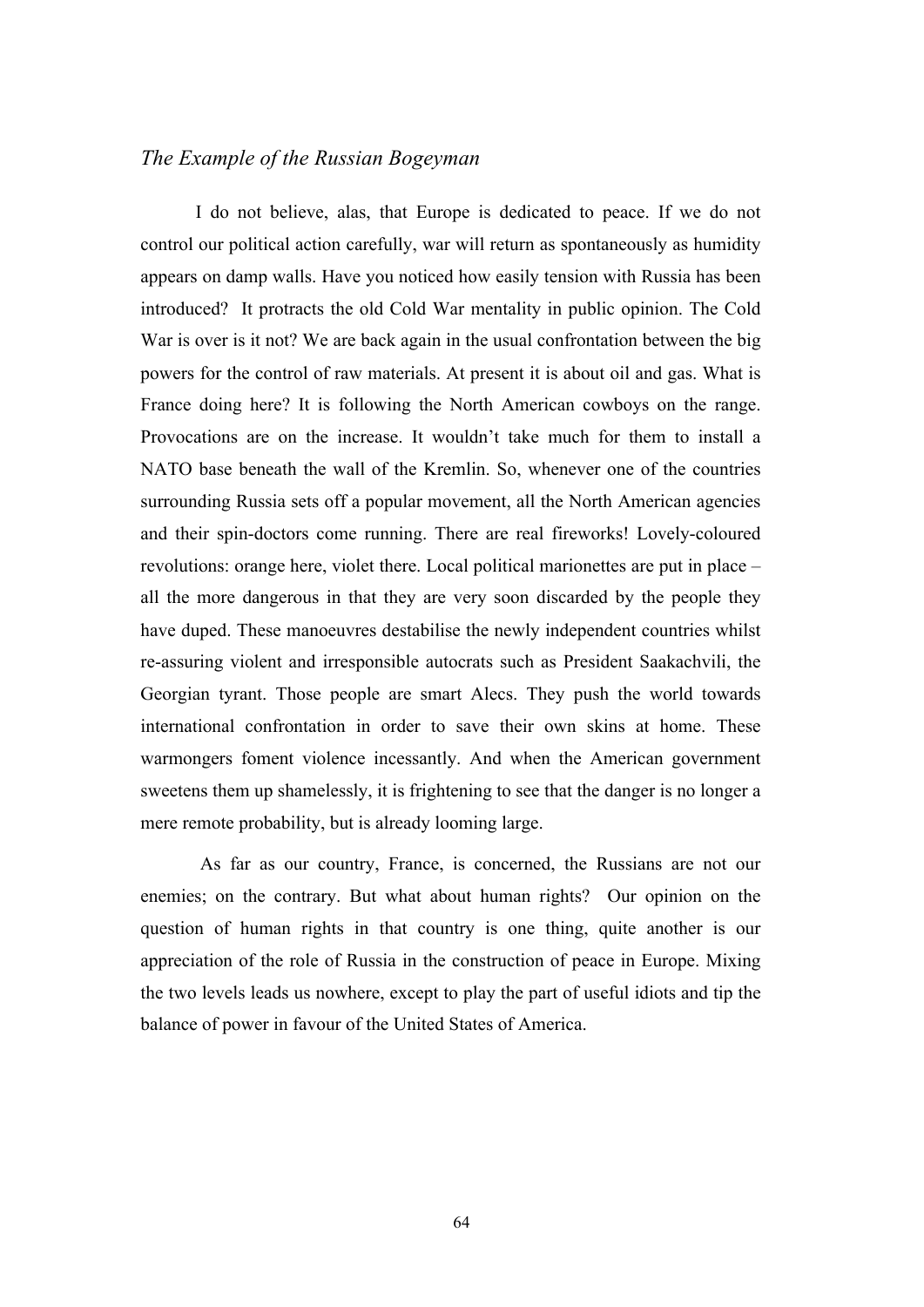# *Hand in Hand with the Germans. But Which Germans?*

The threat of trouble along the borders of the European Union is visible. But such threats also exist within the European Union. Many of them originate way back in history and are entrenched in people's memory. To put things bluntly, I do not see the relations of the Germans with their neighbours as being definitely appeased. We ourselves, the French people, would do well to recognise that the generation of leaders of reunited Germany is no longer the one whose reasoning was driven by remorse and contained by the division into two states. Opposite the German leaders rid of their complexes, there should be French leaders with their eyes wide open. This is not the case. To have agreed to the Germans' having more members of the European Parliament than the French is a grave mistake on the part of France<sup>3</sup>.

It is a decision, which is in contradiction with the spirit of the Franco-German founders of the European Union. De Gaulle and Adenauer were quite unequivocal on the subject when they declared that, whatever the circumstances, equality was the only basis for relationships between our two countries. I believe that we cannot guarantee peace between our peoples if we prefer illusions to reality. The rhetoric on the Franco-German relationship should be replaced by practical measures. It is the permanent duty of our country to build up a close relationship with the Germans. Everyone, in whatever place they find themselves, should undertake this task.

That is what I have done myself. When we launched the Parti de Gauche, we very much wanted our first meeting to take place in the presence of our alter ego and inspiration, Oskar Lafontaine, President of Die Linke. The month before the meeting, we went as a delegation to ask him to sponsor us. We have been in constant touch ever since.

In contrast, how disappointing it is to see the state of hostile posturing to which the official relations between Paris and Berlin has been reduced. I say this in all seriousness. And I don't care what the usual stance on the subject is: "All is

<sup>&</sup>lt;sup>3</sup> The Treaty of Nice (26 July 2001) gives 99 seats to Germany and 74 to France.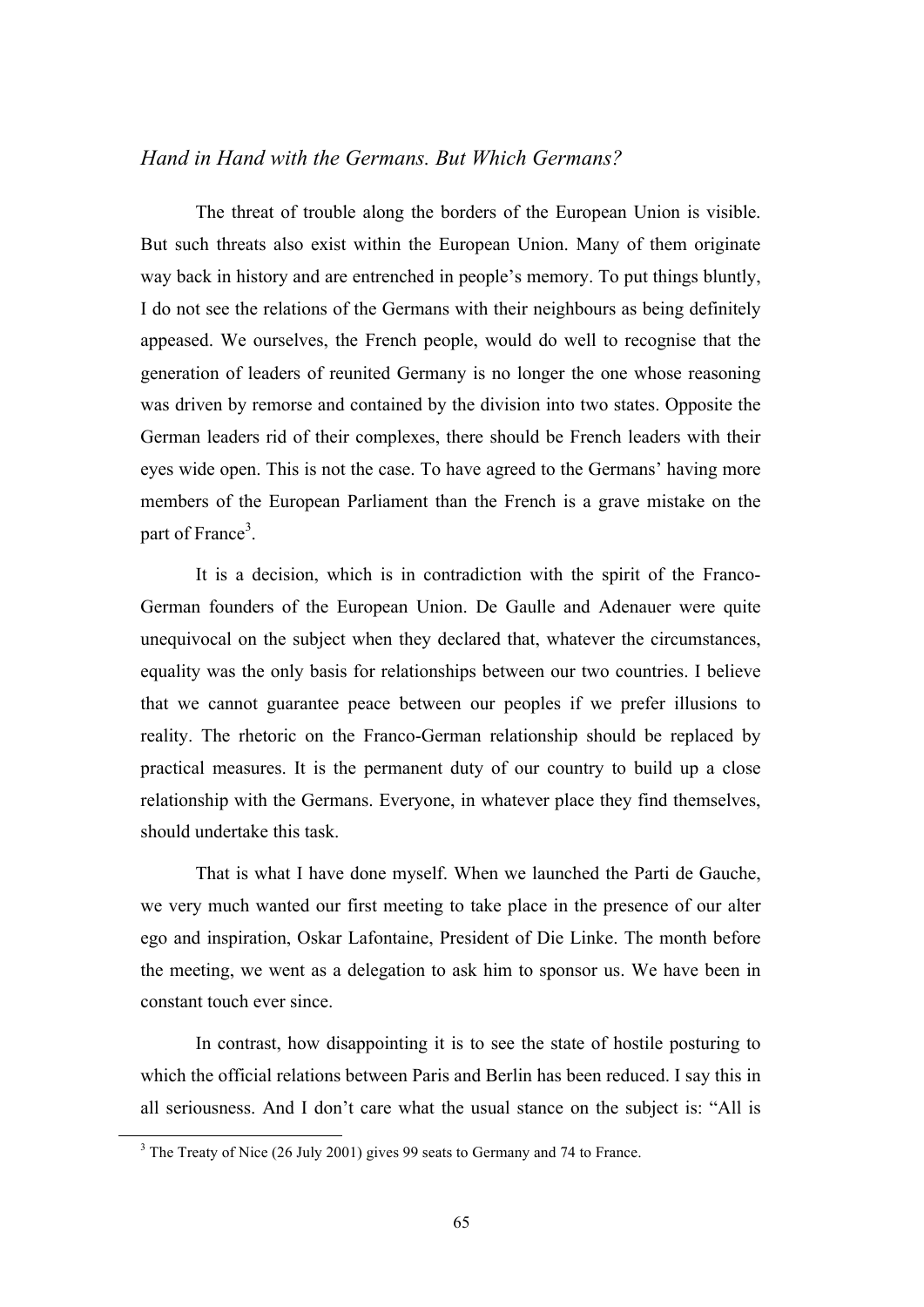well ladies and gentlemen!" For the fact is that Europe is in for some serious internal upheavals. We must control the coming shock wave. In the end, the relations between the French and the Germans always seem to be the sensitive spot which gets infected. There are plenty of subjects of discord here.

## *Regionalist Fever*

Several countries in the European political space are also going through a period of turbulence. In the east, for example, the borders separating certain ethnic communities are in turmoil. Exacerbated nationalism is openly and shamelessly expressed. In central and southern Europe, new nations, or ones that have long been split, are cracking under the effect of internal tension. The progression of this morbid process is very familiar to us. The states, which have been dismantled by the free market, are absent from the scene. So communitarianism takes over. As social problems increase, solidarity disappears. In some places there is a tendency for people to isolate themselves from others in order to live a better life. This is what is happening in Belgium, for example. The Flemish want to separate from the Walloons and constitute a separate entity. What will the Walloons do if that happens? No one discusses the subject. Why is that? Everyone knows that Belgium is a totally artificial state which was created by the English at a time when they were seeking to keep the French as far away as possible from the ports that were nearest to their own coasts. Those who are interested in history know to what extent the Walloons became involved with the French. It is easy to imagine that in the event of a breakaway by the Flemish, the Walloons would want to be attached to the French Republic.

Many French people - like me - are most enthusiastic about this possibility. It would represent a radical change of the borders in the European Union. But, you say, there is the precedence of German reunification. Even so, it would still make France a really large country. And quite a few people would be alarmed, don't you think? We may note that the reunification of Germany raised quite a few problems, even though they were pretty well stifled. At the present time there are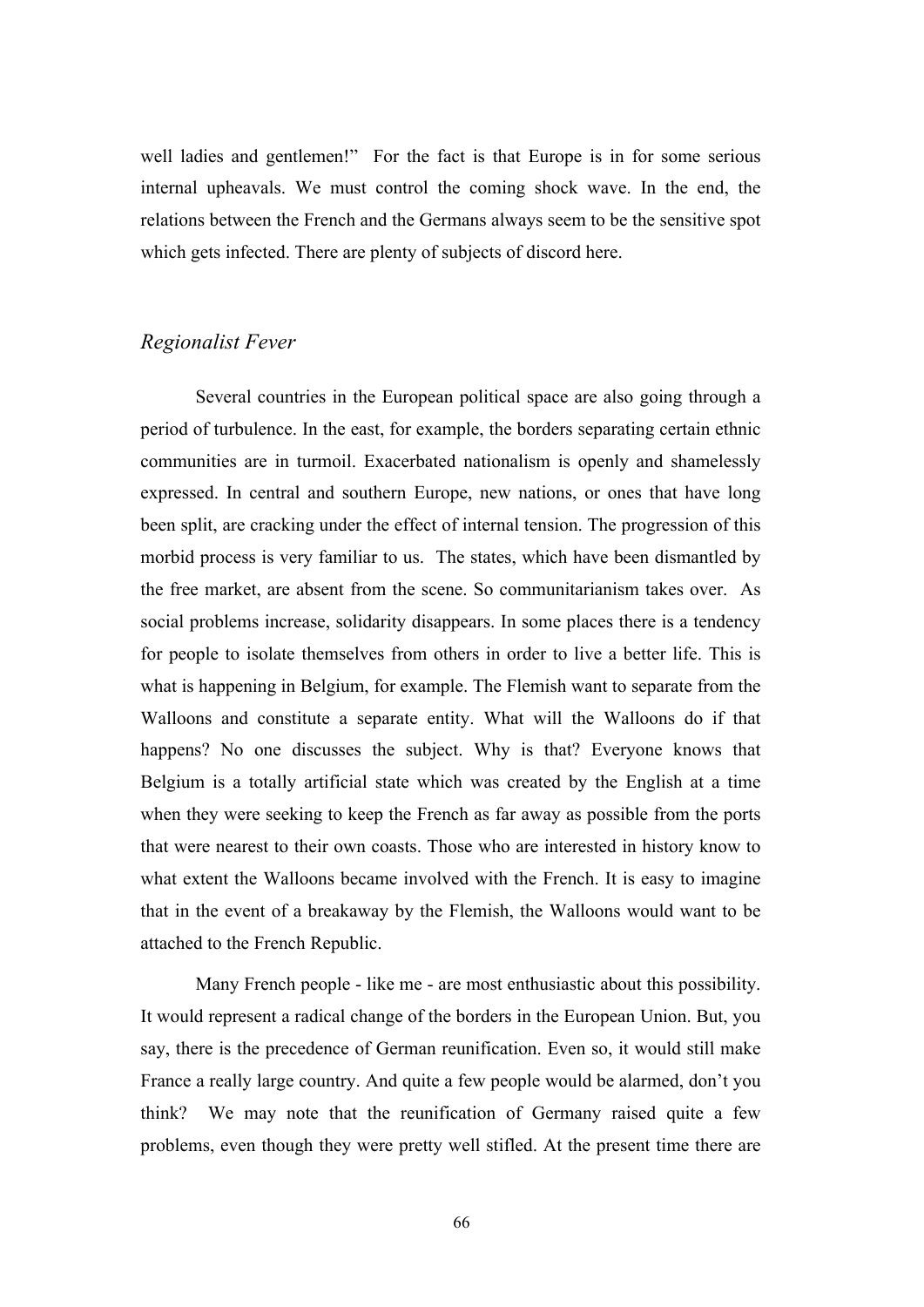similar cases, in Eastern Europe and in the south, which are even tenser. We cannot really make any kind of forecast on this subject. But neither can we ignore it. For it is our duty to examine the problem, even if we don't talk about it. And we, the French, with a population that will become the largest of the EU in the next fifteen years, whose country has the largest territory, who has second-largest GDP and is also a nuclear power, we cannot just be content with waiting to see what such slippery customers as the Belgian Christian Democrat Van Rompuy and the Englishwoman, Labour Baroness Ashton - brought up under the American umbrella - decide to do. On the contrary we must assume our responsibilities and make proposals without fear.

## *The Climatic Factor*

We can understand quite easily how the tensions which arise within and between nations interact. I began by describing those that affect us closely, but like everyone else, I can see quite clearly the tensions which exist among the big groups of the world. These problems also concern us directly. Furthermore at this level a new factor is at work: the impact of the economic crisis combined with the increase in environmental crises. We are ill prepared to anticipate the consequences of environmental disasters. Yet they are a direct cause of the destabilisation of international relations. For example, population movements caused by climate change are completely disturbing neighbourly relations between many of the countries in which refugees are circulating. Or again, the difficulty of access to vital raw materials, such as water, can provoke bitter competition. We are aware of the highly inflammable context in which this question is being raised in the Middle East. And we find nothing better to do than to impose an agricultural model, which eradicates local subsistence farming. This is absurd. And criminal. The responsibility for this state of affairs lies with the WTO. What we should do is change the mandate that each European country gives to its representatives. It must be radically re-phrased, following public debate, so as to give priority to the existing situations: that is to say to environmental and social criteria. The current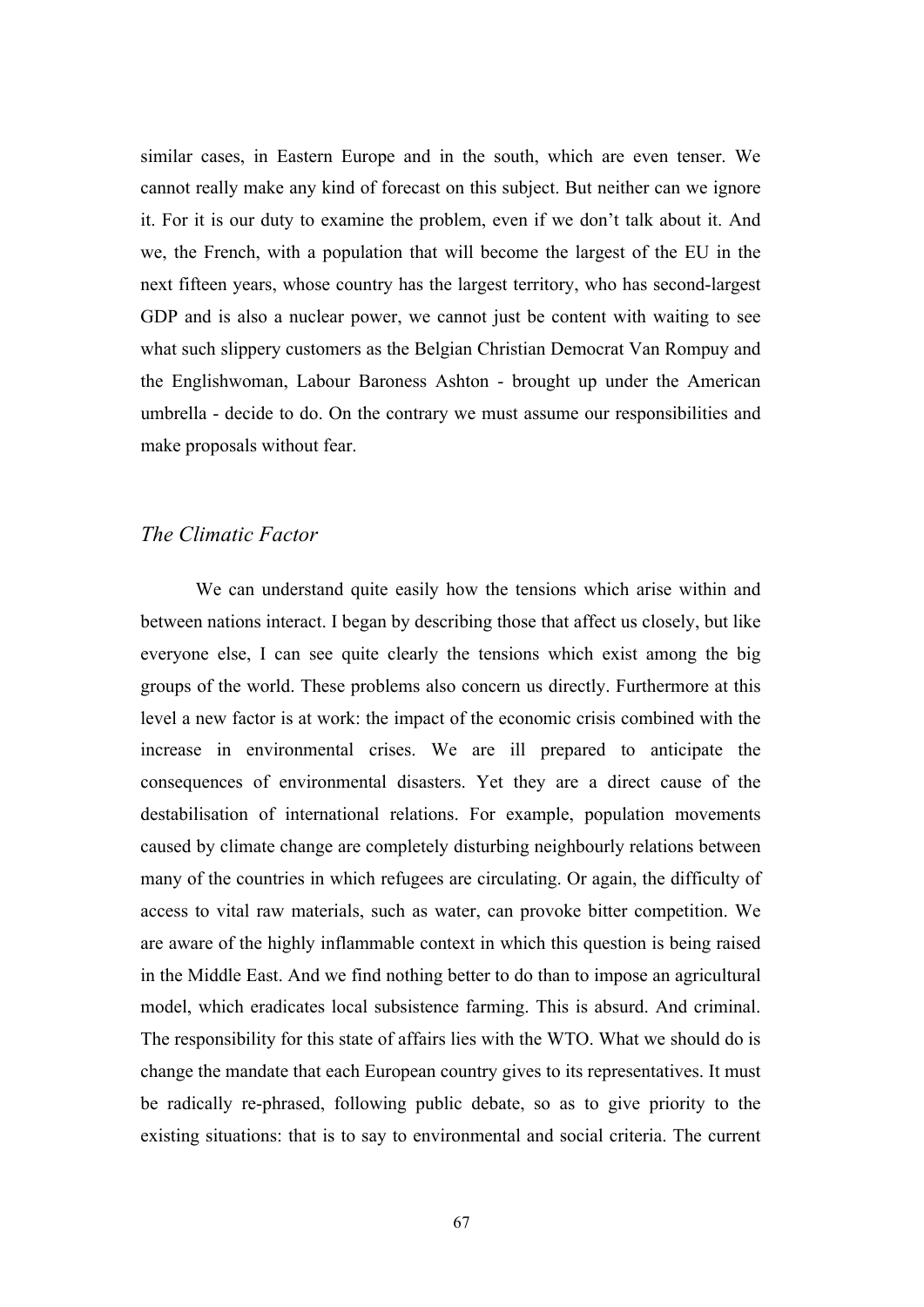hierarchy concerning standards applied and tools used for the different actions should be reversed. It would be in the common interest to introduce international climate rights, in which all peoples would have a say. The Bolivian President, Eva Morales at the Cochabamba summit, put this proposition forward in order that crimes against the environment, which lead to an environmental imbalance in the world, should not go unpunished. It is important that his plan to set up an international environment tribunal succeed.

## *The Arrogance of the G8 and G20 Countries*

What stability, what mechanisms exist to redress the spreading imbalance? There don't seem to be any. Or worse, if they do exist they are undermined by the different attacks from the arrogant methods of the dominant countries. Their aim is to substitute the balance of power relationships for relations based on cooperation. For example, a UN commission, the UNCTD<sup>4</sup> exists which deals with trade and development, but the G8 and the G20, which represent the countries with the largest GDP - from which 90% of all nations are excluded – act as if it does not exist. Why does France endorse this attitude?

Another example is the IMF. The latter gives itself the raw power to exert financial pressure over the weakest nations, whilst the US alone has a veto. Why did France accept the superficial redistribution of voting rights by Dominique Strauss-Kahn<sup>5</sup>, when "a real democratic reform" had been promised<sup>6</sup>?

We need to do something else, differently, elsewhere and with different people. In the Latin American countries, the Bolivarian alliance of peoples, under the impetus of Venezuela, Bolivia and Ecuador, are trying to create means of egalitarian regional cooperation in which the commercial sector does not dominate everything. The French ought to seek inspiration from this, rather than acting as cheer leaders for the WTO so as to destroy customs barriers.

 <sup>4</sup> United Nations Conference for Trade and Development.

<sup>5</sup> Director of the IMF in 2007.

<sup>6</sup> Decided in 2008, this reform redistributed, only a very small portion of votes within this institution and did not call into question the US veto or the domination of the northern countries.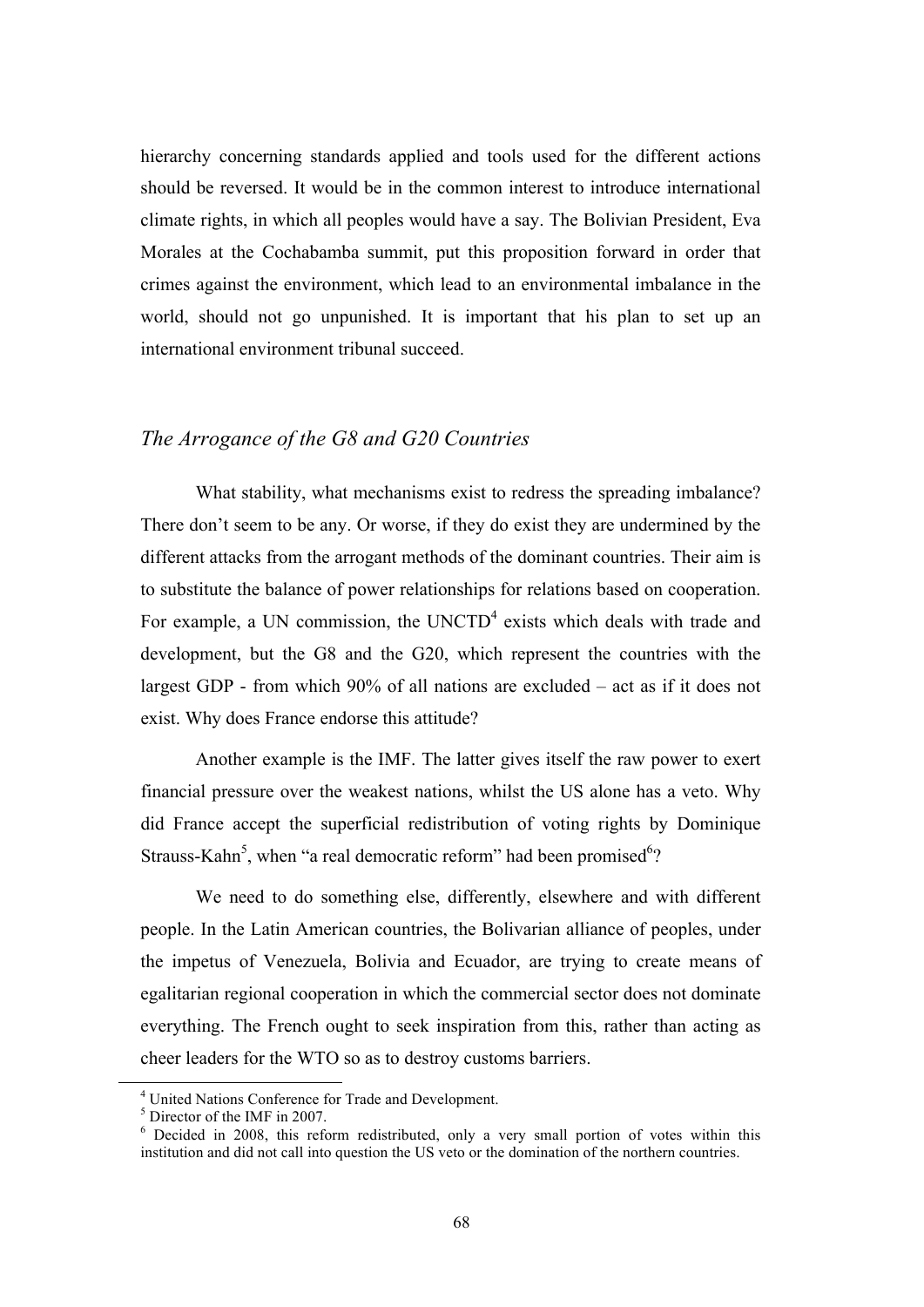### *The American Risk*

Following this constant philosophy of power relations is bound to lead to a show of force. In such a context, the theoreticians of "the clash of civilisations" come into their own in the United States. They go to work on the decision makers. The country's militaro-industriel lobbies are mobilised. They don't waste time on idle talk. They know what's coming: a first-rate upheaval. That is the American risk. The United States is living on credit, off the backs of the rest of the world.

They print money in a continuous stream. To such an extent that they no longer publish government measurements concerning the state of development of this money supply. It is "paper money" with no material counterpart. This situation goes way back. To August 1971 in fact, when President Nixon decided to separate the dollar from its equivalent value in gold. Since then the dollar is worth just what people think it is worth. Its circulation is guaranteed by military might. What are we are talking about here? The military power of the United States rests on its 735 bases throughout the world, in 130 countries, and on all 5 continents. They have 600,000 troops stationed abroad. The military expenditure of the US equals that of all the other countries of the world put together. How can anyone be so naïve as to believe that such a military arsenal, such a capacity for military intervention, exists exclusively for the universal good and to ensure general peace? The fact is that they are there to serve the interests of the United States of America. Meanwhile, the balance of economic power in the world is changing. It is swinging towards China, the workshop of the world, which is becoming predominant in finance, trade and technology. Some day or other, a combination of factors will confirm this swing of the centre of power. When that happens it will be a major turning point in human history. For when the US loses its first place, it will go sliding down towards the bottom ranks.

There will be devaluation on an astronomical scale, as big as the mountains of dollars which are issued with no equivalent clearing value. Can we seriously believe that the United States will just sit by and accept this disqualification? For it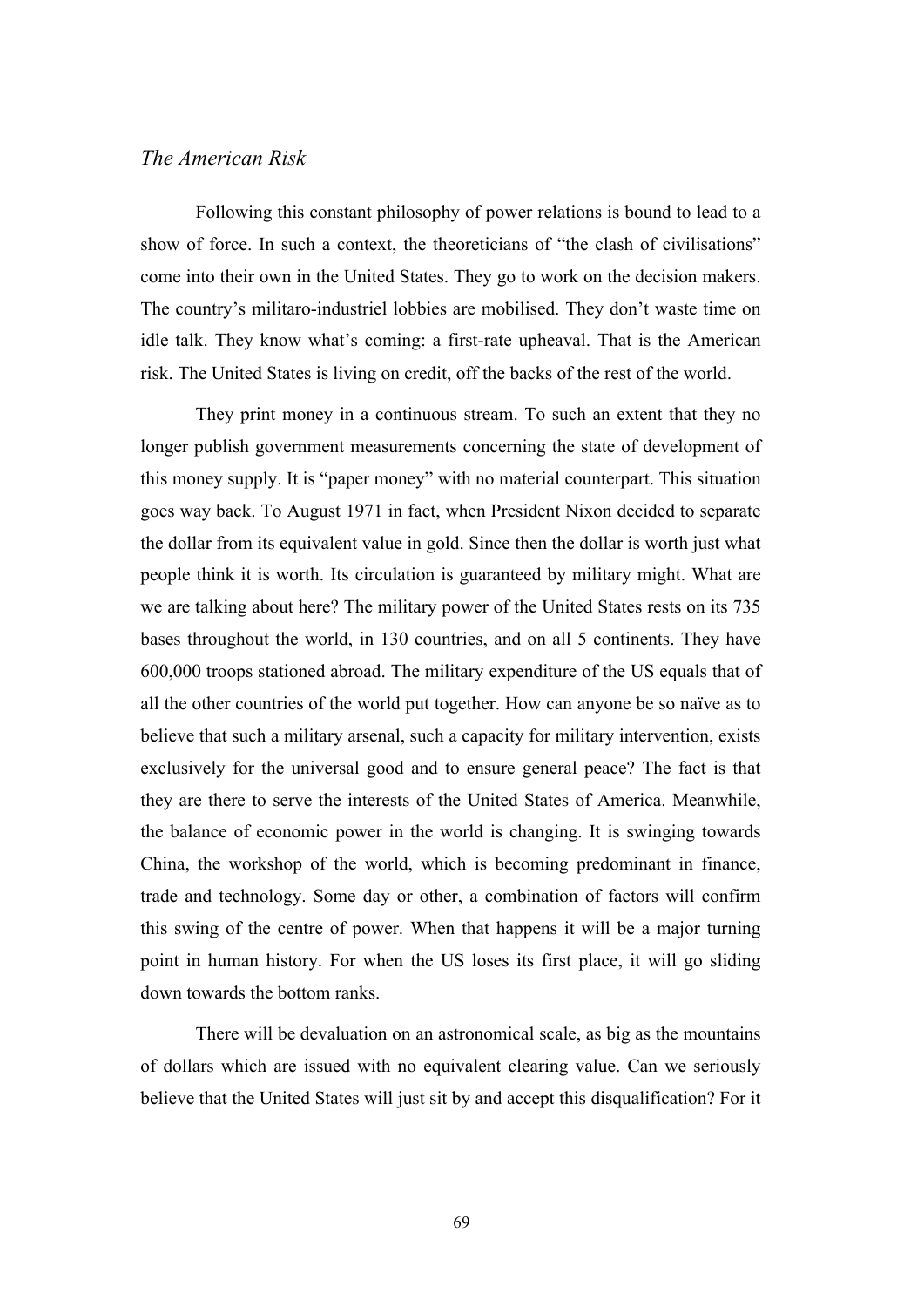will change not only their classification in the order of nations, but also their daily way of life.

There is no reason why we should not take clear steps to distance ourselves significantly from all this. I can already hear the Pavlovian reactions of some people, resonating like vuvuzelas: "Anti-Americanism!" they will say. And I can tell you that some of these reactions are really nasty, for I have had a taste of them myself. When I told Pierre Lelouche on a television programme that on the subject of Afghanistan he was under the influence of the arguments put forward by the CIA, he replied by threatening to shoot me! This should not impress us. The same moderate "good chaps" swallow all the stories spread by the different "superior Americanism" opinion-influencing agencies. As a result, certain questions, even though they are essential, as they concern peace in the world, are automatically answered by incantations. Intimidation is used, rather than well-argued debate.

# *The Refusal of a Grand Transatlantic Market!*

Being independent with regard to the United States of America does not denote an irrational hostility towards that country. Rather we can say that it represents a kind of training in mental autonomy, the first effect of which is to make us become responsible, and used to thinking and acting by ourselves - as adult citizens who are in control of their choices and decisions. This policy is not limited to military concerns. We must refuse to increase our economic and political links with the United States of America.

But for the moment, let us put a stop to the project for a "grand transatlantic market" which the European Union is seeking to promote with the United States of America. The aim of this project is to abolish all restrictions on trade and financial transactions between the two sides of the Atlantic by 2015. There has been no debate whatsoever on this subject. Our parliament has never spoken of it. But the European Commission and the European Council have discussed it, there are yearly meetings on the subject, and the European Parliament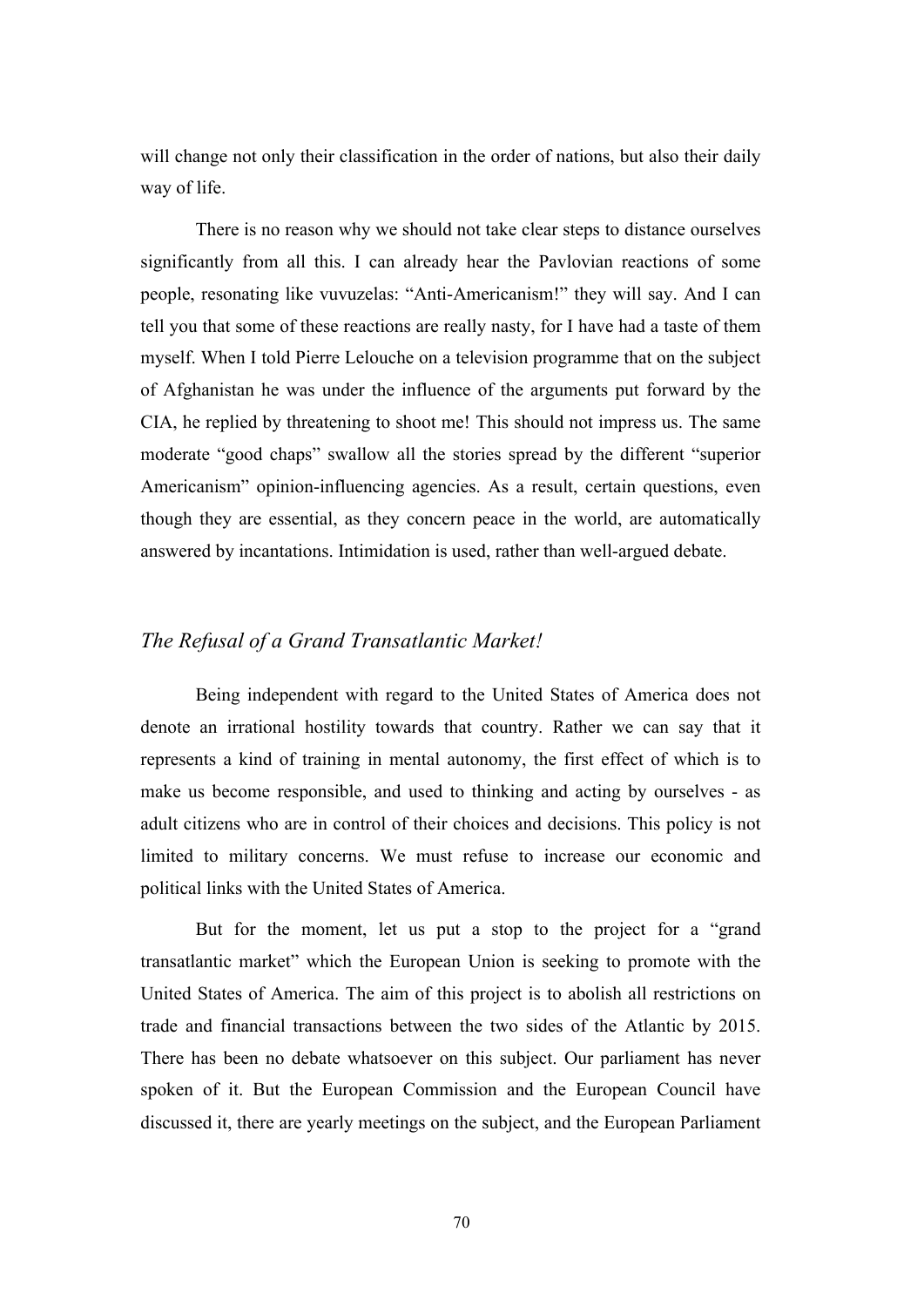has voted several enthusiastic resolutions. The French must withdraw from all governmental and parliamentary committees concerning this affair. But the dossier has a special life of its own. It is such a big affair that no one wants to believe it. During the European election campaign, I thought that after having done all we could to disseminate information on the subject via our blog and an informative booklet, we at the Parti de Gauche would provoke a headline-catching debate on this theme. But absolutely nothing came of it. There was not even the slightest response from the media. We sent out this explanatory booklet to 600 journalists, but there was no feedback whatsoever. Clearly some people are petrified by the USA.

## *Complete Independence*

In all fields involving citizen sovereignty, the French must be completely independent from the United States of America. Ultimately, the more progress we make in that direction, the more we shall have a free hand to act in other fields. It is not a simple matter. The United States do not like people who stand up to them, and they have a lot of tablemates among the elite of our country. But there is nothing new in all this. We have been "surrounded" before in this way. And we broke out of the encirclement. We must, therefore, according to well-established French tradition, find economic and military partners who will enable us to secure this independence. The kingdom of François I in the middle of a period of Christian hysteria formed an alliance with the Sultan of the Ottoman Empire. The French Republic, which is uncompromisingly secular, became an ally of Orthodox Russia. This resulted in all kinds of agitation and much swearing. Yet we are still here, and perhaps even because of these contradictions. Such partners can still be found.

In the world that is now emerging we must turn towards the developing countries. We have better things to do than to bark after Russia, snub China, ignore Latin America and despise the Maghreb–Mediterranean countries with which we have historical and linguistic links. I shall get straight to the point: I believe that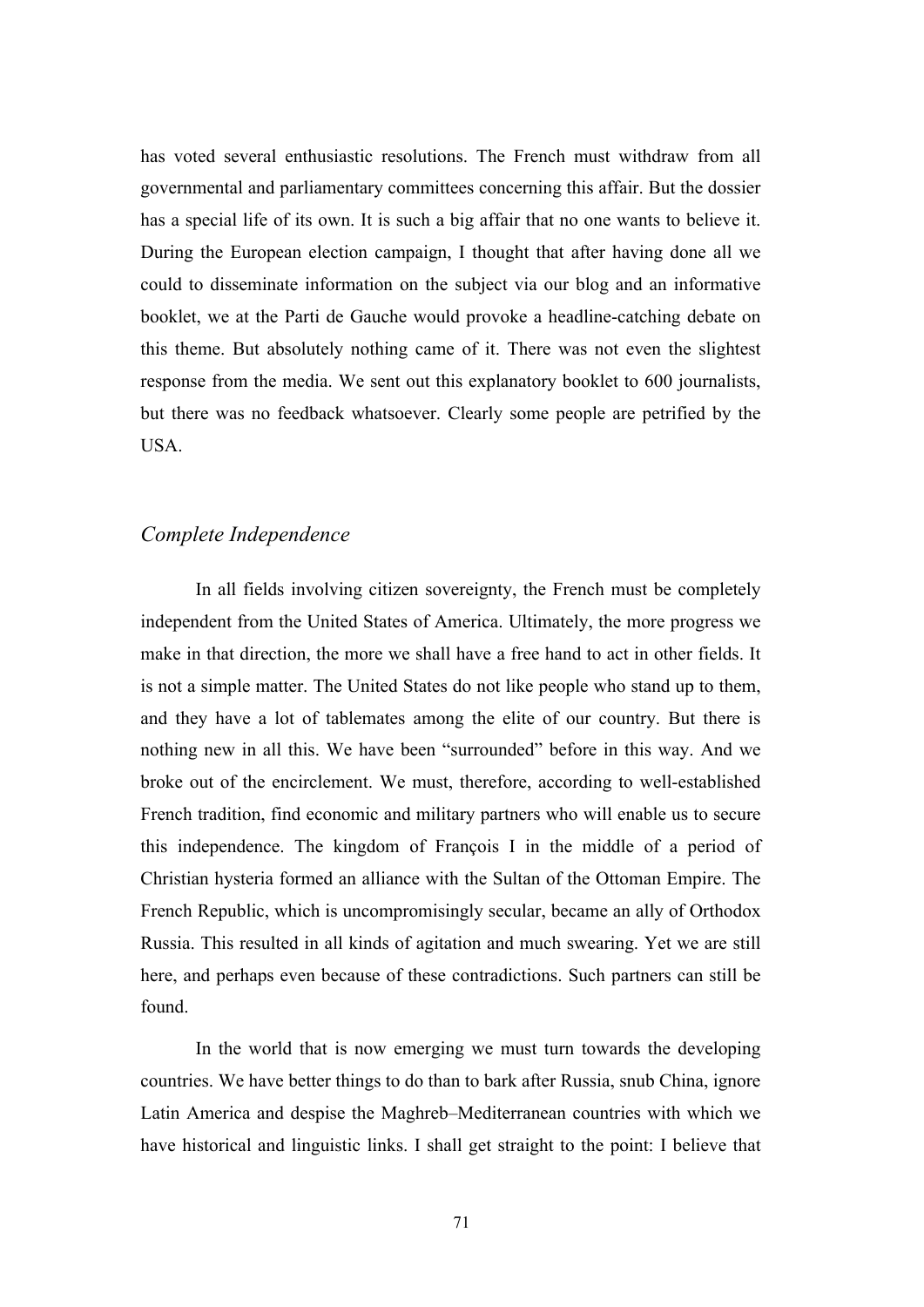21st century France should establish a close cooperation with China. With regard to the economy we can understand each other easily. Between us there is a common culture deeper and wider than that which we share with the North Americans. Like us, the Chinese have for centuries given a central place to the state in their development. In international relations, they do not practise the blind imperialism of the Americans. China is a peaceful country. There are no Chinese military bases in the world. There is not a single Chinese soldier abroad, outside the United Nations missions. China is not interested in power relations of this kind. Technically China is at the cutting edge in many fields where we ourselves are in a good position. So it will be possible to have a more balanced and stimulating relation with that country than with the American empire, which is technically in decline. It seems logical, therefore, to conclude that France should be the first to build up a partnership with the Chinese. Were we not the first western country to recognise officially the Chinese Peoples' Republic in 1964, under the authority of General de Gaulle? This was met with squealing and sulking. The rest of the world, following the rules set by the United States of America, preferred to shower its affection and attention on the improvised state of Taiwan. That the Chinese regime does not suit us is one thing, along with the fact that capitalism is wreaking havoc there. However, that this should serve as a pretext for letting the United States alone make agreements with China, on a G2 basis - which is henceforth more and more the case - is a terrible political mistake. It is our independence which is at stake, that is to say the possibility to do what we like without being controlled or punished by the current tutors of the world.

#### *Disarmament*

We are one of the five official nuclear powers in the world, eight if you count India, Pakistan and Israel. We are among those who feel themselves protected, and rightly so. This is not a small factor in the balance of power. In fact it is crucial. France always speaks loudly even when it whispers. It can play a leading role for peace. I just said how it could contribute to lowering the different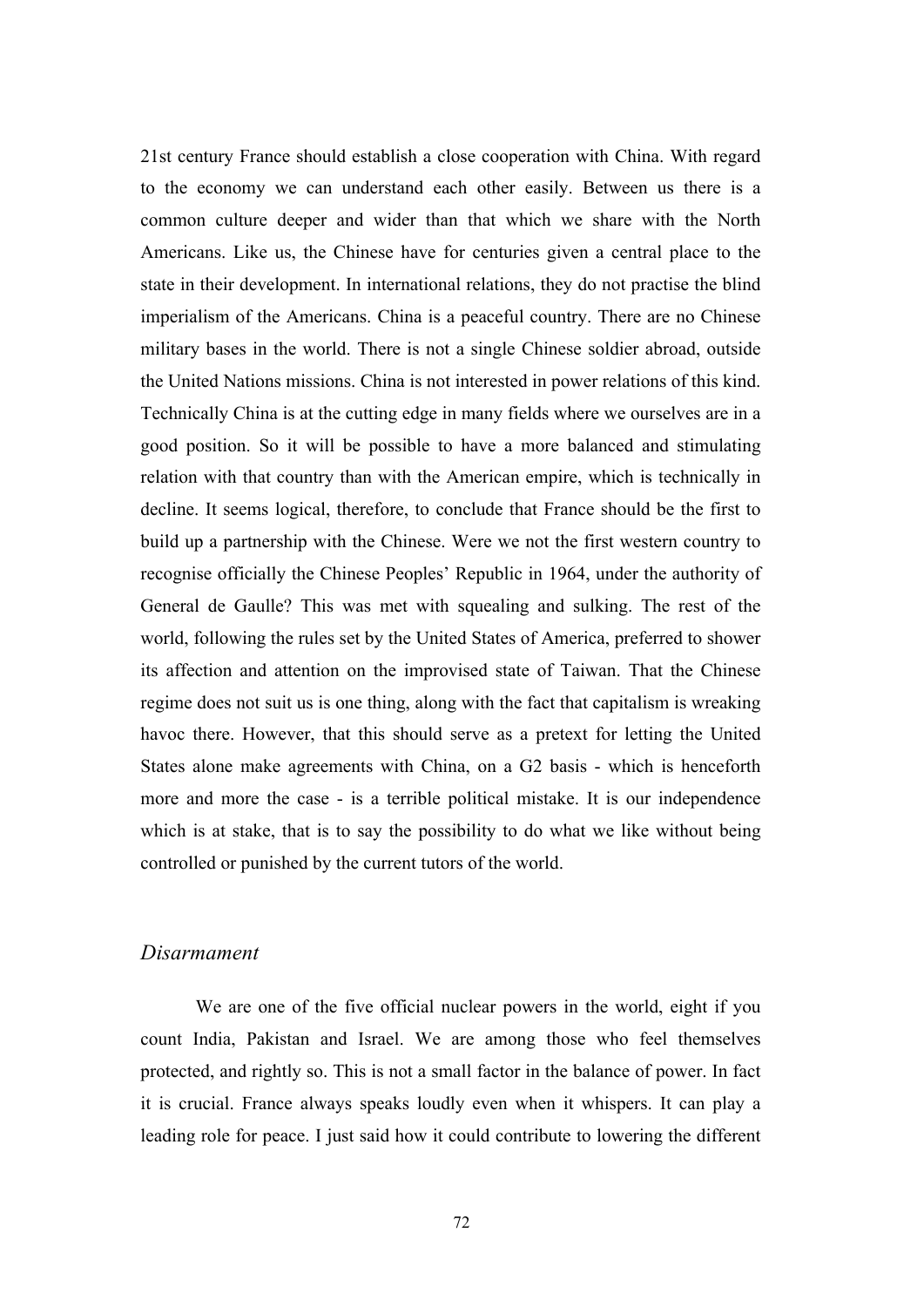causes of tension. It begins by accepting to look these causes squarely in the face and then by adopting an independent policy concerning them. It also requires having a clear position with regard to the foremost peril that humanity has brought upon itself. Worldwide nuclear disarmament is an overriding necessity.

It is all the more feasible in that it is realistic. We will not begin by disarming France unilaterally. We must demand that those who are able to destroy the world several times over, namely the United States and Russia, disarm seriously. Next, or simultaneously, the others should follow in a proportionate manner. This is an additional reason for never giving up the fight against nuclear dissemination and for co-operating with others throughout the world to create denuclearised zones. What credibility can we have when Nicolas Sarkozy insists on affronting Iran on the nuclear question, but says nothing in favour of denuclearisation in the Middle East in general? We cannot wish, even though I think it is right, to twist the arm of theocratic and dictatorial Iran, if at the same time we do not express a clear refusal of a nuclear exception for Israel.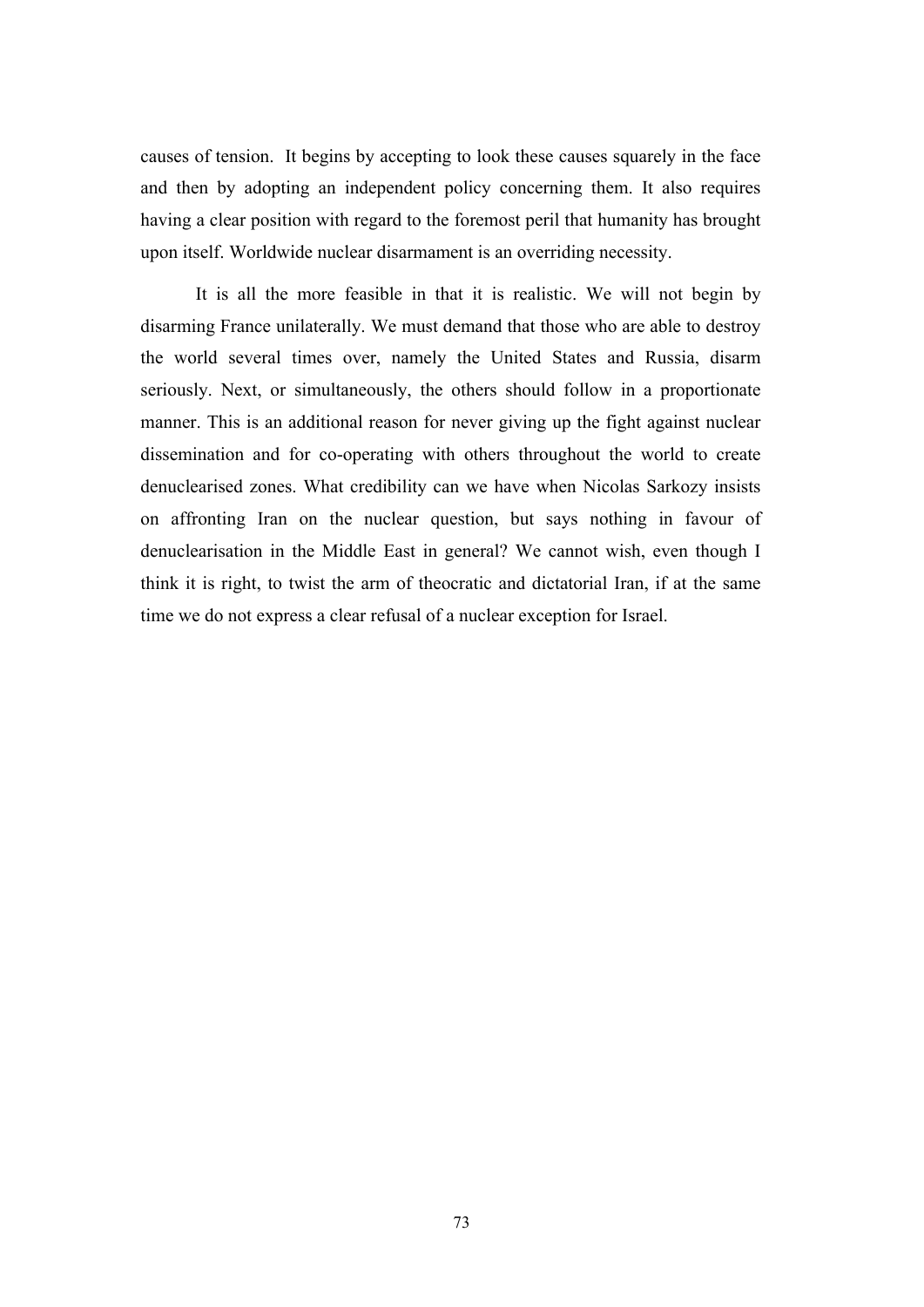IT IS POSSIBLE!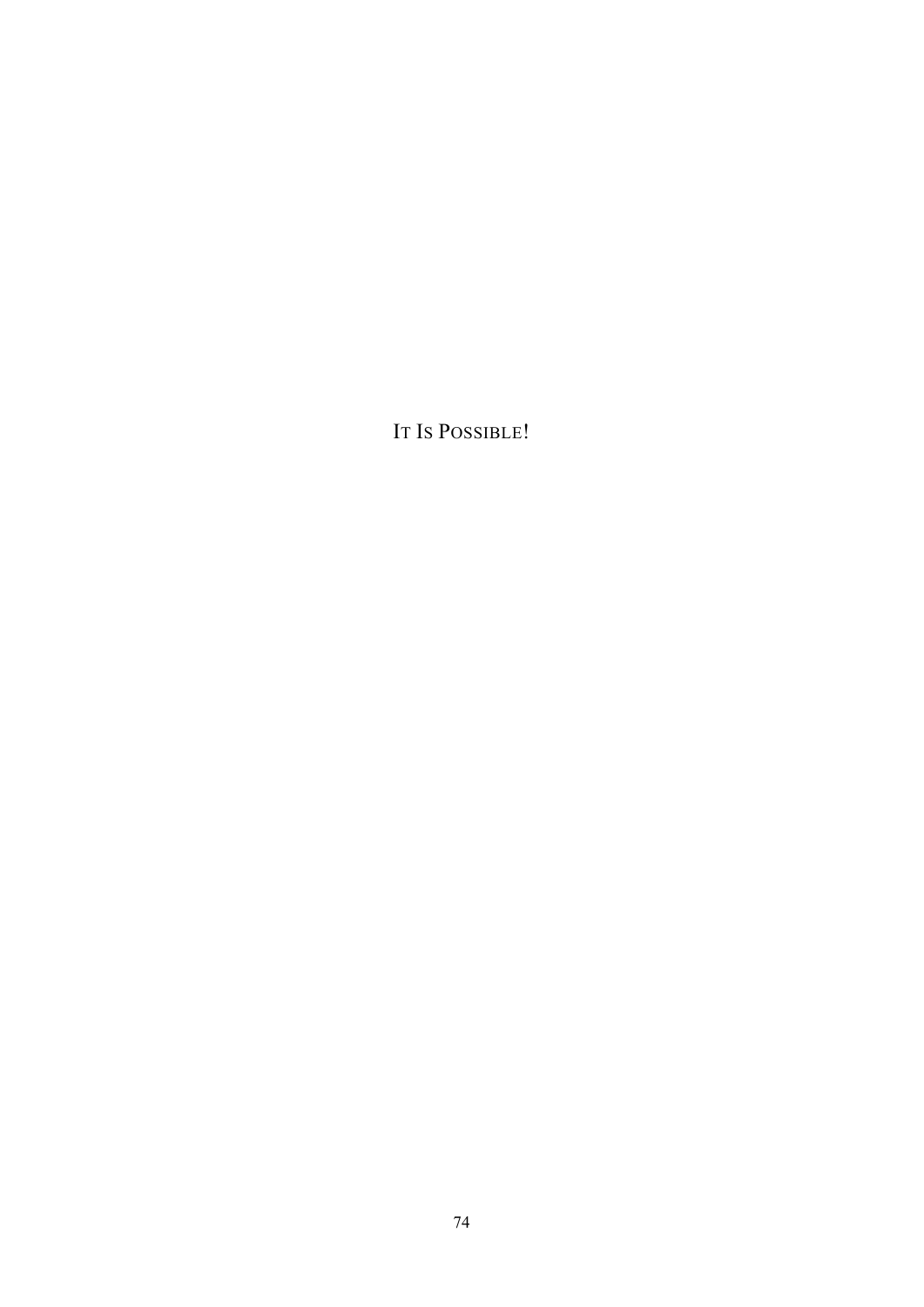### *Audacity to Counter the Straitjacket*

We should be contagiously optimistic in order to convince others of what we wish to do. For in our country, there is a well-established party of backstabbers: the "declinists"! For this group, regardless of the subject, France is always "behind", "straggling". They maintain that decline is here, floating in the air like the background music of a horror film. This idea holds pride of place in the mainstream media. It has created a contagious sentiment that is stoking depression in the media. This jubilation in degradation is offensive to those whose work is looked down on. Time and time again arguments are churned out without a single thought for established realities and in ill faith! I read an editorial writer praising a people that knew how to stay silent, while here people protested to maintain the retirement age at 60. What is the outcome of this hoax? Doubt and self-disgust. That is the aim: to convince us that we are so worthless that we will not dare to do anything. The message is repeated in a continuous loop: things are going badly because there is not enough market demand, there is not enough Europe, there is not enough flexibility, etc., etc. The declinists do not provide analysis, they drum an opinion. They must be confronted. But beforehand we need to put an end to the fear of being perceived as ultra-chauvinistic for recognising the success of our country or comparing it favourably with other countries.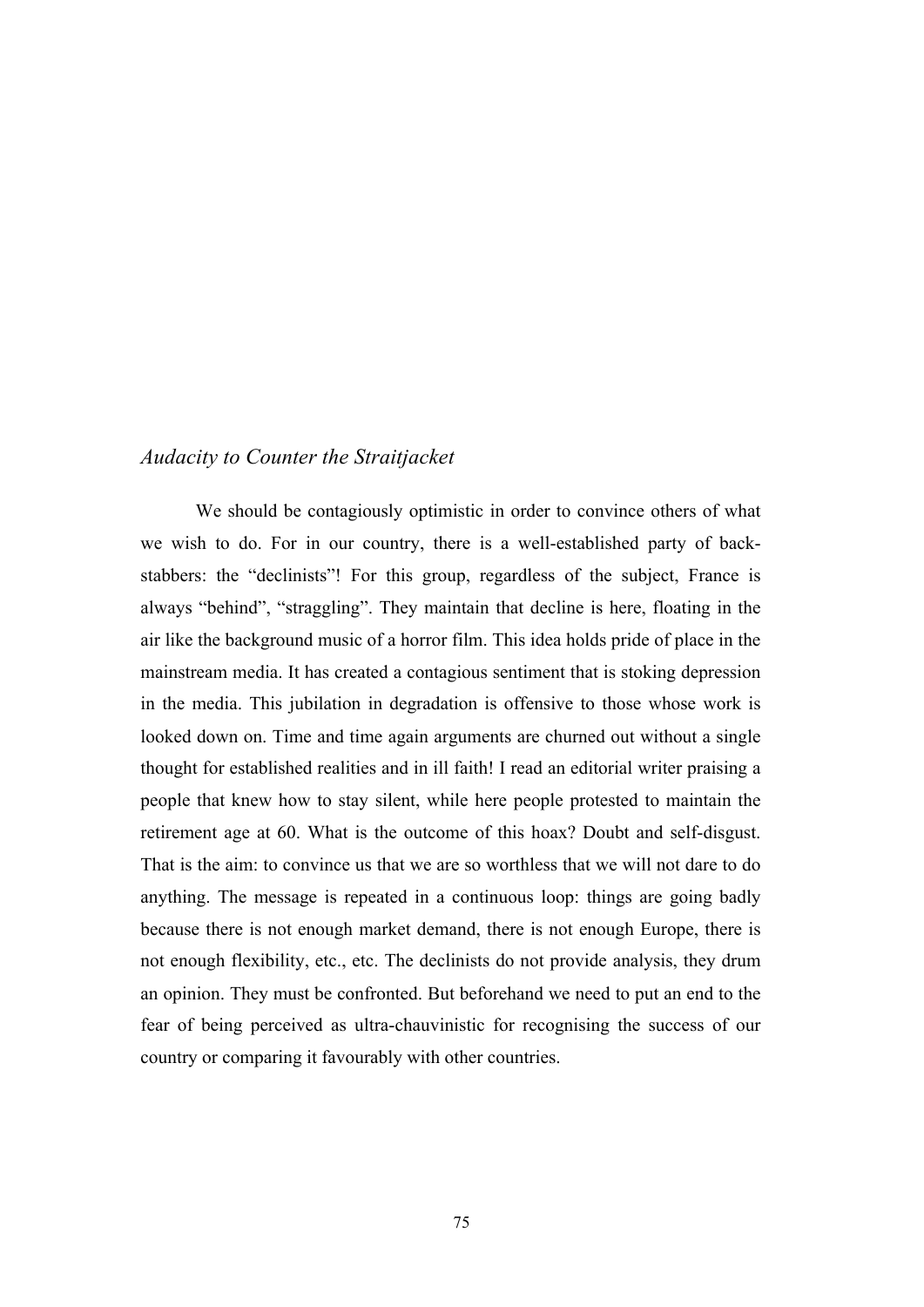### *We Are Rich!*

This self-doubt so well-distilled, this despondency so viciously blended, is a straitjacket against audacity. It prevents us from seeing what is really important, that is, the immense potential and energy that is present in our country. The truth is that France has never been as rich in its entire history. It produces  $\epsilon$ 1,995bn of goods and services per year, while in 1981 it barely produced  $\epsilon$ 1,000bn. It is the fifth richest country in the world. Its public patrimony exceeds  $\epsilon$ 3,000bn. And this does not take account of private patrimony. And above all, this does not take account of the boundless wealth of creativity, generosity and openness of our people who today are shackled in the chains of the dominant model of social egoism. We must break these chains.

## *Creating a Citizens' Revolution in France*

Revolution. This is a scary word. Why? Can we complain of the 1789 Revolution? This founded the modern era, according to Goethe. We owe our republican identity and the advent of the era of human rights to this revolution. Revolution is too much when life is ambling along nicely, but that is not the case when the disorder of the world foretells that we have no future. In the face of this waste, even those most removed from politics start to take notice. They are angry: "But who decided that?" Good question. I shall sum up the answer. Finance commands and holds command of everything. It dominates all power and all ownership. It is the dictatorship of shareholders. The value held at the command post is free and undistorted competition. The ideal lifestyle is ostentatious overconsumption. From the great economic machinery to the small scale of private life, everything has been aligned to the same norms. This is the governance of our time, which I call "globalitarian".

The result of this system has overtaken all of the capitalist and socialist governments of the past, who have been blind to it. Drunk on certainties, intoxicated by its own propaganda, the system is floundering in systemic financial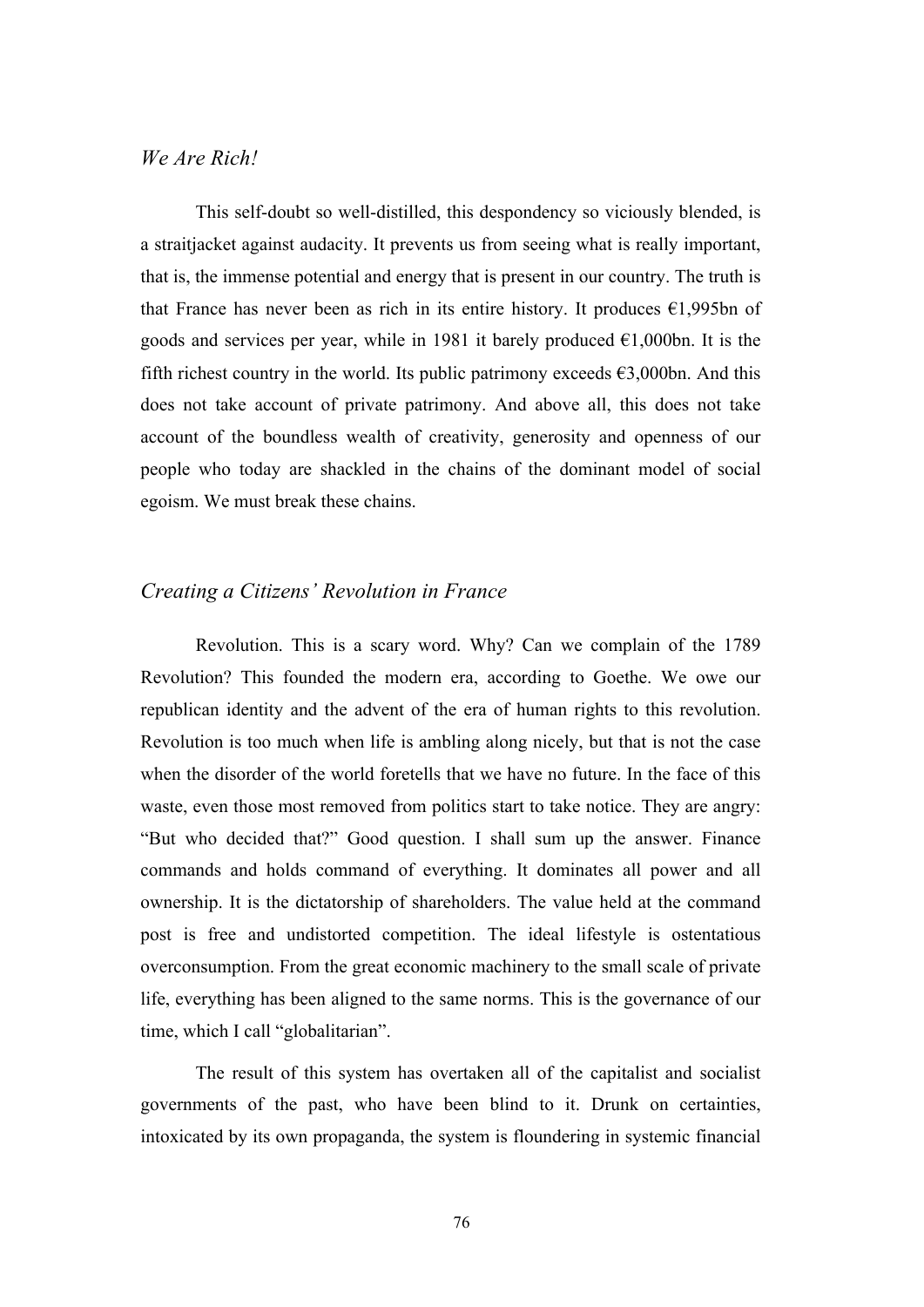crises. It is a witness, unable to believe its own eyes, to its dynamic of destruction of the human ecosystem. Governments become agencies of political spectacle. People working in production, whether highly skilled or poorly skilled, are at the service of inept objectives and are treated worse than the machines that they created and run. That is true throughout the world as well as in France. We can begin to break free from this chain of events, here. How? I shall summarise once again: by abolishing the dominance of finance and by establishing popular sovereignty everywhere, where it should be. France is the country where a great new page of the history of the world can be opened once again.

### *Let Us Dare!*

The world of the new century presents all sorts of major opportunities for our countries provided that we act with optimism and self-confidence. The French have a singular place as they bear a singular history and are united by the universal cause that they engrave on the pediment of their town halls: "Liberty, Equality, Fraternity".

Between Mediterranean and Atlantic, present in the Pacific and the Indian Ocean, sharing a border with Brazil, the world interests us and concerns us in a concrete and stimulating way. We have nothing to fear of broad horizons. We are a country whose egalitarian passion is perceived abroad. It is mocked by some while for others it represents wild hope. As Eric Cantona said in response to the hazy debate on national identity: "Being French means being a revolutionary!" Rather than blushing or imitating the mannerisms of the Anglo-Saxon world, let us liberate ourselves! I shall finish my outline of the citizens' revolution in France by borrowing the definition of Saint Just<sup>1</sup> regarding the great 1789 Revolution: "Let us dare! These words contain the whole politics of our revolution".

<sup>&</sup>lt;sup>1</sup> Louis Antoine de Saint Just (1767-1794) was a major actor of the French Revolution and one of the main authors with Robespierre of the 1793 Constitution which installed universal suffrage in France for the first time. He was also responsible for the first republican social distribution laws, which benefitted the poor, children and the elderly.